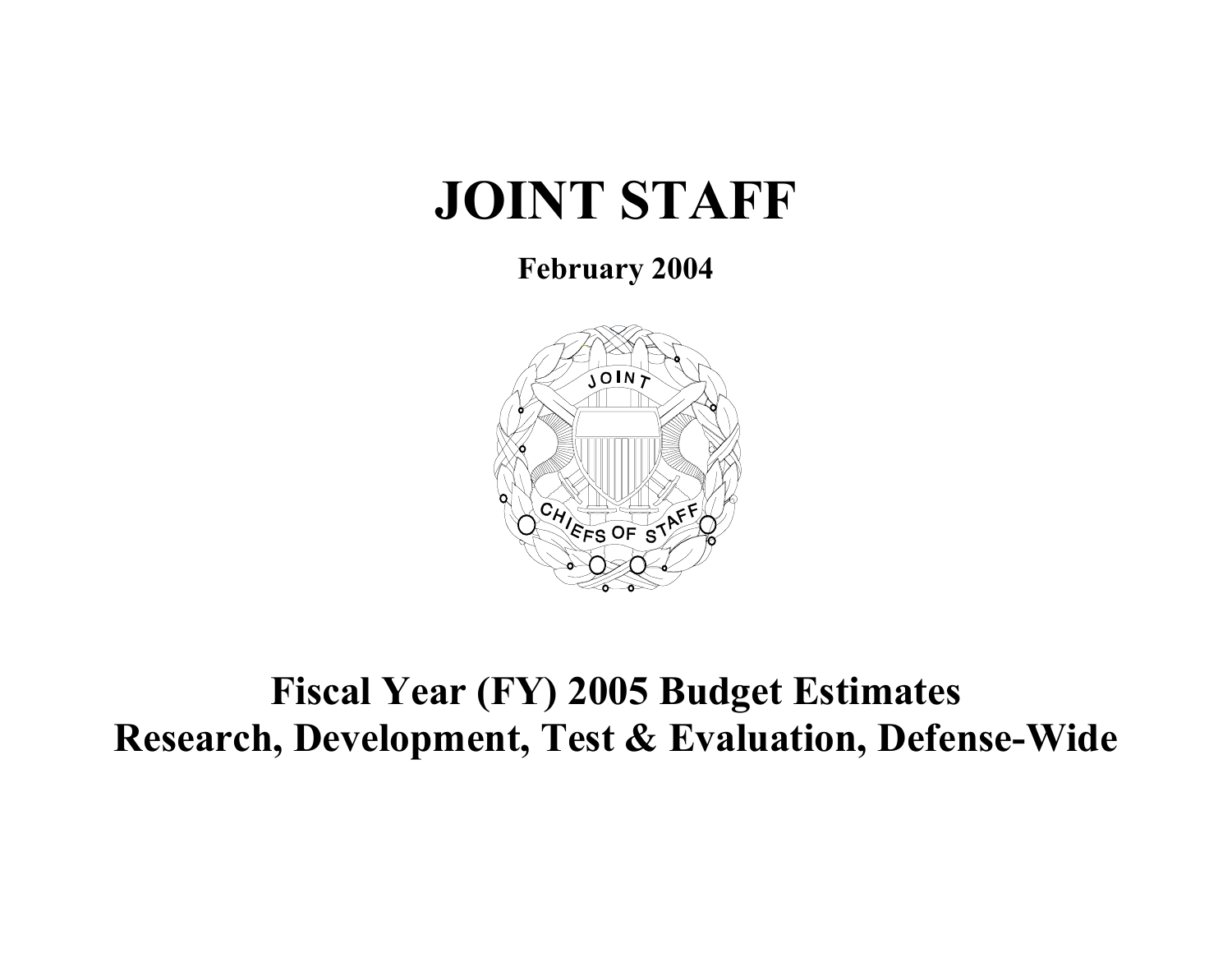### **Exhibit R-1, RDT&E Programs**

|     | Appropriation: Research, Development, Test & Evaluation |                                                                                                                                                                                                | Date: February 2004 |                                        |                     |         |
|-----|---------------------------------------------------------|------------------------------------------------------------------------------------------------------------------------------------------------------------------------------------------------|---------------------|----------------------------------------|---------------------|---------|
|     | <b>R-1 Line Program</b>                                 |                                                                                                                                                                                                | <b>Budget</b>       |                                        | TOA, \$ in Millions |         |
|     | Item No. Element No.                                    | <b>Item</b>                                                                                                                                                                                    | <b>Activity</b>     | FY 2003 FY 2004 FY 2005                |                     |         |
| 115 | 0605126J                                                | Joint Theater Air & Missile Defense Organization (JTAMDO)                                                                                                                                      | 6                   | 74.905                                 | 85.078              | 86.409  |
| 143 | 0208043J                                                | *Planning & Decision Aid System (PDAS)                                                                                                                                                         | $\tau$              | 0.000                                  | 1.448               | 1.663   |
| 145 | 0208052J                                                | Joint Analytical Model Improvement Program (JAMIP)                                                                                                                                             | $\boldsymbol{7}$    | 8.509                                  | 7.129               | 5.577   |
| 160 | 0303149J                                                | C4I For The Warrior (C4IFTW)                                                                                                                                                                   | $\boldsymbol{7}$    | 9.466                                  | 4.139               | 4.177   |
| 194 | 0902298J                                                | Management Headquarters (Joint Warfighting Capabilities<br>Assessment (JWCA)/Analysis Support)                                                                                                 | $\tau$              | 10.282                                 | 10.398              | 9.407   |
| 194 | 0902298J                                                | Management Headquarters (Joint Staff Information<br>Network (JSIN))                                                                                                                            | $\boldsymbol{7}$    | 1.520                                  | 1.896               | 1.829   |
| 194 | 0902298J                                                | Management Headquarters (Joint Staff Knowledge Management<br>Program (JSKMP))                                                                                                                  | $\tau$              | 0.350                                  | 0.318               | 0.000   |
| 194 | 0902298J                                                | Management Headquarters (Joint Operational Concepts/Joint<br>Operational Architecture (JOC/JOA))                                                                                               | $\tau$              | 0.291                                  | 0.000               | 0.000   |
| 194 | 0902298J                                                | Management Headquarters (Collaborative Force-Building Analysis,                                                                                                                                |                     |                                        |                     |         |
|     |                                                         | Sustainment, Transportation (CFAST) Tool)                                                                                                                                                      | $\overline{7}$      | 3.961                                  | 16.309              | 11.185  |
|     | <b>TOTALS</b>                                           |                                                                                                                                                                                                |                     | 109.284                                | 126.715             | 120.247 |
|     |                                                         | *Note: PLANNING AND DECISION AID SYSTEM (PDAS) is a protected Secretary of Defense-approved Special Access Program. Justification<br>and description will be submitted under a separate cover. |                     | <b>Exhibit R-1, RDT&amp;E Programs</b> |                     |         |

**Page 1 of 1**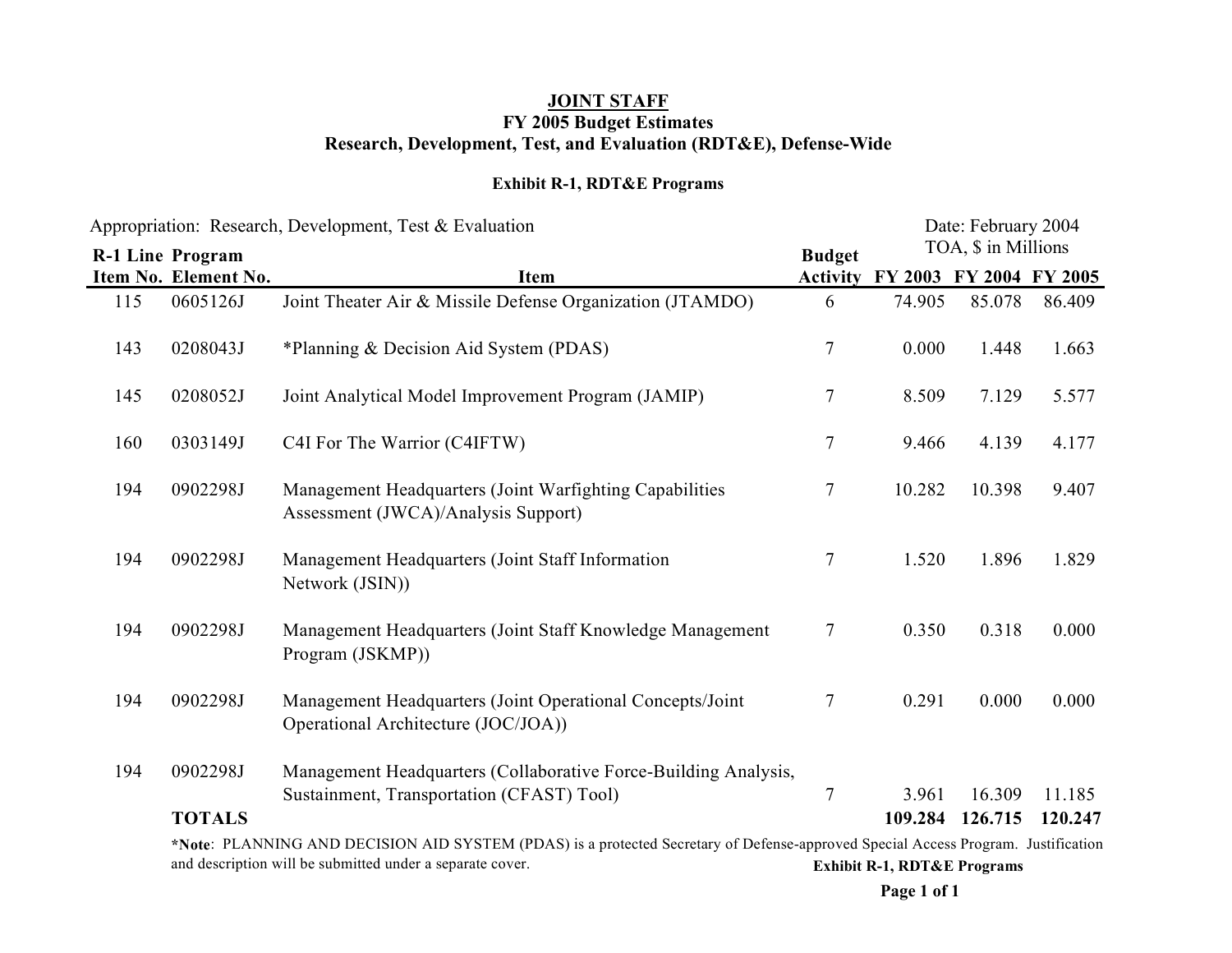### **Exhibit R-2, RDT&E Budget Item Justification**

| <b>APPROPRIATION/BUDGET ACTIVITY</b><br><b>R-1 ITEM NOMENCLATURE: 115</b><br>0605126J Joint Theater Air and Missile Defense Organization (JTAMDO)<br>RDT&E, Defense Wide, Joint Staff 0400 / BA 6<br>FY 2009<br>COST (\$ in Millions)<br>FY 2004<br>FY 2008<br>FY 2003<br>FY 2005<br>FY 2006<br>FY 2007<br>Cost to<br>Complete<br><b>Total PE Cost</b><br>85.078<br>86.409<br>80.694<br>54.584<br>55.674<br>56.729<br>74.905<br>Continuing<br>Mission Description and Budget Item Justification: Joint Theater Air and Missile Defense Organization (JTAMDO) is the organization within the<br>A.<br>Department of Defense chartered to plan, coordinate, and oversee Joint Air and Missile Defense (AMD) requirements, joint operational concepts,<br>operational architectures, and development of the Joint Integrated Air and Missile Defense (IAMD) roadmap, and which, as part of the CJCS staff,<br>provides the Chairman's support in meeting his Title 10 responsibilities. JTAMDO is responsible for evaluating systems and emerging technologies<br>through analyses, simulations, and demonstrations in order to determine capability deficiencies and to define and refine desired characteristics and<br>capabilities, concepts, architectures, improve weapon system performance and to determine the optimum mix of surveillance, fire control systems and<br>associated battle management system to counter aircraft, cruise missile and ballistic missile threats. The JTAMDO also serves as the operational<br>community's proponent for characteristics, requirements and capabilities in air and missile defense, and is the joint air and missile defense resource<br>proponent within the Department's resource allocation structures; leads AMD mission area and utility analysis; conducts evaluations and demonstrations<br>of joint air defense architectures and concepts.<br>In its critical role of integration for AMD architectures, JTAMDO also coordinates the funding for the Joint Distributed Engineering Plant (JDEP) that<br>provides distributed architecture for AMD systems located around the country to facilitate integration and development work. JDEP is imperative for<br>creating interoperable Joint Task Forces. Additionally, JTAMDO supports development of Joint cruise missile combat identification (CID) technology<br>for fielding in front-line weapons systems as well as operator in-the-loop activities at the Virtual Warfare Center (VWC). The VWC is DoD's only means<br>to quantify Joint Single Integrated Air Picture (SIAP) and CID characteristics and capabilities. In an effort to identify joint solutions to surveillance and<br>command and control challenges, the Director of The Joint Staff designated JTAMDO as the Joint Staff lead for Interagency Homeland Air Security<br>(IHAS) issues, working in close cooperation with USNORTHCOM, NORAD, Services, Federal Aviation Administration, Department of Homeland<br>Security, and the Office of Homeland Security. An increase in FY 2004-2006 funding as a result of JTAMDO's DPG-directed Cruise Missile Defense<br>(CMD) study provides R&D funding to demonstrate advanced sensor technologies for air surveillance of the U.S. Fills a critical operational void in<br>NORAD's ability to monitor U.S. airspace and conduct its air defense mission. Also supports demonstration of technology for identification of terrorist |  | Date: February 2004                                                                                                                                                                                                                                                                                          |  |  |  |  |  |  |  |                   |  |
|-------------------------------------------------------------------------------------------------------------------------------------------------------------------------------------------------------------------------------------------------------------------------------------------------------------------------------------------------------------------------------------------------------------------------------------------------------------------------------------------------------------------------------------------------------------------------------------------------------------------------------------------------------------------------------------------------------------------------------------------------------------------------------------------------------------------------------------------------------------------------------------------------------------------------------------------------------------------------------------------------------------------------------------------------------------------------------------------------------------------------------------------------------------------------------------------------------------------------------------------------------------------------------------------------------------------------------------------------------------------------------------------------------------------------------------------------------------------------------------------------------------------------------------------------------------------------------------------------------------------------------------------------------------------------------------------------------------------------------------------------------------------------------------------------------------------------------------------------------------------------------------------------------------------------------------------------------------------------------------------------------------------------------------------------------------------------------------------------------------------------------------------------------------------------------------------------------------------------------------------------------------------------------------------------------------------------------------------------------------------------------------------------------------------------------------------------------------------------------------------------------------------------------------------------------------------------------------------------------------------------------------------------------------------------------------------------------------------------------------------------------------------------------------------------------------------------------------------------------------------------------------------------------------------------------------------------------------------------------------------------------------------------------------------------------------------------------------------------------------------------------------------------------------------------------------------------------------------------------------------------------------------------------------------------------------------------------------------------------------------------------------------------------------------------------------------------------------------------|--|--------------------------------------------------------------------------------------------------------------------------------------------------------------------------------------------------------------------------------------------------------------------------------------------------------------|--|--|--|--|--|--|--|-------------------|--|
|                                                                                                                                                                                                                                                                                                                                                                                                                                                                                                                                                                                                                                                                                                                                                                                                                                                                                                                                                                                                                                                                                                                                                                                                                                                                                                                                                                                                                                                                                                                                                                                                                                                                                                                                                                                                                                                                                                                                                                                                                                                                                                                                                                                                                                                                                                                                                                                                                                                                                                                                                                                                                                                                                                                                                                                                                                                                                                                                                                                                                                                                                                                                                                                                                                                                                                                                                                                                                                                                         |  |                                                                                                                                                                                                                                                                                                              |  |  |  |  |  |  |  |                   |  |
|                                                                                                                                                                                                                                                                                                                                                                                                                                                                                                                                                                                                                                                                                                                                                                                                                                                                                                                                                                                                                                                                                                                                                                                                                                                                                                                                                                                                                                                                                                                                                                                                                                                                                                                                                                                                                                                                                                                                                                                                                                                                                                                                                                                                                                                                                                                                                                                                                                                                                                                                                                                                                                                                                                                                                                                                                                                                                                                                                                                                                                                                                                                                                                                                                                                                                                                                                                                                                                                                         |  |                                                                                                                                                                                                                                                                                                              |  |  |  |  |  |  |  |                   |  |
|                                                                                                                                                                                                                                                                                                                                                                                                                                                                                                                                                                                                                                                                                                                                                                                                                                                                                                                                                                                                                                                                                                                                                                                                                                                                                                                                                                                                                                                                                                                                                                                                                                                                                                                                                                                                                                                                                                                                                                                                                                                                                                                                                                                                                                                                                                                                                                                                                                                                                                                                                                                                                                                                                                                                                                                                                                                                                                                                                                                                                                                                                                                                                                                                                                                                                                                                                                                                                                                                         |  |                                                                                                                                                                                                                                                                                                              |  |  |  |  |  |  |  | <b>Total Cost</b> |  |
|                                                                                                                                                                                                                                                                                                                                                                                                                                                                                                                                                                                                                                                                                                                                                                                                                                                                                                                                                                                                                                                                                                                                                                                                                                                                                                                                                                                                                                                                                                                                                                                                                                                                                                                                                                                                                                                                                                                                                                                                                                                                                                                                                                                                                                                                                                                                                                                                                                                                                                                                                                                                                                                                                                                                                                                                                                                                                                                                                                                                                                                                                                                                                                                                                                                                                                                                                                                                                                                                         |  |                                                                                                                                                                                                                                                                                                              |  |  |  |  |  |  |  | Continuing        |  |
|                                                                                                                                                                                                                                                                                                                                                                                                                                                                                                                                                                                                                                                                                                                                                                                                                                                                                                                                                                                                                                                                                                                                                                                                                                                                                                                                                                                                                                                                                                                                                                                                                                                                                                                                                                                                                                                                                                                                                                                                                                                                                                                                                                                                                                                                                                                                                                                                                                                                                                                                                                                                                                                                                                                                                                                                                                                                                                                                                                                                                                                                                                                                                                                                                                                                                                                                                                                                                                                                         |  |                                                                                                                                                                                                                                                                                                              |  |  |  |  |  |  |  |                   |  |
| update in mission and structure. This program is in Budget Activity 6, because it performs general support of RDT&E activities.                                                                                                                                                                                                                                                                                                                                                                                                                                                                                                                                                                                                                                                                                                                                                                                                                                                                                                                                                                                                                                                                                                                                                                                                                                                                                                                                                                                                                                                                                                                                                                                                                                                                                                                                                                                                                                                                                                                                                                                                                                                                                                                                                                                                                                                                                                                                                                                                                                                                                                                                                                                                                                                                                                                                                                                                                                                                                                                                                                                                                                                                                                                                                                                                                                                                                                                                         |  | air attack, Interagency information and intelligence sharing, and decision aids. Effective 6 May 2003, JTAMDO reorganized to better assume this new<br>role in homeland defense and continues supporting AMD activities. Accordingly, the organizational structure and budget was revised to facilitate this |  |  |  |  |  |  |  |                   |  |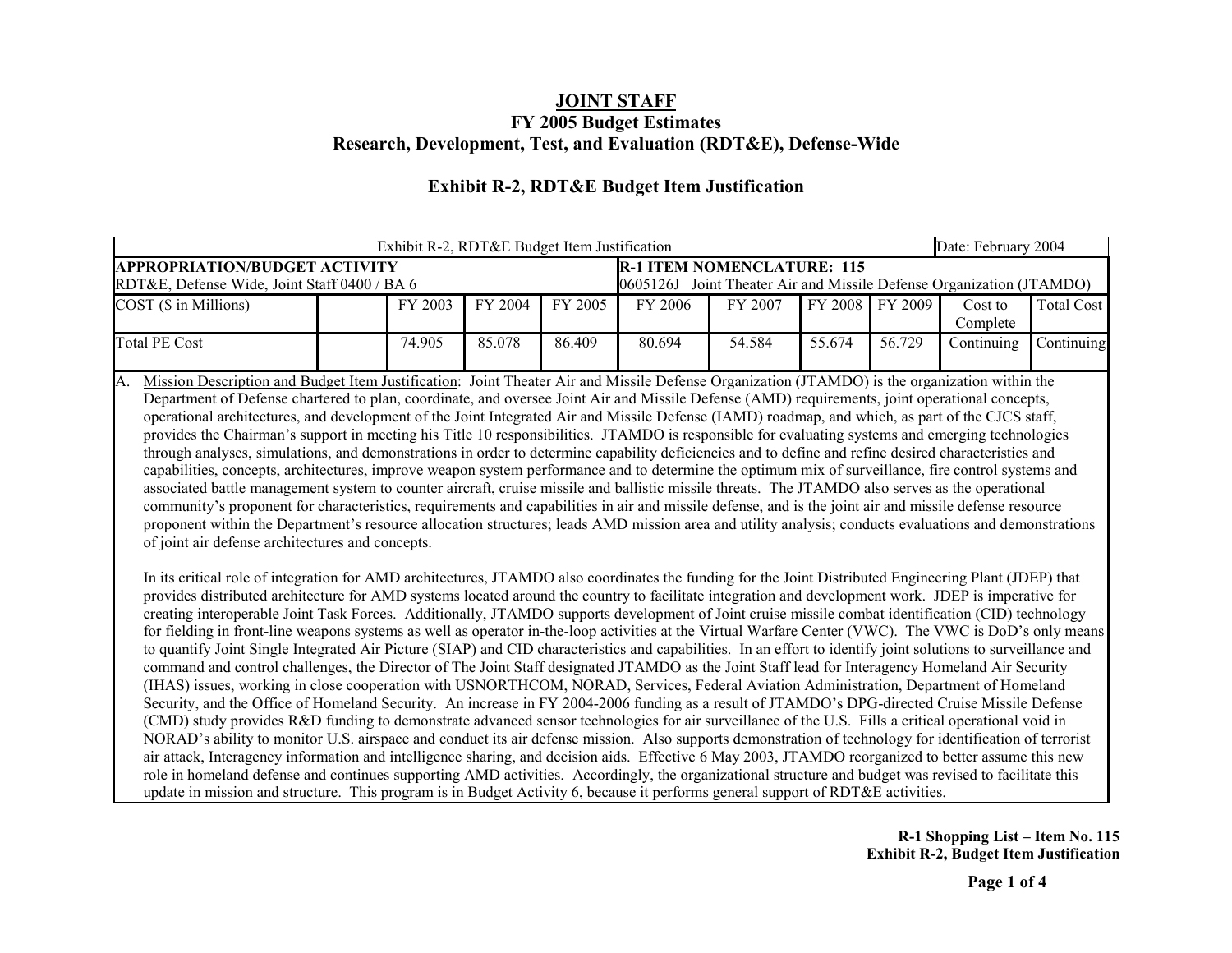### **Exhibit R-2, RDT&E Budget Item Justification**

|                                              |         |         | Exhibit R-2, RDT&E Budget Item Justification                                                                                                                                                                                                                                                                                                                                                                                                                                                                                                                                                                                                                                                                                                                                                                                                                                                                                                                                                                                                                                                                                  | Date: February 2004 |  |  |  |  |
|----------------------------------------------|---------|---------|-------------------------------------------------------------------------------------------------------------------------------------------------------------------------------------------------------------------------------------------------------------------------------------------------------------------------------------------------------------------------------------------------------------------------------------------------------------------------------------------------------------------------------------------------------------------------------------------------------------------------------------------------------------------------------------------------------------------------------------------------------------------------------------------------------------------------------------------------------------------------------------------------------------------------------------------------------------------------------------------------------------------------------------------------------------------------------------------------------------------------------|---------------------|--|--|--|--|
| <b>APPROPRIATION/BUDGET ACTIVITY</b>         |         |         | <b>R-1 ITEM NOMENCLATURE: 115</b>                                                                                                                                                                                                                                                                                                                                                                                                                                                                                                                                                                                                                                                                                                                                                                                                                                                                                                                                                                                                                                                                                             |                     |  |  |  |  |
| RDT&E, Defense Wide, Joint Staff 0400 / BA 6 |         |         | 0605126J Joint Theater Air and Missile Defense Organization (JTAMDO)                                                                                                                                                                                                                                                                                                                                                                                                                                                                                                                                                                                                                                                                                                                                                                                                                                                                                                                                                                                                                                                          |                     |  |  |  |  |
| FY 2003                                      | FY 2004 | FY 2005 | Description                                                                                                                                                                                                                                                                                                                                                                                                                                                                                                                                                                                                                                                                                                                                                                                                                                                                                                                                                                                                                                                                                                                   |                     |  |  |  |  |
| 19.055                                       |         |         | JTAMDO budget formerly included Joint Theater Air and Missile Defense (JTAMD),<br>Force Structure, Resources and Assessments, Combatant Commanders Requirements and<br>Liaison, Architecture and Requirements Analysis. Due to the 2003 JTAMDO<br>reorganization, these elements were internally restructured to the divisions listed below.                                                                                                                                                                                                                                                                                                                                                                                                                                                                                                                                                                                                                                                                                                                                                                                  |                     |  |  |  |  |
|                                              | 8.382   | 8.565   | JTAMDO Operations. Strategic planning development, infrastructure, security, travel,<br>administrative and other support activities. Funding pays for: Contractor SETA support for<br>ACMD, BMD, and HAS strategic planning, senior level briefings, and JTAMD white papers;<br>leased office space and including all upkeep services; all travel costs for government and<br>contractor support personnel, including support for Combatant Commander liaison personnel<br>travel; multiple levels of security including lease support of a JWICS communications line and<br>SCI terminals (due to the classified nature and the diverse content of work in the JTAMDO<br>portfolio); 24 hour physical security force and alarm monitoring and maintenance; daily on-site<br>security personnel to meet DoD, NISPOM, and other security regulations; for all administrative<br>and support functions; all associated IT support, copier purchase and maintenance, as well as<br>basic office supplies and furniture; all telephones, telephone lines, classified telephones, and<br>classified/unclassified data connections. |                     |  |  |  |  |
|                                              | 3.202   | 3.477   | Ballistic Missile Defense Systems (BMDS). Supports the President's initiative for ballistic<br>missile defense of the U.S. Provides the Chairman and the Joint Requirements Oversight Council<br>(JROC) the ability to meet statutory responsibilities to review the cost, schedule and performance<br>criteria of Missile Defense programs of Missile Defense Agency (MDA) and assess the validity of<br>those criteria in relation to national and military requirements. Includes JTAMDO sponsored war<br>gaming analysis at the Joint National Integration Center (JNIC) in Colorado Springs to test and<br>validate concepts for ballistic missile defense of the U.S. At the request of U.S. Strategic<br>Command, and at the direction of the Chairman CJCS, JTAMDO acts as the Executive Agent for<br>STRATCOM in the conduct of Military Utility Assessments of the Ballistic Missile Defense<br>System. Develops and validates a missile defense operational architecture to support system<br>developers.                                                                                                          |                     |  |  |  |  |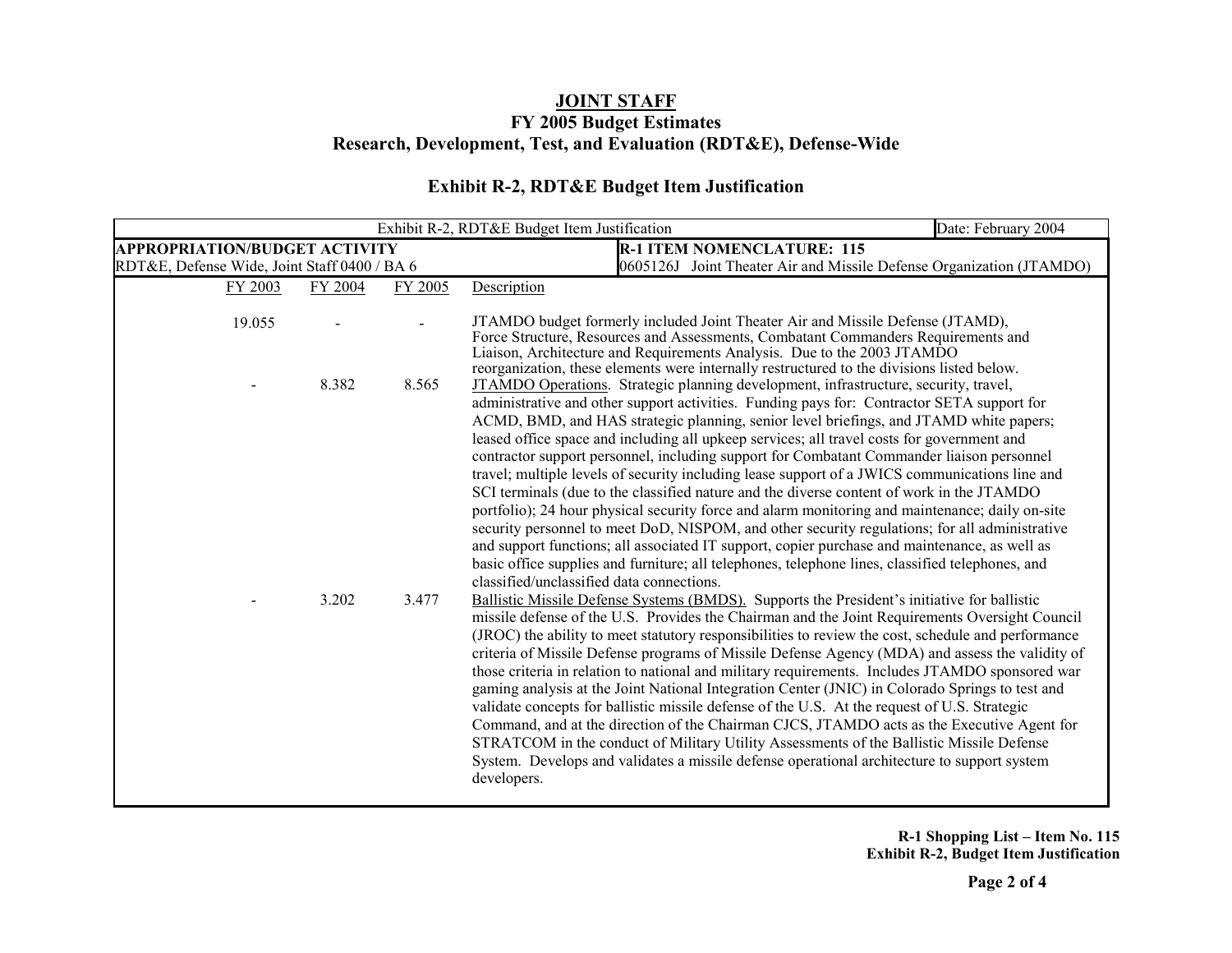### **Exhibit R-2, RDT&E Budget Item Justification**

|                                              |         |         | Exhibit R-2, RDT&E Budget Item Justification                                                                                                                                        | Date: February 2004 |  |  |  |  |
|----------------------------------------------|---------|---------|-------------------------------------------------------------------------------------------------------------------------------------------------------------------------------------|---------------------|--|--|--|--|
| <b>APPROPRIATION/BUDGET ACTIVITY</b>         |         |         | <b>R-1 ITEM NOMENCLATURE: 115</b>                                                                                                                                                   |                     |  |  |  |  |
| RDT&E, Defense Wide, Joint Staff 0400 / BA 6 |         |         | 0605126J Joint Theater Air and Missile Defense Organization (JTAMDO)                                                                                                                |                     |  |  |  |  |
| FY 2003                                      | FY 2004 | FY 2005 | Description                                                                                                                                                                         |                     |  |  |  |  |
|                                              | 0.811   | 0.829   | Air & Cruise Missile Defense (ACMD). Joint Staff lead responsibility for air and cruise                                                                                             |                     |  |  |  |  |
|                                              |         |         | missile defense systems to support the Combatant Commanders (COCOMs). Includes                                                                                                      |                     |  |  |  |  |
|                                              |         |         | performing analyses, demonstrations, and programmatic assessments of ACMD                                                                                                           |                     |  |  |  |  |
|                                              |         |         | technology, operations, requirements, and weapon systems. In support of requirements                                                                                                |                     |  |  |  |  |
|                                              |         |         | and acquisition decisions, for example, the radar and weapon capability requirements of                                                                                             |                     |  |  |  |  |
|                                              |         |         | the combined Patriot MEADS program; studies of the mix of land, sea-, and air-based                                                                                                 |                     |  |  |  |  |
|                                              |         |         | surveillance and fire control sensors for air and missile defense to support JPG and POM<br>2006 decisions.                                                                         |                     |  |  |  |  |
|                                              | 4.048   | 4.137   | Operational Concept, Architecture and Interoperability Development. Leads the                                                                                                       |                     |  |  |  |  |
|                                              |         |         | development and approval of Joint AMD Operational Concepts and Operational                                                                                                          |                     |  |  |  |  |
|                                              |         |         | Architectures, leveraging JTAMDO's analysis activities. Supports interoperability                                                                                                   |                     |  |  |  |  |
|                                              |         |         | initiatives such as SIAP and Joint Distributed Engineering Plant (JDEP). Conducts                                                                                                   |                     |  |  |  |  |
|                                              |         |         | architectural analyses on Joint BMC2 functionality to support requirements and acquisition                                                                                          |                     |  |  |  |  |
|                                              |         |         | decisions on the combined Patriot MEADS program.                                                                                                                                    |                     |  |  |  |  |
|                                              | 3.855   | 3.940   | Requirements, Exercises & Liaison. Responsible for tracking air and missile defense                                                                                                 |                     |  |  |  |  |
|                                              |         |         | programs and budget issues as a representative of the Combatant Commanders (COCOMs).                                                                                                |                     |  |  |  |  |
|                                              |         |         | Ensures COCOM Integrated Priority List/Joint Military Readiness Reports (JMRR) priorities                                                                                           |                     |  |  |  |  |
|                                              |         |         | are integrated into air and missile defense initiatives, issues, and activities. Develops U.S.                                                                                      |                     |  |  |  |  |
|                                              |         |         | positions for, and serves as U.S. representative to the NATO Air Defense Committee.<br>Develops/integrates Joint exercise initiatives for inclusion in COCOM exercises and provides |                     |  |  |  |  |
|                                              |         |         | funding to insure COCOM objectives are met and to enable their participation. Manages                                                                                               |                     |  |  |  |  |
|                                              |         |         | Congressional interaction, executes JTAMDO COCOM Liaison Officer mission and all air                                                                                                |                     |  |  |  |  |
|                                              |         |         | and missile defense-related intelligence activities.                                                                                                                                |                     |  |  |  |  |
|                                              | 0.608   | 0.622   | Homeland Air Security (HAS). Responsible for DoD involvement in homeland air                                                                                                        |                     |  |  |  |  |
|                                              |         |         | security coordination. Perform analyses, demonstrations, and programmatic assessments                                                                                               |                     |  |  |  |  |
|                                              |         |         | of HAS operations, technology, requirements, and surveillance and weapon systems.                                                                                                   |                     |  |  |  |  |
|                                              |         |         | Supports HAS initiatives in (COCOM) exercises. Serves as Co-Chair IHAS Steering                                                                                                     |                     |  |  |  |  |
|                                              |         |         | Group and supports NORTHCOM on Homeland Security and Homeland Defense.                                                                                                              |                     |  |  |  |  |
| 9.792                                        | 8.881   | 9.458   | Joint Distributed Engineering Plant (JDEP). Evaluates and improves interoperability by                                                                                              |                     |  |  |  |  |
|                                              |         |         | establishing a nationwide, hardware and software in the loop simulation capability that                                                                                             |                     |  |  |  |  |
|                                              |         |         | allows fielded combat weapon systems to operate in a synthetic joint air and missile                                                                                                |                     |  |  |  |  |
|                                              |         |         | defense environment. Insures weapon systems can validate their Joint interoperability                                                                                               |                     |  |  |  |  |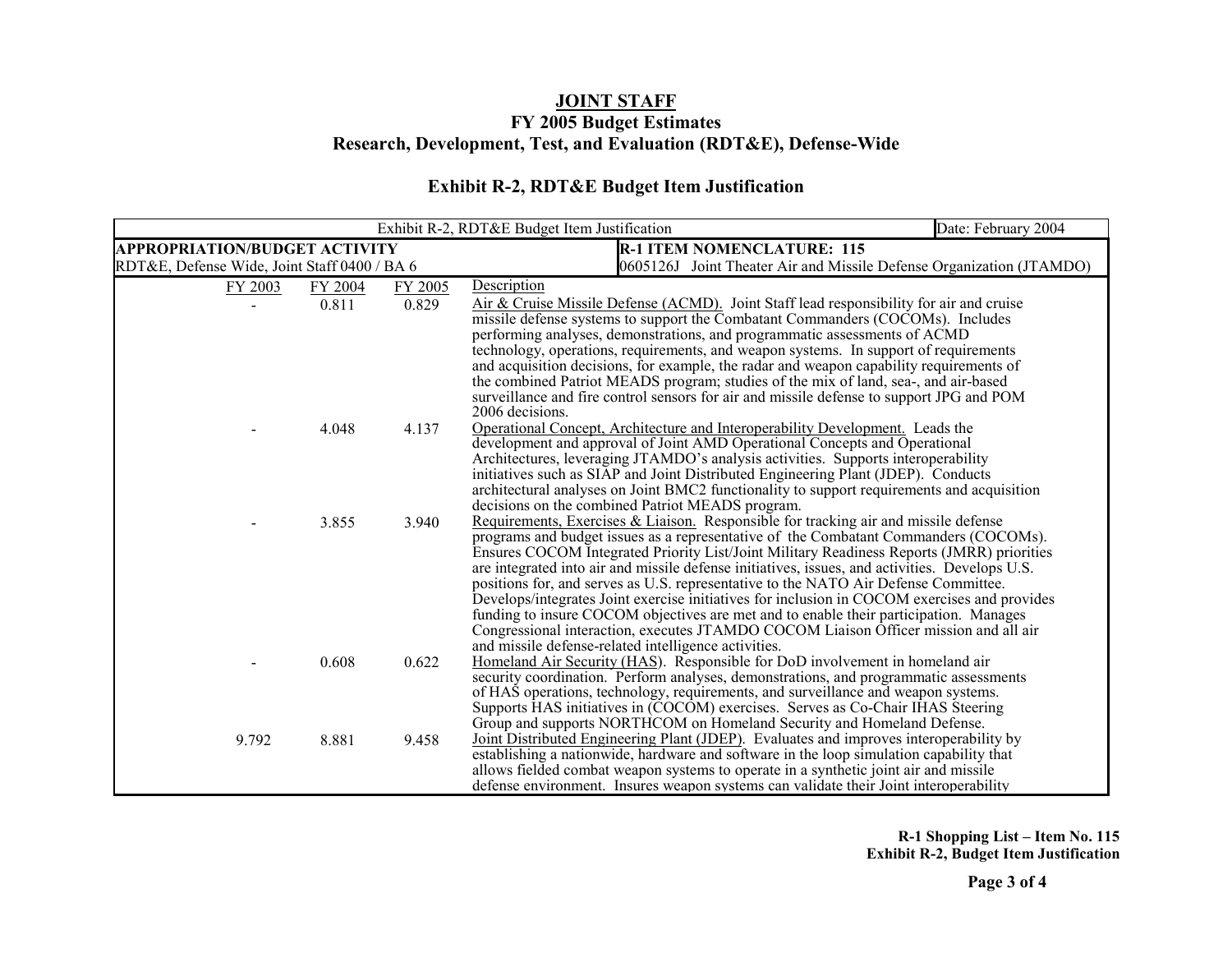### **Exhibit R-2, RDT&E Budget Item Justification**

|                                                              |                                                                                     |                                  |          | Exhibit R-2, RDT&E Budget Item Justification                                                                                                                                                                                                                                                                                                                                                                                   | Date: February 2004                                                                                                                                                                                                                                                                                                                                                                                                                                                                                                                                                            |                   |  |  |  |  |  |
|--------------------------------------------------------------|-------------------------------------------------------------------------------------|----------------------------------|----------|--------------------------------------------------------------------------------------------------------------------------------------------------------------------------------------------------------------------------------------------------------------------------------------------------------------------------------------------------------------------------------------------------------------------------------|--------------------------------------------------------------------------------------------------------------------------------------------------------------------------------------------------------------------------------------------------------------------------------------------------------------------------------------------------------------------------------------------------------------------------------------------------------------------------------------------------------------------------------------------------------------------------------|-------------------|--|--|--|--|--|
| <b>APPROPRIATION/BUDGET ACTIVITY</b>                         |                                                                                     |                                  |          | <b>R-1 ITEM NOMENCLATURE: 115</b>                                                                                                                                                                                                                                                                                                                                                                                              |                                                                                                                                                                                                                                                                                                                                                                                                                                                                                                                                                                                |                   |  |  |  |  |  |
| RDT&E, Defense Wide, Joint Staff 0400 / BA 6                 |                                                                                     |                                  |          | 0605126J Joint Theater Air and Missile Defense Organization (JTAMDO)                                                                                                                                                                                                                                                                                                                                                           |                                                                                                                                                                                                                                                                                                                                                                                                                                                                                                                                                                                |                   |  |  |  |  |  |
|                                                              | 17.426                                                                              | 10.884                           | 7.073    |                                                                                                                                                                                                                                                                                                                                                                                                                                | prior to operational deployment or fielding. Minimizes the impact on operational forces<br>support for RDT&E activities.<br>Virtual Warfare Center (VWC). Enhances VWC capability by adding representations of<br>new weapons platform models to conduct Single Integrated Air Picture (SIAP) and CID<br>requirements and concepts analysis at the force-on-force level. Integrate Cruise and<br>Ballistic Missile Requirements and Ops Concept Analysis through federation with<br>simulation capabilities at the Joint National Integration Center, Schriever AFB, Colorado. |                   |  |  |  |  |  |
|                                                              | 22.614                                                                              | 19.264                           | 15.308   |                                                                                                                                                                                                                                                                                                                                                                                                                                | Cruise Missile Combat Identification (CID). Develops joint cruise missile CID technology<br>and positions it for fielding on front-line weapon systems.                                                                                                                                                                                                                                                                                                                                                                                                                        |                   |  |  |  |  |  |
|                                                              | 6.018                                                                               | 25.143                           | 33.000   | Homeland Air Security (HAS). Reduce HAS risk by developing and testing a surface<br>based, advanced technology surveillance radar for use throughout the United States,<br>designing lightweight, long range radar components suitable for use on a stratospheric<br>airship, and by funding initial Interagency C3 studies, operator-in-the-loop exercise<br>support, and advanced sensor and correlation evaluation efforts. |                                                                                                                                                                                                                                                                                                                                                                                                                                                                                                                                                                                |                   |  |  |  |  |  |
| <b>TOTAL</b>                                                 | \$74.905                                                                            | \$85.078                         | \$86.409 |                                                                                                                                                                                                                                                                                                                                                                                                                                |                                                                                                                                                                                                                                                                                                                                                                                                                                                                                                                                                                                |                   |  |  |  |  |  |
| Adjustments                                                  | B. Program Change Summary:<br>FY 2004 President's Budget<br>Congressional Reduction |                                  |          | FY 2003<br>68.887                                                                                                                                                                                                                                                                                                                                                                                                              | FY 2004<br>87.250                                                                                                                                                                                                                                                                                                                                                                                                                                                                                                                                                              | FY 2005<br>86.631 |  |  |  |  |  |
|                                                              | Internal Reprogramming                                                              | General Congressional Reductions |          |                                                                                                                                                                                                                                                                                                                                                                                                                                | (1.222)<br>(0.950)                                                                                                                                                                                                                                                                                                                                                                                                                                                                                                                                                             | (0.222)           |  |  |  |  |  |
|                                                              | Homeland Air Security                                                               |                                  |          | 6.018                                                                                                                                                                                                                                                                                                                                                                                                                          |                                                                                                                                                                                                                                                                                                                                                                                                                                                                                                                                                                                |                   |  |  |  |  |  |
| FY 2005 Budget Estimate                                      |                                                                                     |                                  |          | 74.905                                                                                                                                                                                                                                                                                                                                                                                                                         | 85.078                                                                                                                                                                                                                                                                                                                                                                                                                                                                                                                                                                         | 86.409            |  |  |  |  |  |
| C. Other Program Funding Summary<br>Procurement Defense-Wide |                                                                                     |                                  |          | 0.185                                                                                                                                                                                                                                                                                                                                                                                                                          | 0.184                                                                                                                                                                                                                                                                                                                                                                                                                                                                                                                                                                          | 0.185             |  |  |  |  |  |
|                                                              |                                                                                     |                                  |          | D. Acquisition Strategy: Not required for Budget Activities 1, 2, 3, and 6.                                                                                                                                                                                                                                                                                                                                                    |                                                                                                                                                                                                                                                                                                                                                                                                                                                                                                                                                                                |                   |  |  |  |  |  |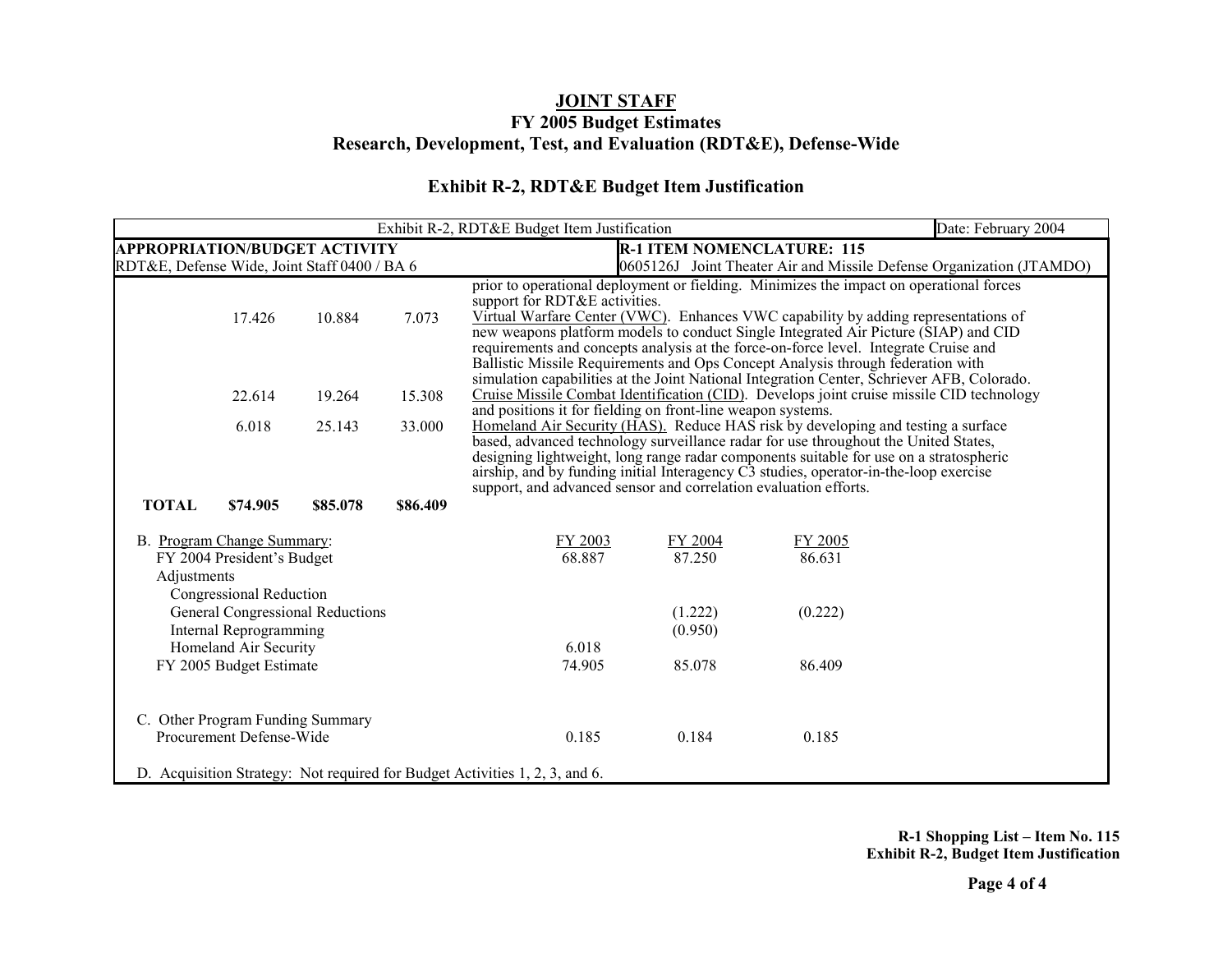|                                                                                     | Date: February 2004 |         |         |         |         |                                                                                                      |       |                 |                     |                   |  |
|-------------------------------------------------------------------------------------|---------------------|---------|---------|---------|---------|------------------------------------------------------------------------------------------------------|-------|-----------------|---------------------|-------------------|--|
| <b>APPROPRIATION/BUDGET ACTIVITY</b><br>RDT&E, Defense Wide, Joint Staff 0400 / BA7 |                     |         |         |         |         | <b>R-1 ITEM NOMENCLATURE: 145</b><br>PE: 0208052J Joint Analytical Model Improvement Program (JAMIP) |       |                 |                     |                   |  |
| $COST$ ( $\$$ in Millions)                                                          |                     | FY 2003 | FY 2004 | FY 2005 | FY 2006 | FY 2007                                                                                              |       | FY 2008 FY 2009 | Cost to<br>Complete | <b>Total Cost</b> |  |
| Joint Warfare System<br>(JWARS)                                                     |                     | 8.509   | 7.129   | 5.577   | 5.648   | 5.780                                                                                                | 5.885 | 5.993           | <b>TBD</b>          | <b>TBD</b>        |  |
| Total PE Cost                                                                       |                     | 8.509   | 7.129   | 5.577   | 5.648   | 5.780                                                                                                | 5.885 | 5.993           | <b>TBD</b>          | <b>TBD</b>        |  |

### **Exhibit R-2, RDT&E Budget Item Justification**

A. Mission Description and Budget Item Justification: In May 1995, Deputy Secretary of Defense approved JAMIP to improve analytic support to senior DoD officials. The Joint Staff's J-8 shares the lead with the Office of the Secretary of Defense, Director of Program Analysis & Evaluation (OSD (PA&E)). The RDT&E component of JAMIP is the development of the Joint Warfare System (JWARS), which will be a state-of-the-art, closed-form, constructive simulation of multi-sided, joint warfare for analysis. The Joint Staff and the Services have agreed upon JWARS as the common model to be used throughout the DoD analytic modeling community. JWARS is an advanced, theater-level campaign analysis tool that will provide improved Command, Control, Communications, Computers, and Intelligence, Surveillance and Reconnaissance (C4ISR) and balanced joint warfare representations and will be used for evaluation of courses of action, analysis of force sufficiency, force and capability tradeoffs, objective force planning and force structure design, analysis of system alternatives, system tradeoffs, and examination of operational concepts. Users of JWARS will include the Combatant Commanders, Joint Staff, Services, OSD, and other DoD organizations. RDT&E funds are used for research, design, implementation, and test and evaluation, and are needed to continue development of the top-priority joint warfare model as directed by the Deputy Secretary of Defense and endorsed by the Vice Chairman, Joint Chiefs of Staff. This program is in Budget Activity 7 - Operational Systems Development, because it supports currently employed systems and training activities.

| FY 2003 | FY 2004 | FY 2005 | Description                      |
|---------|---------|---------|----------------------------------|
| 7.945   | 6.520   | 4.989   | Software Development             |
| 0.564   | 0 609   | 0.588   | Other Support/Purchased Software |
| 8.509   | 7.129   | 5.577   | <b>Total</b>                     |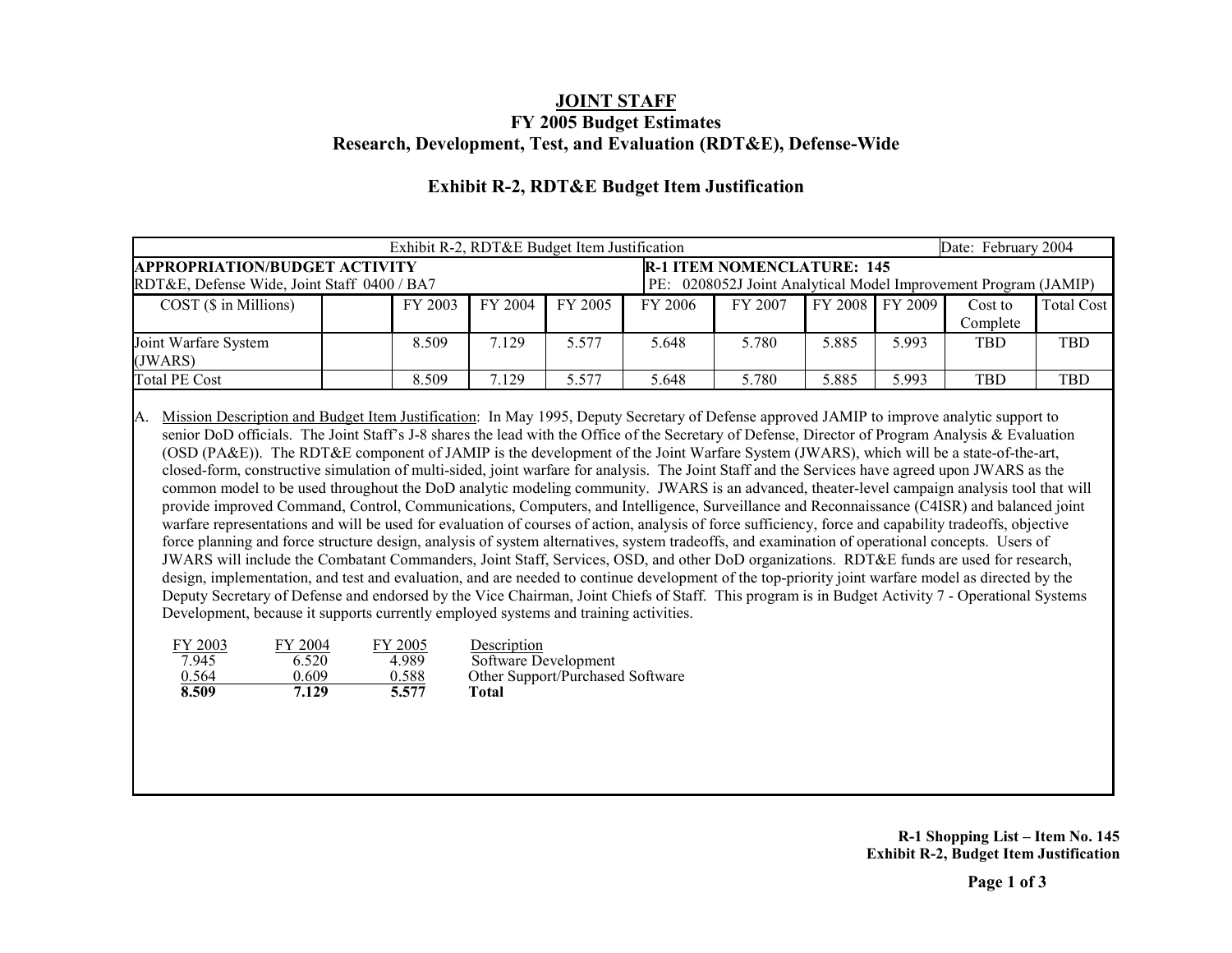### **Exhibit R-2, RDT&E Budget Item Justification**

| Exhibit R-2, RDT&E Budget Item Justification                                                                                                                                                                                                                                                                                                                                                                                 |                          | Date: February 2004      |                                   |                                                                 |
|------------------------------------------------------------------------------------------------------------------------------------------------------------------------------------------------------------------------------------------------------------------------------------------------------------------------------------------------------------------------------------------------------------------------------|--------------------------|--------------------------|-----------------------------------|-----------------------------------------------------------------|
| <b>APPROPRIATION/BUDGET ACTIVITY</b>                                                                                                                                                                                                                                                                                                                                                                                         |                          |                          | <b>R-1 ITEM NOMENCLATURE: 145</b> |                                                                 |
| RDT&E, Defense Wide, Joint Staff 0400 / BA7                                                                                                                                                                                                                                                                                                                                                                                  |                          |                          |                                   | PE: 0208052J Joint Analytical Model Improvement Program (JAMIP) |
|                                                                                                                                                                                                                                                                                                                                                                                                                              |                          |                          |                                   |                                                                 |
| B. Program Change Summary:                                                                                                                                                                                                                                                                                                                                                                                                   |                          |                          |                                   |                                                                 |
|                                                                                                                                                                                                                                                                                                                                                                                                                              | FY 2003                  | FY 2004                  | FY 2005                           |                                                                 |
| FY 2004 President's Budget                                                                                                                                                                                                                                                                                                                                                                                                   | 8.509                    | 7.146                    | 5.577                             |                                                                 |
| Total adjustments                                                                                                                                                                                                                                                                                                                                                                                                            |                          |                          |                                   |                                                                 |
| a. Congressional Reduction                                                                                                                                                                                                                                                                                                                                                                                                   |                          |                          |                                   |                                                                 |
| b. Internal Reprogramming                                                                                                                                                                                                                                                                                                                                                                                                    |                          | (0.017)                  |                                   |                                                                 |
|                                                                                                                                                                                                                                                                                                                                                                                                                              |                          |                          |                                   |                                                                 |
| FY 2005 Budget Estimate                                                                                                                                                                                                                                                                                                                                                                                                      | 8.509                    | 7.129                    | 5.577                             |                                                                 |
| Other Program Funding Summary: The O&M and Procurement funds listed below are for Joint Data Support (JDS), an organization within OSD<br>IC.<br>(PA&E) whose mission is to provide data support for JWARS development and for Department-level studies and analyses. This includes those<br>studies using other models within the JAMIP Suite.<br>FY 2003<br>O&M Defense-Wide<br>7.755<br>Procurement Defense-Wide<br>0.397 | FY2004<br>7.608<br>0.390 | FY2005<br>9.227<br>0.395 |                                   |                                                                 |
| Acquisition Strategy: This program supports development of the JWARS model.<br>ID.                                                                                                                                                                                                                                                                                                                                           |                          |                          |                                   |                                                                 |
| Schedule Profile:<br>E.<br>(Fiscal Qtr): 1<br>2<br>Event<br>Release 1.5                                                                                                                                                                                                                                                                                                                                                      | FY 2003<br>X             | FY 2004                  | FY 2005<br>$2 \t3 \t4$            |                                                                 |
| Release 1.5.1                                                                                                                                                                                                                                                                                                                                                                                                                |                          | $\mathbf x$              |                                   |                                                                 |
| Release 1.5.2                                                                                                                                                                                                                                                                                                                                                                                                                |                          | $\mathbf X$              |                                   |                                                                 |
| Release 1.6                                                                                                                                                                                                                                                                                                                                                                                                                  |                          |                          | X                                 |                                                                 |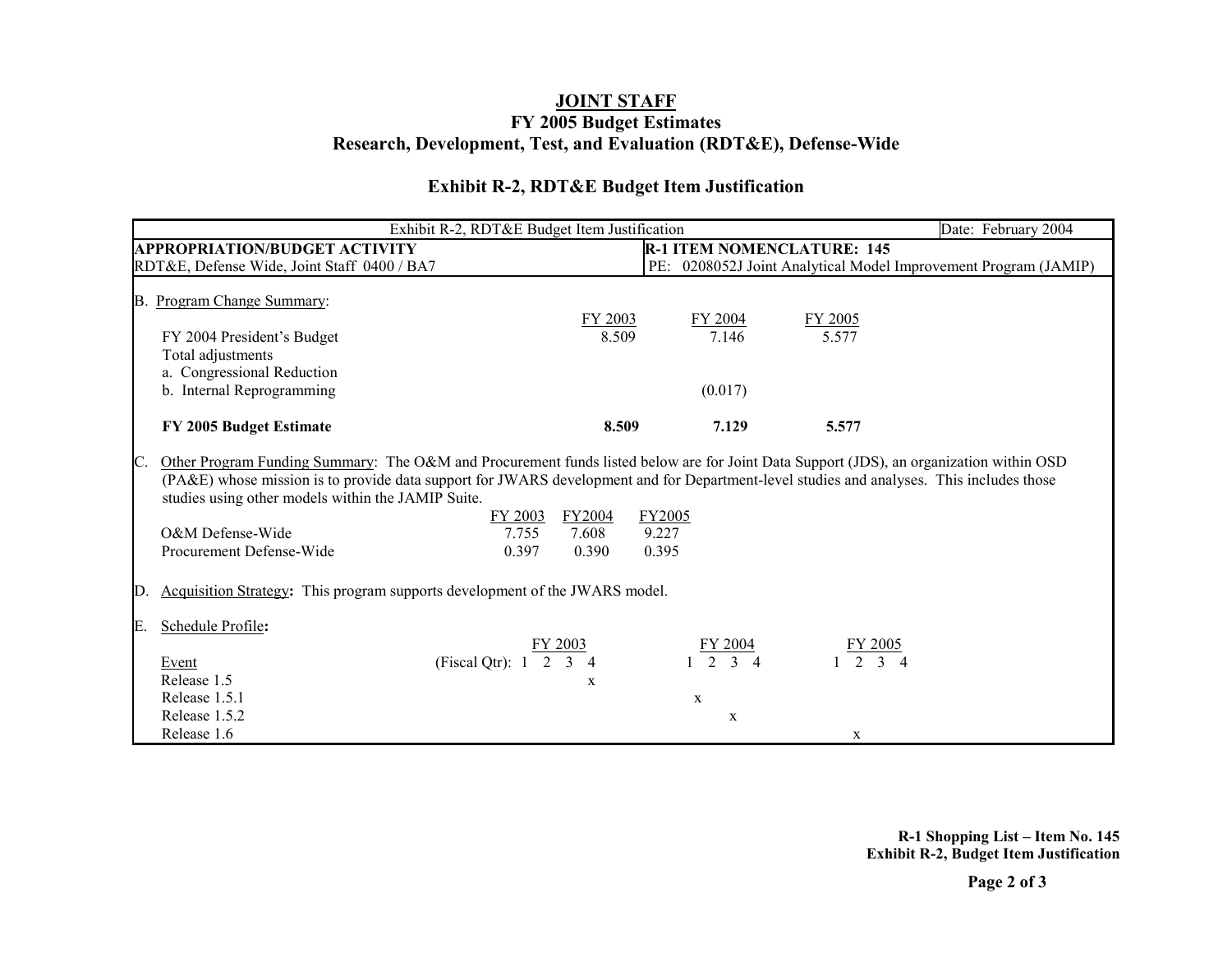| Exhibit R-3, Project Cost Analysis                                                                                                                                   |          |               |                                          |       |                                   |       |             |                      |                              | Date: February 2004 |            |            |
|----------------------------------------------------------------------------------------------------------------------------------------------------------------------|----------|---------------|------------------------------------------|-------|-----------------------------------|-------|-------------|----------------------|------------------------------|---------------------|------------|------------|
| APPROPRIATION/BUDGET ACTIVITY:                                                                                                                                       |          |               | PROGRAM ELEMENT: 0208052J Joint Analytic |       |                                   |       |             | <b>PROJECT NAME:</b> |                              |                     |            |            |
| RDT&E, Defense Wide, Joint Staff 0400 / BA 7                                                                                                                         |          |               |                                          |       | Model Improvement Program (JAMIP) |       |             |                      | Joint Warfare System (JWARS) |                     |            |            |
| <b>Cost Categories</b>                                                                                                                                               | Contract | Performing    | Total                                    |       | FY03                              |       | <b>FY04</b> |                      | <b>FY05</b>                  |                     |            | Target     |
|                                                                                                                                                                      | Method   | Activity $\&$ | PY <sub>S</sub>                          | FY03  | Award                             | FY04  | Award       | <b>FY05</b>          | Award                        | Cost To             | Total      | Value of   |
|                                                                                                                                                                      | $&$ Type | Location      | Cost                                     | Cost  | Date                              | Cost  | Date        | Cost                 | Date                         | Complete            | Cost       | Contract   |
| Management and professional                                                                                                                                          |          |               |                                          |       |                                   |       |             |                      |                              |                     |            |            |
| support services                                                                                                                                                     | Various  | Various       | 0.000                                    | 0.000 |                                   | 0.000 |             | 0.000                |                              | N/A                 | TBD        | TBD        |
| CAAS engineering and                                                                                                                                                 |          |               |                                          |       |                                   |       |             |                      |                              |                     |            |            |
| technical services                                                                                                                                                   | Various  | Various       | 9.867                                    | 7.945 |                                   | 6.510 |             | 4.989                |                              | N/A                 | <b>TBD</b> | <b>TBD</b> |
| FFRDC engineering and                                                                                                                                                |          |               |                                          |       |                                   |       |             |                      |                              |                     |            |            |
| technical services                                                                                                                                                   | Various  | Various       | 0.368                                    | 0.000 |                                   | 0.000 |             | 0.000                |                              | N/A                 | <b>TBD</b> | TBD        |
| Other services                                                                                                                                                       | Various  | Various       | 0.378                                    | 0.564 |                                   | 0.619 |             | 0.588                |                              | N/A                 | <b>TBD</b> | <b>TBD</b> |
| Congressional non-                                                                                                                                                   |          |               |                                          |       |                                   |       |             |                      |                              |                     |            |            |
| programmatic rescission                                                                                                                                              |          |               |                                          |       |                                   |       |             |                      |                              |                     |            |            |
| <b>Subtotal Product Development</b>                                                                                                                                  |          |               | 10.613                                   | 8.509 |                                   | 7.129 |             | 5.577                |                              | <b>TBD</b>          | TBD        | TBD        |
| Remarks: The Limited IOC version (Release 1) of JWARS is designed to support the Services, Joint Staff, and OSD in conducting force assessment studies. In FY        |          |               |                                          |       |                                   |       |             |                      |                              |                     |            |            |
| 2002, Release 1.4 was completed and distributed to selected user sites for Beta Testing. In FY 2003, Release 1.5 will be distributed. Release 1.5 is a major release |          |               |                                          |       |                                   |       |             |                      |                              |                     |            |            |
| addressing the user issues discovered during Beta-testing, and will be the first release available to users for possible use for analysis.                           |          |               |                                          |       |                                   |       |             |                      |                              |                     |            |            |
|                                                                                                                                                                      |          |               |                                          |       |                                   |       |             |                      |                              |                     |            |            |
|                                                                                                                                                                      |          |               |                                          |       |                                   |       |             |                      |                              |                     |            |            |
| <b>Total Cost</b>                                                                                                                                                    |          |               | 10.613                                   | 8.509 |                                   | 7.129 |             | 5.577                |                              |                     |            |            |
| Remarks                                                                                                                                                              |          |               |                                          |       |                                   |       |             |                      |                              |                     |            |            |
|                                                                                                                                                                      |          |               |                                          |       |                                   |       |             |                      |                              |                     |            |            |
|                                                                                                                                                                      |          |               |                                          |       |                                   |       |             |                      |                              |                     |            |            |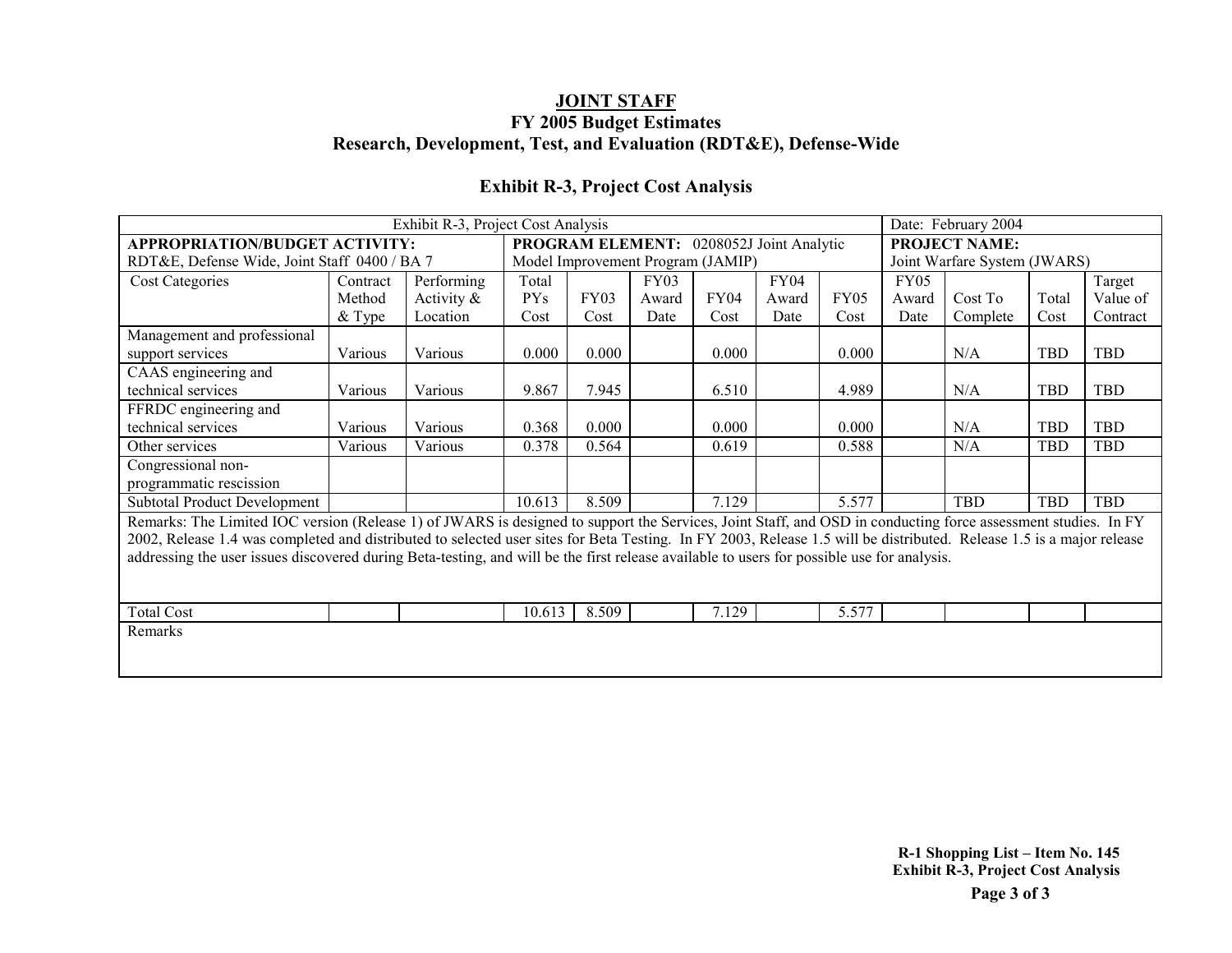|                                                                                                                                                          | Exhibit R-2, RDT&E Budget Item Justification |         |         |                                   |         |                              |         |                     |            |
|----------------------------------------------------------------------------------------------------------------------------------------------------------|----------------------------------------------|---------|---------|-----------------------------------|---------|------------------------------|---------|---------------------|------------|
| <b>APPROPRIATION/BUDGET ACTIVITY</b>                                                                                                                     |                                              |         |         | <b>R-1 ITEM NOMENCLATURE: 160</b> |         |                              |         | Date: February 2004 |            |
| RDT&E, Defense Wide, Joint Staff 0400 / BA7                                                                                                              |                                              |         |         | PE: 0303149J                      |         | C4I for the Warrior (C4IFTW) |         |                     |            |
| $COST$ ( $\$$ in Millions)                                                                                                                               | FY 2003                                      | FY 2004 | FY 2005 | FY 2006                           | FY 2007 | FY 2008                      | FY 2009 | Cost to             | Total      |
|                                                                                                                                                          |                                              |         |         |                                   |         |                              |         | Complete            | Cost       |
| <b>Total PE Cost</b>                                                                                                                                     | 9.466                                        | 4.139   | 4.177   | 4.249                             | 4.258   | 4.325                        | 4.471   | <b>TBD</b>          | <b>TBD</b> |
| <b>Network Warfare Simulation</b>                                                                                                                        |                                              |         |         |                                   |         |                              |         |                     |            |
| (NETWARS)                                                                                                                                                | 6.061                                        | .241    | .289    | .289                              | .294    | .329                         | .331    | <b>TBD</b>          | TBD        |
| Joint Warrior Interoperability                                                                                                                           |                                              |         |         |                                   |         |                              |         |                     |            |
| Demonstrations (JWID)                                                                                                                                    | 1.532                                        | 1.510   | 1.546   | 1.542                             | 1.555   | 1.553                        | 1.551   | <b>TBD</b>          | <b>TBD</b> |
| Joint Satellite                                                                                                                                          |                                              |         |         |                                   |         |                              |         |                     |            |
| Communications                                                                                                                                           | 1.873                                        | 2.388   | 2.342   | 2.418                             | 2.409   | 2.443                        | 2.589   | <b>TBD</b>          | <b>TBD</b> |
| Architecture Planning and                                                                                                                                |                                              |         |         |                                   |         |                              |         |                     |            |
| Evaluation (J-SCAPE) Tool                                                                                                                                |                                              |         |         |                                   |         |                              |         |                     |            |
| Mission Description and Budget Item Justification: The C4IFTW vision has evolved into the Department's Global Information Grid (GIG) as a means<br>A.    |                                              |         |         |                                   |         |                              |         |                     |            |
| to achieve information superiority. This program provides focus and visibility into resolving joint C4 capacity and interoperability issues and provides |                                              |         |         |                                   |         |                              |         |                     |            |
| a mechanism for achieving information superiority as envisioned by Joint Vision (JV) 2020. Currently, the overall GIG efforts stress interoperability,   |                                              |         |         |                                   |         |                              |         |                     |            |
| identification of transmission capacity, and leveraging of the rapid pace of C4 technology advancements. As the GIG evolves and matures, it will         |                                              |         |         |                                   |         |                              |         |                     |            |
| spawn new approaches to providing the joint warfighter with C4 capabilities to achieve information superiority. This program element consists of two     |                                              |         |         |                                   |         |                              |         |                     |            |
| Joint Staff programs: (1) Network Warfare Simulation (NETWARS), (2) Joint Warrior Interoperability Demonstrations (JWID), and (3) Joint Satellite        |                                              |         |         |                                   |         |                              |         |                     |            |
| Communications Architecture Planning and Evaluation (J-SCAPE) tool. Starting in FY 2003, day-to-day program and budget management activities             |                                              |         |         |                                   |         |                              |         |                     |            |
| for NETWARS were turned over to DISA. NETWARS oversight support will continue to be maintained at the Joint Staff, in accordance with a                  |                                              |         |         |                                   |         |                              |         |                     |            |
| memorandum of agreement between the Director, DISA, and the Joint Staff, J-6. JWID is the only CJCS-sponsored demonstration of new and                   |                                              |         |         |                                   |         |                              |         |                     |            |
| emerging, low-cost, low-risk C4ISR technologies and interoperability solutions, impartially presented to the Combatant Commands and Military             |                                              |         |         |                                   |         |                              |         |                     |            |
| Services, and national civil authorities, in an operational environment. Proposals are selected to fulfill identified warfighter deficiencies and are    |                                              |         |         |                                   |         |                              |         |                     |            |

### **Exhibit R-2, RDT&E Budget Item Justification**

designed to provide the opportunity to experiment with new and emerging capabilities, assess their value, and recommend them for implementation where appropriate. JWID provides a structured process where new C4ISR capabilities are rigorously vetted, evaluated, and assessed by the warfighter. JWID is an integral component of the JV 2020 conceptual template for future joint warfighting. The current focus of the Satellite Communications (SATCOM) operations analysis and integration effort is the development of the Joint Satellite Communications Architecture Planning and Evaluation (J-SCAPE) Tool Set. J-SCAPE is required to provide decision-makers with the means to focus the ongoing modernization of SATCOM assets to transform current systems and choose the best architectural alternative for the 21<sup>st</sup> century SATCOM infrastructure. The J-SCAPE tool set is also required to support planning and evaluation necessary to maximize all four of the operational concepts of JV 2020--dominant maneuver, precision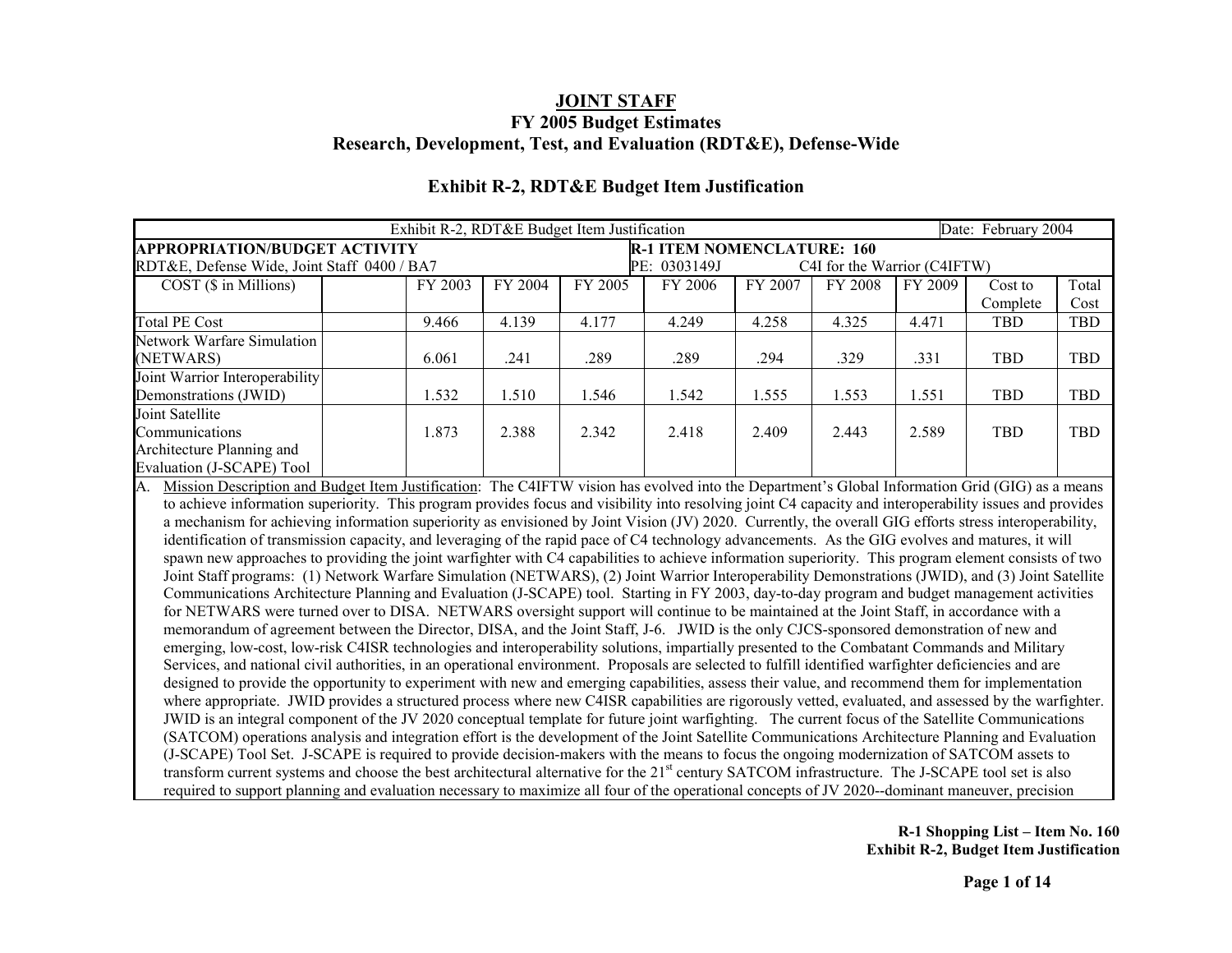### **Exhibit R-2, RDT&E Budget Item Justification**

| Exhibit R-2, RDT&E Budget Item Justification                                                                                                                | Date: February 2004                                                                                                                             |              |                                   |                              |  |  |  |  |  |  |  |
|-------------------------------------------------------------------------------------------------------------------------------------------------------------|-------------------------------------------------------------------------------------------------------------------------------------------------|--------------|-----------------------------------|------------------------------|--|--|--|--|--|--|--|
| <b>APPROPRIATION/BUDGET ACTIVITY</b>                                                                                                                        |                                                                                                                                                 |              | <b>R-1 ITEM NOMENCLATURE: 160</b> |                              |  |  |  |  |  |  |  |
| RDT&E, Defense Wide, Joint Staff 0400 / BA7                                                                                                                 |                                                                                                                                                 | PE: 0303149J |                                   | C4I for the Warrior (C4IFTW) |  |  |  |  |  |  |  |
| engagement, focused logistics, and full dimensional protection. Currently, there is no effective, efficient, capability to plan and evaluate the ability of |                                                                                                                                                 |              |                                   |                              |  |  |  |  |  |  |  |
|                                                                                                                                                             | current and future SATCOM architectures to meet the Combatant Commands' requirements. When fully operational, the J-SCAPE tool set will be used |              |                                   |                              |  |  |  |  |  |  |  |
| by the Joint Staff, Combatant Commands, their components, other joint organizations, satellite systems program offices, and Earth terminal program          |                                                                                                                                                 |              |                                   |                              |  |  |  |  |  |  |  |
| offices. The Services will use this tool set to assess the adequacy of SATCOM systems to support their assigned missions, evaluate operational plans,       |                                                                                                                                                 |              |                                   |                              |  |  |  |  |  |  |  |
| define SATCOM-related operational requirements, and provide operational input to the acquisition process.                                                   |                                                                                                                                                 |              |                                   |                              |  |  |  |  |  |  |  |
|                                                                                                                                                             |                                                                                                                                                 |              |                                   |                              |  |  |  |  |  |  |  |
| <b>B. Program Change Summary:</b>                                                                                                                           |                                                                                                                                                 |              |                                   |                              |  |  |  |  |  |  |  |
|                                                                                                                                                             | FY 2003                                                                                                                                         | FY 2004      | FY 2005                           |                              |  |  |  |  |  |  |  |
| FY 2004 President's Budget                                                                                                                                  | 9.466                                                                                                                                           | 4.198        | 4.188                             |                              |  |  |  |  |  |  |  |
| <b>Total Adjustments</b>                                                                                                                                    |                                                                                                                                                 |              |                                   |                              |  |  |  |  |  |  |  |
| a. Internal Reprogramming                                                                                                                                   |                                                                                                                                                 | (0.059)      | (0.011)                           |                              |  |  |  |  |  |  |  |
|                                                                                                                                                             |                                                                                                                                                 |              |                                   |                              |  |  |  |  |  |  |  |
| FY 2005 Budget Estimate                                                                                                                                     | 9.466                                                                                                                                           | 4.139        | 4.177                             |                              |  |  |  |  |  |  |  |
|                                                                                                                                                             |                                                                                                                                                 |              |                                   |                              |  |  |  |  |  |  |  |
| Other Program Funding Summary: N/A.                                                                                                                         |                                                                                                                                                 |              |                                   |                              |  |  |  |  |  |  |  |
|                                                                                                                                                             |                                                                                                                                                 |              |                                   |                              |  |  |  |  |  |  |  |
| Acquisition Strategy: Exhibit R2a attached.<br>$\mathbb{D}$ .                                                                                               |                                                                                                                                                 |              |                                   |                              |  |  |  |  |  |  |  |
|                                                                                                                                                             |                                                                                                                                                 |              |                                   |                              |  |  |  |  |  |  |  |
| Schedule Profile: Exhibit R2a attached.<br>E.                                                                                                               |                                                                                                                                                 |              |                                   |                              |  |  |  |  |  |  |  |
|                                                                                                                                                             |                                                                                                                                                 |              |                                   |                              |  |  |  |  |  |  |  |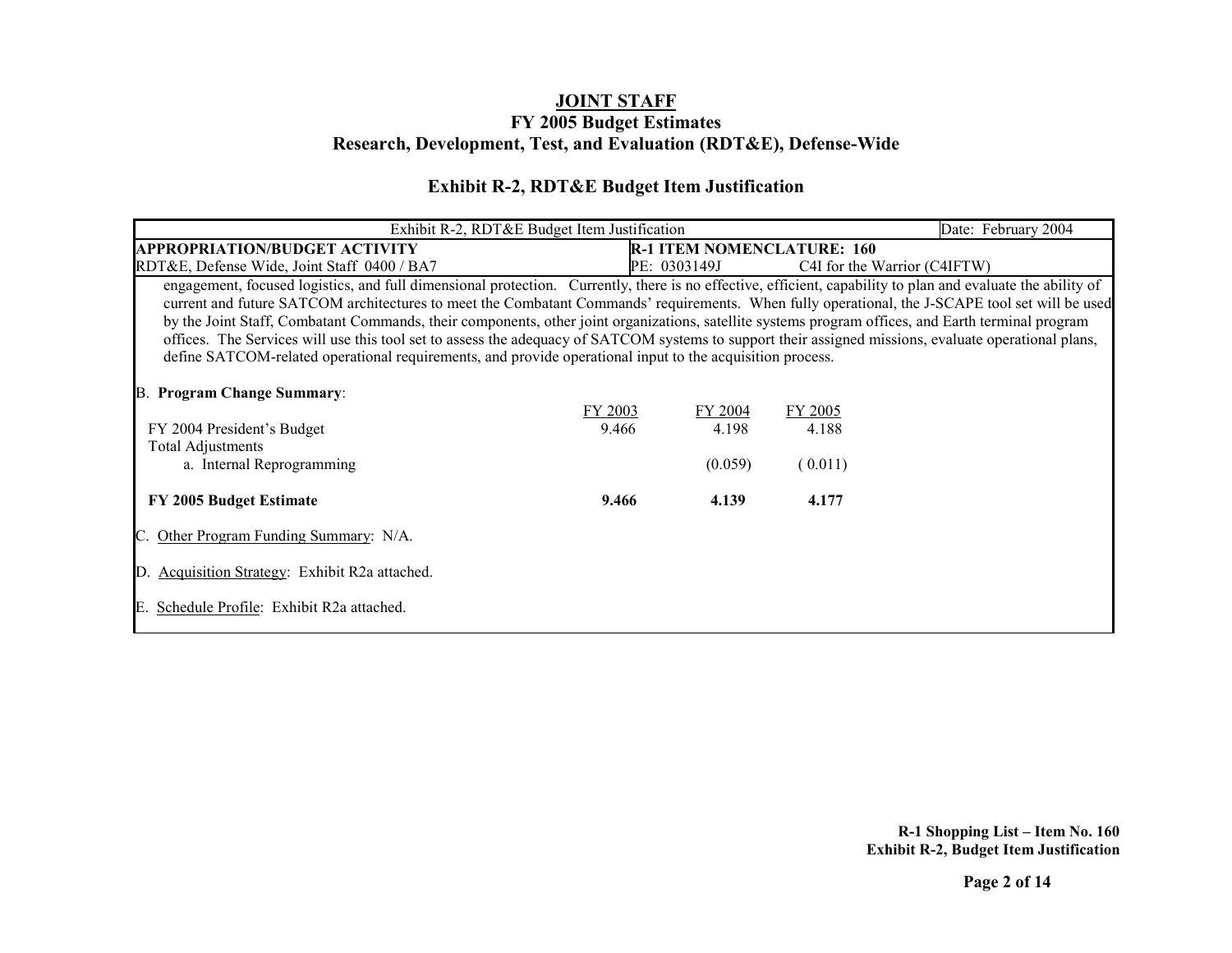| APPROPRIATION/BUDGET ACTIVITY<br>RDT&E, Defense Wide, Joint Staff 0400 / BA7                                                                                                                                                                                                                                                                                                                                                                                                                                                                                                                                                                                                                                                                                                                                                                                                                                                                                                                                                                                                                                                                                                                                                                                                                                                                                                                                                                                                                                                                                                                                                                                                                                                 |     |                           | PROGRAM ELEMENT<br>0303149J |                      |                                                                                                    | PROJECT NAME AND NUMBER<br>C4I for the Warrior - NETWARS                                                                                                                                                           |         |       |                          |                   |
|------------------------------------------------------------------------------------------------------------------------------------------------------------------------------------------------------------------------------------------------------------------------------------------------------------------------------------------------------------------------------------------------------------------------------------------------------------------------------------------------------------------------------------------------------------------------------------------------------------------------------------------------------------------------------------------------------------------------------------------------------------------------------------------------------------------------------------------------------------------------------------------------------------------------------------------------------------------------------------------------------------------------------------------------------------------------------------------------------------------------------------------------------------------------------------------------------------------------------------------------------------------------------------------------------------------------------------------------------------------------------------------------------------------------------------------------------------------------------------------------------------------------------------------------------------------------------------------------------------------------------------------------------------------------------------------------------------------------------|-----|---------------------------|-----------------------------|----------------------|----------------------------------------------------------------------------------------------------|--------------------------------------------------------------------------------------------------------------------------------------------------------------------------------------------------------------------|---------|-------|--------------------------|-------------------|
| Cost (\$ in Millions)                                                                                                                                                                                                                                                                                                                                                                                                                                                                                                                                                                                                                                                                                                                                                                                                                                                                                                                                                                                                                                                                                                                                                                                                                                                                                                                                                                                                                                                                                                                                                                                                                                                                                                        |     | FY 2003                   | FY 2004                     | FY 2005              | FY 2006                                                                                            | FY 2007                                                                                                                                                                                                            | FY 2008 |       | FY 2009 Cost to Complete | <b>Total Cost</b> |
| <b>NETWARS</b>                                                                                                                                                                                                                                                                                                                                                                                                                                                                                                                                                                                                                                                                                                                                                                                                                                                                                                                                                                                                                                                                                                                                                                                                                                                                                                                                                                                                                                                                                                                                                                                                                                                                                                               |     | 6.061                     | 0.241                       | 0.289                | 0.289                                                                                              | 0.294                                                                                                                                                                                                              | 0.329   | 0.331 | <b>TBD</b>               | TBD               |
| <b>RDT&amp;E Articles Qty</b>                                                                                                                                                                                                                                                                                                                                                                                                                                                                                                                                                                                                                                                                                                                                                                                                                                                                                                                                                                                                                                                                                                                                                                                                                                                                                                                                                                                                                                                                                                                                                                                                                                                                                                | N/A | N/A                       | N/A                         | N/A                  | N/A                                                                                                | N/A                                                                                                                                                                                                                | N/A     | N/A   | N/A                      | N/A               |
| Mission Description and Budget Item Justification: The C4I for the Warrior (C4IFTW) vision has evolved into the Department's Global Information<br>A.<br>Grid (GIG) as a means to achieve information superiority. In FY 2003, Defense Information Services Agency (DISA) assumed the leadership role for<br>the NETWARS program, including day-to-day program management, contract management, and budget management. NETWARS funding was<br>transferred to DISA during FY 2003, with the exception of one contracted man-year equivalent of support for the Joint Staff. NETWARS provides joint<br>warfighters with a C4 modeling and simulation (M&S) tool to assess the effects of full operational combat traffic loading on current and future<br>communications systems and networks in a joint task force major theater of war scenario, conduct quick-turn communications planning for small<br>regional conflicts or peacekeeping scenarios, and evaluate new communication systems and technologies. The NETWARS program office works with<br>the joint community to identify and support M&S study efforts that enable users to investigate and assess high-priority C4ISR technologies in the context<br>of realistic warfighter scenarios. NETWARS supports capability developers, strategic and operational communications analysts, as well as strategic,<br>operational, and tactical communications network planners. NETWARS is being integrated into the Joint Network Management System (JNMS) tool<br>suite in order to make this capability more accessible to communications planners and managers, and to make M&S an integrated part of the overall C4<br>network planning and management process. |     |                           |                             |                      |                                                                                                    |                                                                                                                                                                                                                    |         |       |                          |                   |
| FY 2003<br>FY 2004<br>1.600<br>1.200<br>0.550<br>1.400<br>0.520<br>0.241<br>0.591<br>0.200<br>6.061<br>0.241                                                                                                                                                                                                                                                                                                                                                                                                                                                                                                                                                                                                                                                                                                                                                                                                                                                                                                                                                                                                                                                                                                                                                                                                                                                                                                                                                                                                                                                                                                                                                                                                                 |     | FY 2005<br>0.289<br>0.289 |                             | Description<br>Total | Comm Burden Assessment Studies<br>Training and Development Support<br>Maintenance (licenses, etc.) | Software Development: Tool Kit Functionality<br>Software Development: Comm Model Development<br>Standardization/Interoperability (JWARS, JNMS, etc.)<br>Joint Studies, Requirements Support, and Technical Support |         |       |                          |                   |
|                                                                                                                                                                                                                                                                                                                                                                                                                                                                                                                                                                                                                                                                                                                                                                                                                                                                                                                                                                                                                                                                                                                                                                                                                                                                                                                                                                                                                                                                                                                                                                                                                                                                                                                              |     |                           |                             |                      |                                                                                                    |                                                                                                                                                                                                                    |         |       |                          |                   |

### **Exhibit R-2a, RDT&E Budget Item Justification**

B. Accomplishments/Planned Program:

FY 2003 Accomplishments. A 5-year contract was competitively awarded to OPNET Technologies January 6, 2003 and it will be administered by DISA. During FY 2003 NETWARS achieved DII COE compliance in order to provide greater interoperability among systems, including JNMS. NETWARS added a significant number of new communications device models to its "library," including models developed by the U.S. Navy and U.S. Air Force. Those device models are now available to all joint users. The program released two significant software updates in FY 2003, incorporating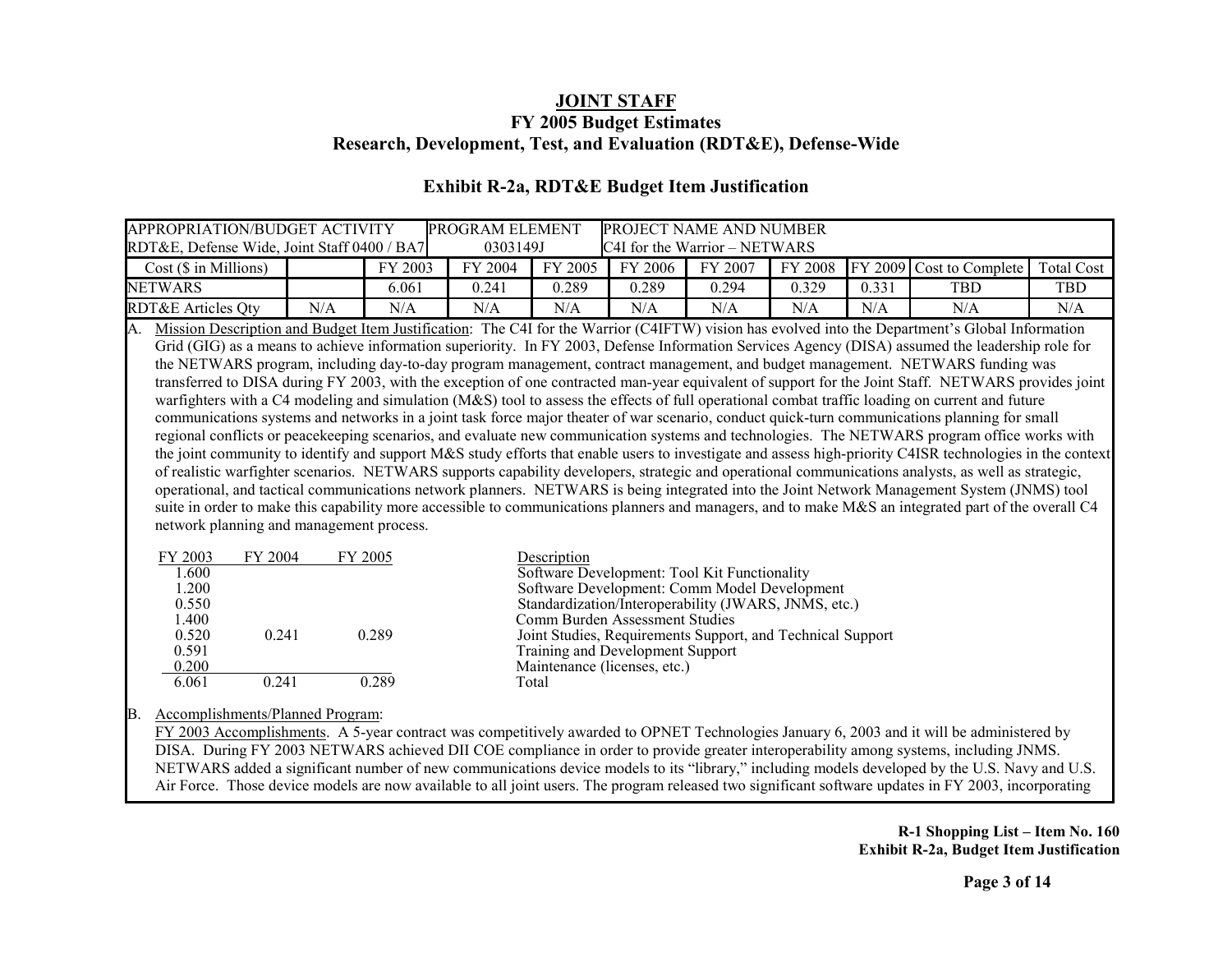### **Exhibit R-2a, RDT&E Budget Item Justification**

| <b>ACTIVITY</b><br>APPROPRIATION/BUDGET         | PROGRAM ELEMENT | <b>PROJECT NAME AND N</b><br><b>NUMBER</b> |
|-------------------------------------------------|-----------------|--------------------------------------------|
| RDT&E, Defense Wide, Joint Staff 0400 /<br>'BA7 | 0303149J        | C4I for the Warrior $-1$<br>– NETWARS      |

new features and capabilities requested by joint users. NETWARS became fully integrated into the JNMS tool suite, and provided substantial support to the JNMS program office during its functional qualification testing and in preparation for its operational test and evaluation (OT&E). NETWARS supported numerous joint user endeavors, including: Joint exercises DICE, Combined Endeavor, and Cobra Gold; study efforts in support of USFK, USPACOM, USNORTHCOM, and the National Missile Defense Agency; and conducted on-site training support for numerous Service, Combatant Command, and DoD Agency users.

FY 2004 Planned Activities. Working together with the DISA NETWARS program office, the Joint Staff, J-6, will continue to provide oversight of NETWARS ability to satisfy joint user C4 M&S requirements. Specific focus will be on NETWARS development and functionality required by the JNMS program, which will be tested in the JNMS OT&E in 2<sup>nd</sup> Otr FY 2004. The Joint Staff, J-6 will also oversee the NETWARS Study Program, monitoring on-going FY 2004 study efforts, and identifying and prioritizing study efforts to be undertaken in FY 2005. Specific efforts to be accomplished in FY 2004 include support to the National Missile Defense Agency (Team B), the multinational C4 exercises Combined Endeavor and American, British, Canadian and Australian Armies' Standardization Program (ABCA). Starting in FY 2004 funding and overall control of the NETWARS program shifts to DISA. Funds remaining on the Joint Staff will be used for contract support to interface with DISA, and to ensure integrations of NETWARS functionality with other Joint programs, such as JWARS and JNMS. Also, this support will identify and satisfy Joint Warfighter requirements for future NETWARS development.

FY 2005 Planned Program. NETWARS study efforts in support of joint users will continue and build upon program development and study efforts conducted in FY 2004 with particular focus on: multinational and multi-agency C4 network M&S; enhanced JNMS data exchange and interoperability; and support of Transformational Communications (TC) and Future Combat System (FCS) activities. The Joint Staff, J-6, will continue to provide program oversight focused on identification and satisfaction of joint warfighter C4 M&S requirements.

Other Program Funding Summary: N/A

D. Acquisition Strategy: *FY 1997:* A Mission Needs Statement was developed and signed. Subsequent to initiating model development, an extensive Program Development Plan was developed and approved by the Director, Command, Control, Communications, and Computer (C4) Systems Directorate (J-6). A proof-of-concept effort validated the concept and determined that NETWARS would support the requirements. *FY 1998:* A Configuration Management Plan, Software Development and Integration Plan, and Systems Architecture Design Plan were developed. Initiated software and communications modules development and integration. NETWARS Toolkit Version 1.1 functional requirements were derived, documented, and formalized. JWARS initial requirements for C4 were evaluated relative to expected analytical outputs from NETWARS. *FY 1999:* Based on further refinement and analysis of requirements, initiated a transition to lower-risk developmental software and toward building the NETWARS Toolkit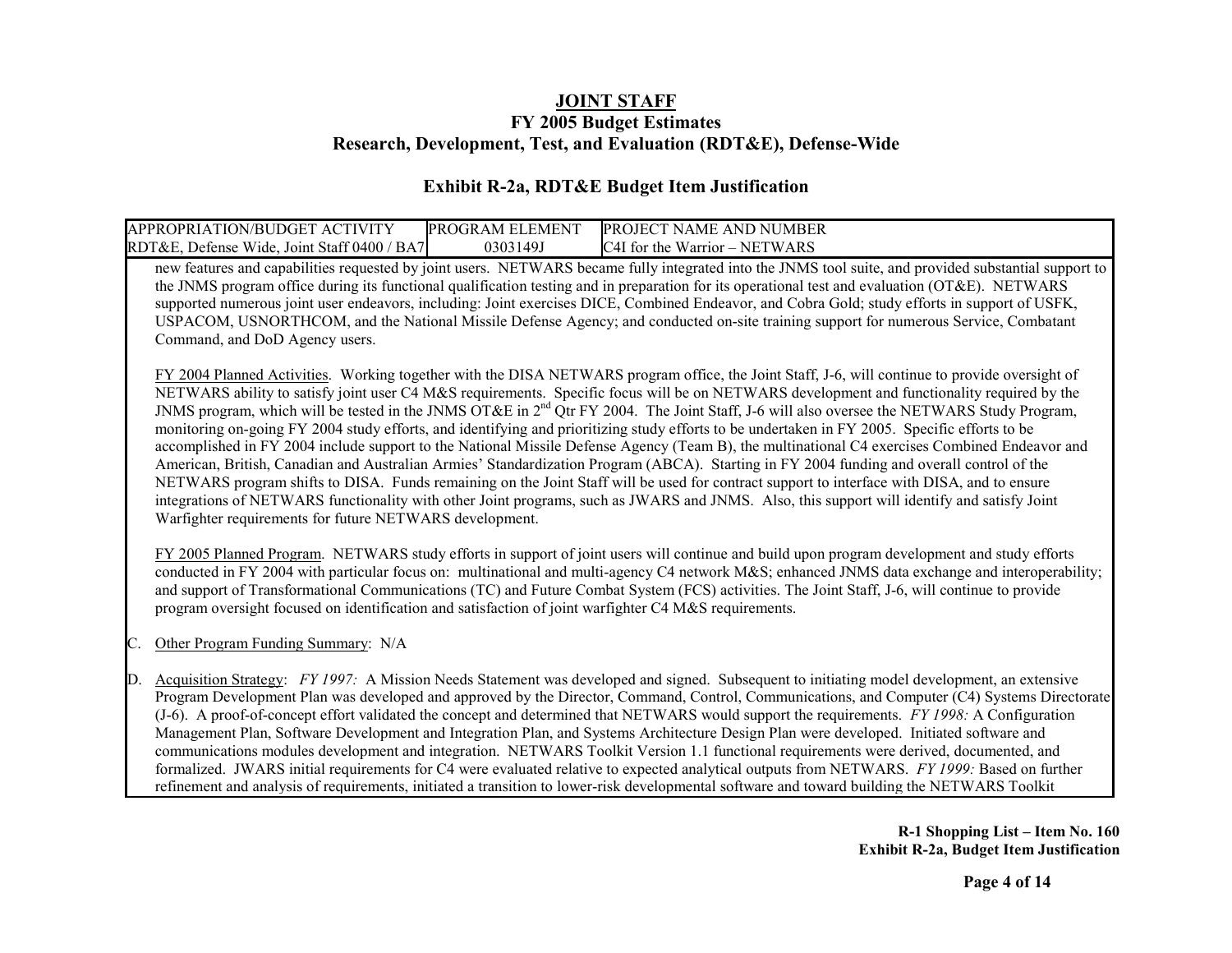### **Exhibit R-2a, RDT&E Budget Item Justification**

| APPROPRIATION/BUDGET<br>. ACTIVITY              | <b>PROGRAM ELEMENT</b> | PROJECT NAME AND NUMBER                       |
|-------------------------------------------------|------------------------|-----------------------------------------------|
| RDT&E, Defense Wide, Joint Staff 0400 /<br>'BA7 | 0303149J               | C <sub>4</sub> I for the Warrior<br>- NETWARS |

Advanced Development, Interim Version. Concurrent communications studies of accepted Joint Task Force (JTF) scenarios will help to refine requirements, the development of data, and the development of models that represent the C4 processors, systems, and networks used in a JTF that will become part of the NETWARS data and model repository. Continued development of NETWARS standards. *FY 2000:* Interim Version 2.0 provided to Combatant Commands/Services/Agency (C/S/A) users, including a training course, in November 1999. Continued development of NETWARS Toolkit Advanced Development, Version 2.0, associated documentation and completion of a Southwest Asia JTF-based communication burden assessment. *FY2001:* Further expansion of toolkit functionality (Versions 2.2 and 2.5) involved development of needed specific communication system models and information exchange requirements data; a series of developmental studies for Southwest Asia JTF scenarios (of up to 20,000 communication nodes); and gathering requirements from model users. Codified program requirements for subsequent toolkit conversion were captured subsequent to extensive use of NETWARS by the Combatant Commands, Services, and agencies. Continued development of input data in conjunction with communications studies conducted in parallel with model development. *FY2002*: Emphasis was on further expansion of toolkit functionality in response to requirements identified by Combatant Commands, Services and agencies; several studies to include a Northeast Asia scenario, the Army's Future Combat System (FCS) and the initial phase of a multi-year logistics communications modeling and simulation effort by OUSD (AT&L); release of several contingency planning tools for use by the Combatant Commands; and the award of a competitively bid contract. Additionally, with the recent award of the Joint Network Management System contract (JNMS), it is logical that the NETWARS program will serve as one of the Government Off The Shelf (GOTS) software options incorporated by JNMS. As such, the potential exists for some associated integration costs as the JNMS technical design matures. *FY 2003:* NETWARS program, contract, and budget management functions transitioned to DISA. NETWARS focused efforts on integration with the Joint Network Management System (JNMS) and looked for efficiencies to be gained in standardizing software data elements and communications device models. *FY 2004*: The NETWARS program will continue this effort in FY 2004 as JNMS completes its OT&E and begins fielding to joint users.

Schedule Profile and Performance Measures: The first-Phase review was 23 September 1997, when the Phase I proof-of-concept results were presented to the J-6 and Service/Agency representatives. The mid-Phase II In-Progress Review (IPR) to the J-6 and the Service/Agency representatives was held on 19 December 1997. Block I formally began in March 1997 and involved researching and writing a detailed NETWARS development plan, followed by conducting a proof-of-concept prototype demonstration of a small JTF scenario of 100 to 200 communications nodes. Block II began in mid-September 1997, and was completed in October 1998. In Block II, J-6 continued the design and building to complete version 1.1 of the front-end toolset database and completed a study of a small JTF of up to 5,000 nodes and a JTF scenario of up to 10,000 nodes. The scenario selected was the Synthetic Theater of War (STOW)/UNITED ENDEAVOR 98-1 scenario, which involved a JTF defense of Kuwait. Block III, Version 2.0, which began in April 1999, involved advanced development, testing, and building of the interim Version 2.0 front-end toolkit and database for NETWARS, plus completing a Joint Task Force scenario of up to 5,000 communications nodes. Reviews of Version 2.0 were held in March 2000, with additional upgrading scheduled for August - November 2000. A refined 5,000-node communication burden assessment was completed in December 2000. Joint, Combatant Commands, Service, and Agency representatives will review that assessment for accuracy and completeness. By integrating input from these users,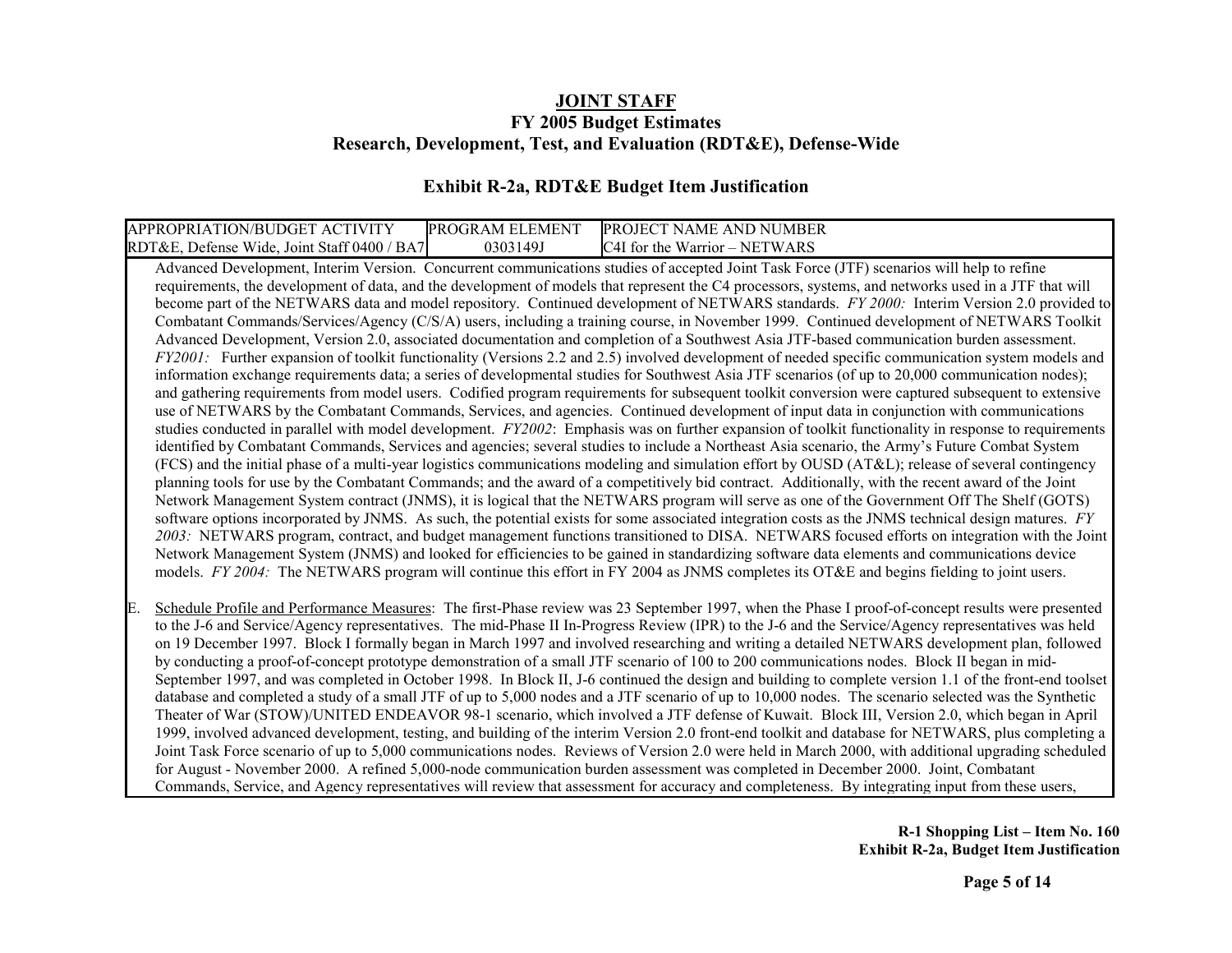### **Exhibit R-2a, RDT&E Budget Item Justification**

| APPROPRIATION/BUDGET ACTIVITY<br>RDT&E, Defense Wide, Joint Staff 0400 / BA7                                                                                                                                                                                                                                                                                                                                                                                                                                                                                                                                                                                                                                                                                                                                                            | PROGRAM ELEMENT<br>0303149J                  | PROJECT NAME AND NUMBER<br>C4I for the Warrior - NETWARS |                                                        |  |
|-----------------------------------------------------------------------------------------------------------------------------------------------------------------------------------------------------------------------------------------------------------------------------------------------------------------------------------------------------------------------------------------------------------------------------------------------------------------------------------------------------------------------------------------------------------------------------------------------------------------------------------------------------------------------------------------------------------------------------------------------------------------------------------------------------------------------------------------|----------------------------------------------|----------------------------------------------------------|--------------------------------------------------------|--|
| NETWARS will enhance the abilities of the Combatant Commands, Services, and agencies to meet the goals stated in JV 2010, JV 2020, and the GIG<br>Capstone Requirements Document (CRD). In FY 2003, NETWARS conducted detailed Verification and Validation (V&V) testing of two new software<br>versions, including testing of DII COE compliance. Successful completion of this testing resulted in approval of two new software versions. Additional<br>operational validation was achieved through completion of a theater-wide network model development in conjunction with U.S. Forces Korea, and in<br>extensive functional qualification testing conducted in conjunction with the JNMS program. NETWARS functional capabilities will be stringently tested<br>by operational users in FY 2004 as part of the JNMS OT&E effort. |                                              |                                                          |                                                        |  |
| (Fiscal Qtr)<br>Contract Award to OPNET Technologies<br><b>IOC</b><br>$(FY 2009/4^{th} Qtr)$<br><b>FOC</b>                                                                                                                                                                                                                                                                                                                                                                                                                                                                                                                                                                                                                                                                                                                              | Y 2003<br>$\overline{3}$<br>X<br>$\mathbf X$ | $\frac{FY 2004}{1 \ 2 \ 3 \ 4}$<br>X (JNMS Version)      | <u>FY 2005</u><br>$\overline{3}$ 4<br>$\overline{1}$ 2 |  |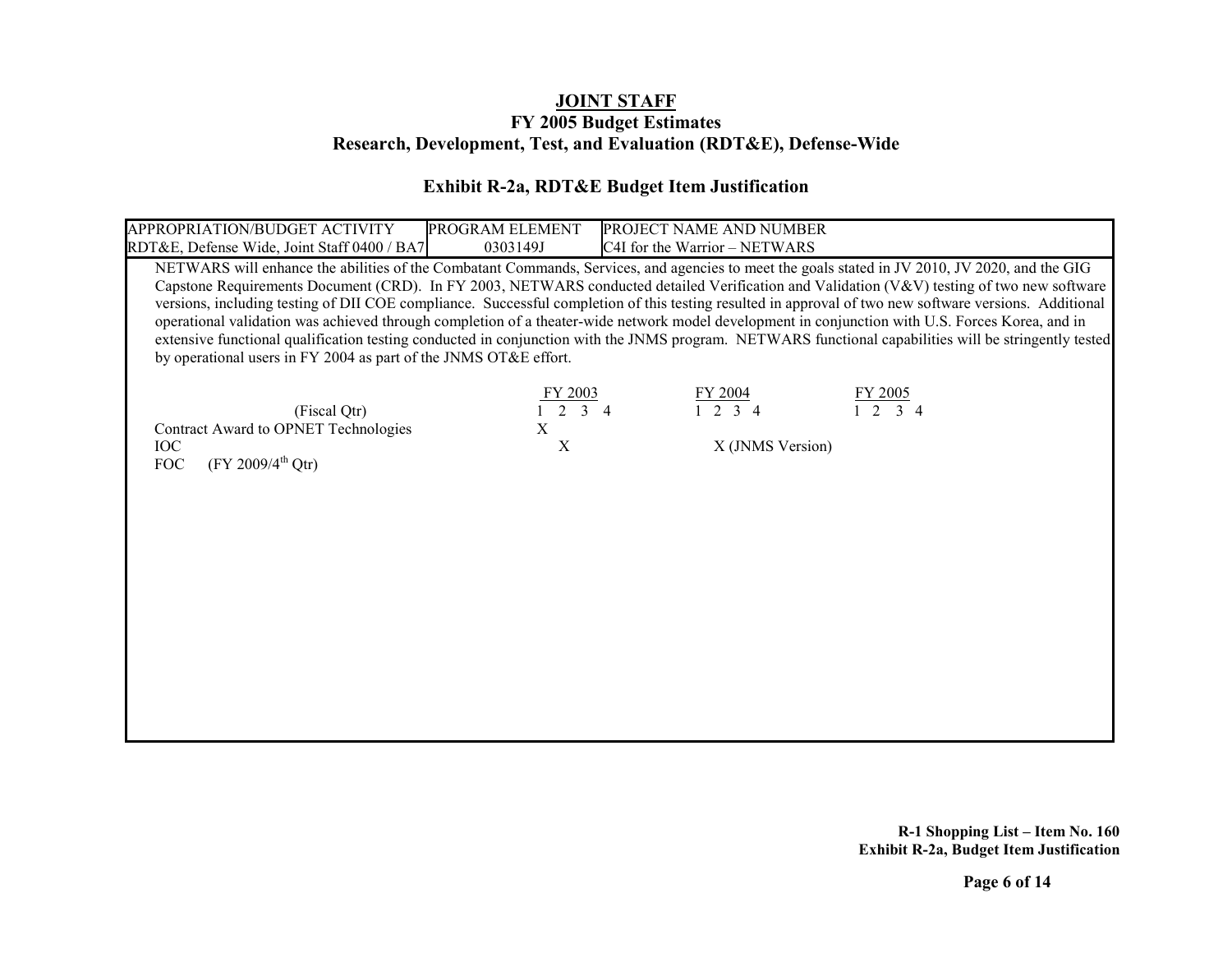### **Exhibit R-3, Project Cost Analysis**

| Exhibit R-3, Project Cost Analysis          |             |               |                |                  |                         |                  |             |              |                               | Date: February 2004 |            |          |  |
|---------------------------------------------|-------------|---------------|----------------|------------------|-------------------------|------------------|-------------|--------------|-------------------------------|---------------------|------------|----------|--|
| <b>APPROPRIATION/BUDGET ACTIVITY:</b>       |             |               |                |                  | <b>PROGRAM ELEMENT:</b> |                  |             |              | <b>PROJECT NAME:</b>          |                     |            |          |  |
| RDT&E, Defense Wide, Joint Staff 0400 / BA7 |             |               | 0303149J       |                  |                         |                  |             |              | C4I for the Warrior - NETWARS |                     |            |          |  |
| <b>Cost Categories</b>                      | Contract    | Performing    | Total          |                  | <b>FY03</b>             |                  | <b>FY04</b> |              | FY05                          |                     |            | Target   |  |
|                                             | Method      | Activity $\&$ | <b>PYs</b>     | <b>FY03</b>      | Award                   | <b>FY04</b>      | Award       | <b>FY05</b>  | Award                         | Cost To             | Total      | Value of |  |
|                                             | & Type      | Location      | Cost           | Cost             | Date                    | Cost             | Date        | Cost         | Date                          | Complete            | Cost       | Contract |  |
| Program Definition & Proof of               |             |               |                |                  |                         |                  |             |              |                               |                     |            |          |  |
| Concept                                     | <b>CPFF</b> | <b>MITRE</b>  | $\overline{0}$ | $\boldsymbol{0}$ |                         | $\mathbf{0}$     |             | $\mathbf{0}$ |                               | <b>TBD</b>          | <b>TBD</b> |          |  |
| Software Development                        | <b>CPFF</b> |               |                |                  |                         |                  |             |              |                               | <b>TBD</b>          | <b>TBD</b> |          |  |
| Program Management                          | <b>CPFF</b> |               | .200           | $\theta$         |                         | $\theta$         |             | $\theta$     |                               | <b>TBD</b>          | <b>TBD</b> |          |  |
| <b>COTS</b> Hardware and Software           | <b>CPFF</b> |               |                |                  |                         |                  |             |              |                               | <b>TBD</b>          | <b>TBD</b> |          |  |
| <b>Toolkit Functionality</b>                | Fixed       | <b>OPNET</b>  |                |                  |                         |                  |             |              |                               |                     |            |          |  |
|                                             | Price       | Technologies  | 1.470          | 1.600            | Jan $03$                | $\mathbf{0}$     |             | $\theta$     |                               |                     |            |          |  |
| Standardization/Interoperability            | <b>CPFF</b> | Various       |                |                  |                         |                  |             |              |                               | <b>TBD</b>          | TBD        |          |  |
| <b>Communication Model</b>                  |             |               |                |                  |                         |                  |             |              |                               |                     |            |          |  |
| Development                                 | <b>CPFF</b> | Various       | .700           | 1.200            |                         | $\theta$         |             | $\theta$     |                               |                     |            |          |  |
| <b>IER</b> Refinement                       | <b>CPFF</b> | Various       | .500           |                  |                         |                  |             |              |                               |                     |            |          |  |
| <b>Subtotal Product</b>                     |             |               |                |                  |                         |                  |             |              |                               |                     |            |          |  |
| Development                                 |             |               | 2.870          | 2.800            | Jan <sub>03</sub>       | $\bf{0}$         |             | $\mathbf{0}$ |                               | <b>TBD</b>          | <b>TBD</b> |          |  |
| Communications                              |             |               |                |                  |                         |                  |             |              |                               |                     |            |          |  |
| Developmental Studies                       | <b>CPFF</b> |               |                |                  |                         |                  |             |              |                               | <b>TBD</b>          | <b>TBD</b> |          |  |
| <b>Communications Burden</b>                |             |               |                |                  |                         |                  |             |              |                               |                     |            |          |  |
| <b>Assessment Studies</b>                   | <b>CPFF</b> | Various       | 1.787          | 1.400            | Jan $03$                | $\boldsymbol{0}$ |             | $\mathbf{0}$ |                               |                     |            |          |  |
| Configuration Mgmt                          | <b>CPFF</b> |               | .100           |                  |                         | $\Omega$         |             | $\theta$     |                               | <b>TBD</b>          | <b>TBD</b> |          |  |
| Maintenance                                 | <b>CPFF</b> |               | .100           | .200             | Jan 03                  | $\mathbf{0}$     |             | $\theta$     |                               |                     |            |          |  |
| Training/Development Support                | <b>CPFF</b> |               | .200           | .381             | Jan 03                  | $\theta$         |             | $\theta$     |                               |                     |            |          |  |
| <b>Subtotal Support Cost</b>                |             |               | 2.187          | 1.981            |                         | $\mathbf{0}$     |             | $\mathbf{0}$ |                               |                     |            |          |  |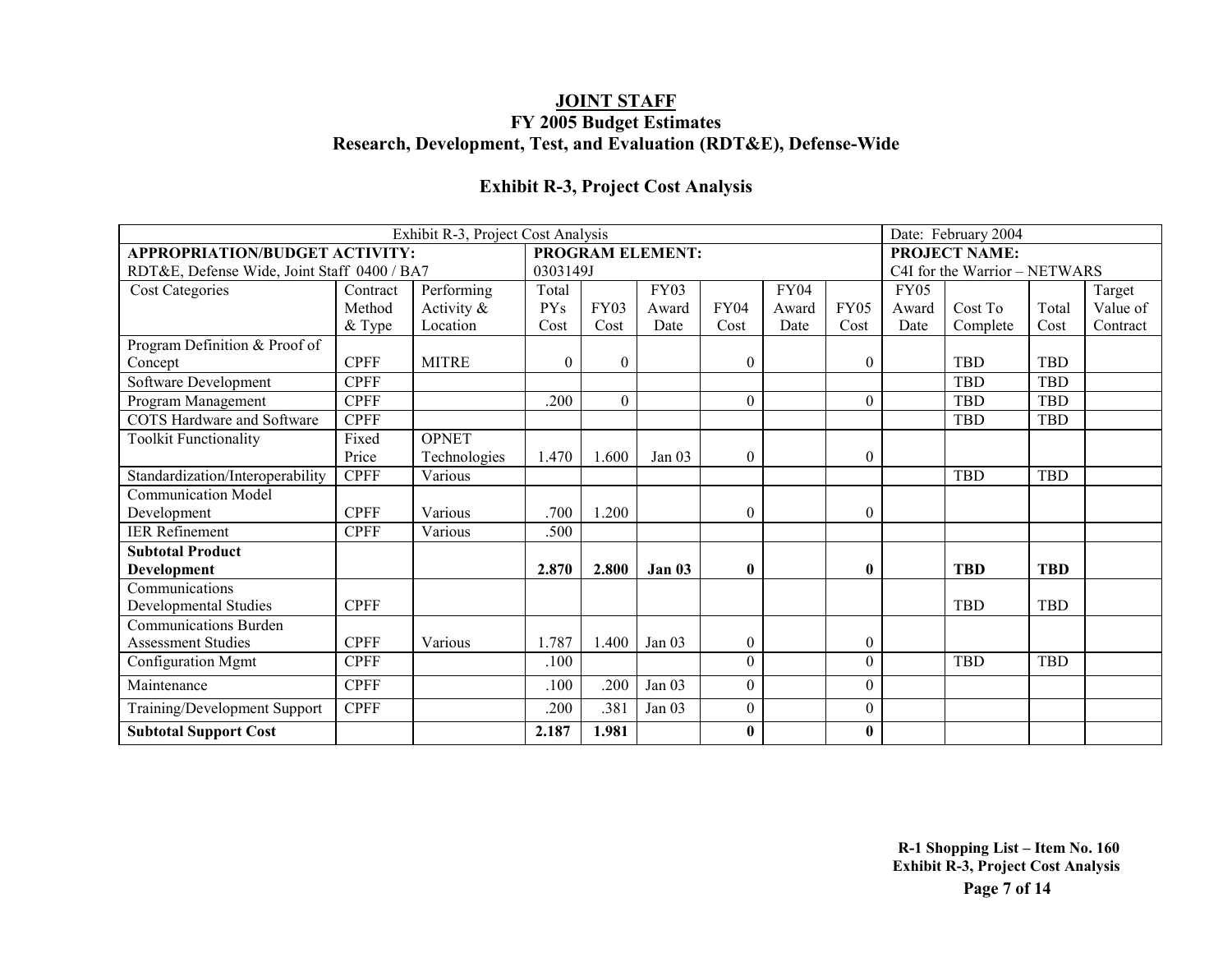### **Exhibit R-3, Project Cost Analysis**

| Exhibit R-3, Project Cost Analysis<br>Date: February 2004 |             |              |                         |              |             |              |       |              |                               |            |            |          |
|-----------------------------------------------------------|-------------|--------------|-------------------------|--------------|-------------|--------------|-------|--------------|-------------------------------|------------|------------|----------|
| <b>APPROPRIATION/BUDGET ACTIVITY:</b>                     |             |              | <b>PROGRAM ELEMENT:</b> |              |             |              |       |              | <b>PROJECT NAME:</b>          |            |            |          |
| RDT&E, Defense Wide, Joint Staff 0400 / BA 7              |             | 0303149J     |                         |              |             |              |       |              | C4I for the Warrior - NETWARS |            |            |          |
| <b>Cost Categories</b>                                    | Contract    | Performing   | Total                   |              | <b>FY03</b> |              | FY04  |              | FY <sub>05</sub>              |            |            | Target   |
|                                                           | Method      | Activity &   | <b>PYs</b>              | FY03         | Award       | FY04         | Award | <b>FY05</b>  | Award                         | Cost To    | Total      | Value of |
|                                                           | $&$ Type    | Location     | Cost                    | Cost         | Date        | Cost         | Date  | Cost         | Date                          | Complete   | Cost       | Contract |
| Verification & Validation                                 | <b>CPFF</b> | Various      | .200                    |              | <b>TBD</b>  |              |       |              |                               | TBD        | TBD        |          |
|                                                           |             |              |                         |              |             |              |       |              |                               |            |            |          |
| <b>Subtotal T&amp;E</b>                                   |             |              | .200                    | $\mathbf{0}$ |             | $\mathbf{0}$ |       | $\mathbf{0}$ |                               | <b>TBD</b> | <b>TBD</b> |          |
| Contractor (FFRDC) Eng                                    |             |              |                         |              |             |              |       |              |                               |            |            |          |
| Support                                                   | <b>CPFF</b> | Various      | .500                    | 0.220        | TBD         |              |       |              |                               | <b>TBD</b> | <b>TBD</b> |          |
| Contractor Eng and Technical                              |             |              |                         |              |             |              |       |              |                               |            |            |          |
| Support                                                   | <b>CPFF</b> | Various      |                         | 0.410        |             | 0.241        |       | 0.289        | <b>TBD</b>                    |            |            |          |
| <b>Independent Cost Estimate</b>                          |             |              |                         |              |             |              |       |              |                               |            |            |          |
| (ICE) (FFRDC)                                             |             | <b>MITRE</b> |                         |              |             |              |       |              |                               | <b>TBD</b> | <b>TBD</b> |          |
| NETWARS Standardization                                   |             | Various      |                         | 0.650        |             |              |       |              |                               |            |            |          |
| Congressional non-                                        |             |              |                         |              |             |              |       |              |                               |            |            |          |
| programmatic rescission                                   |             |              |                         |              |             |              |       |              |                               |            |            |          |
| <b>Subtotal Management</b>                                |             |              | .500                    | 1.280        |             | $\mathbf{0}$ |       | $\mathbf{0}$ |                               |            |            |          |
| <b>Total Cost</b>                                         |             |              | 5.757                   | 6.061        |             | 0.241        |       | 0.289        |                               |            |            |          |
| Remarks                                                   |             |              |                         |              |             |              |       |              |                               |            |            |          |
| NETWARS transferred to DISA control in FY 2003.           |             |              |                         |              |             |              |       |              |                               |            |            |          |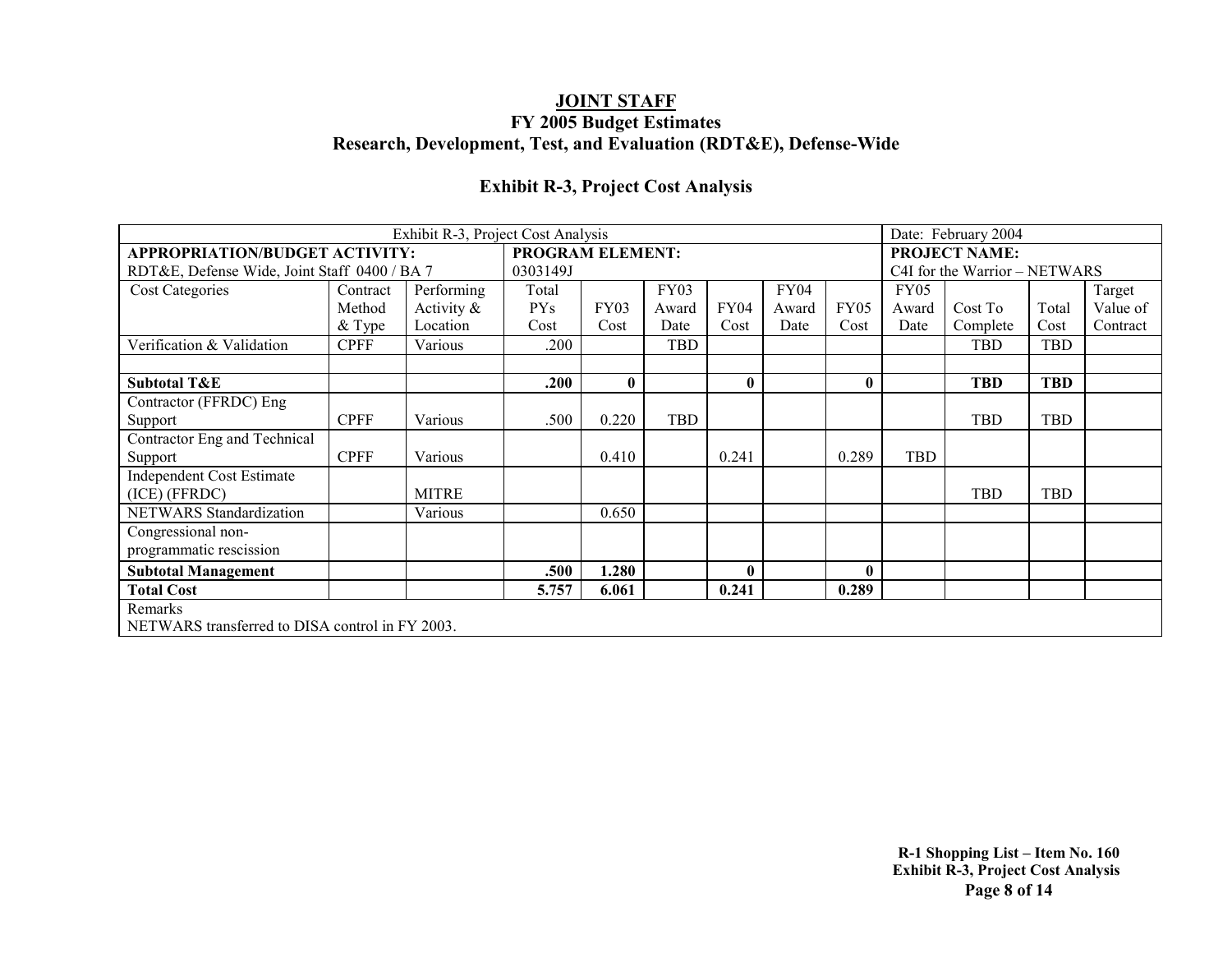### **Exhibit R-2a, RDT&E Budget Item Justification**

| Exhibit R-2a, RDT&E Project Justification<br>Date: February 2004                                                                                                                                                                                                                                                                                                                                                                                                                                                                                                                                                                                                                                                                                                                                                                                                                                                                                                                                                                                                                                                                                                                                                                                                                                                                                                                                                                                                                                                                                                                                                                                                                                                                                                                                                                                                                                                                                                                                |                 |         |                 |         |                                            |         |         |       |                                                                                    |                   |
|-------------------------------------------------------------------------------------------------------------------------------------------------------------------------------------------------------------------------------------------------------------------------------------------------------------------------------------------------------------------------------------------------------------------------------------------------------------------------------------------------------------------------------------------------------------------------------------------------------------------------------------------------------------------------------------------------------------------------------------------------------------------------------------------------------------------------------------------------------------------------------------------------------------------------------------------------------------------------------------------------------------------------------------------------------------------------------------------------------------------------------------------------------------------------------------------------------------------------------------------------------------------------------------------------------------------------------------------------------------------------------------------------------------------------------------------------------------------------------------------------------------------------------------------------------------------------------------------------------------------------------------------------------------------------------------------------------------------------------------------------------------------------------------------------------------------------------------------------------------------------------------------------------------------------------------------------------------------------------------------------|-----------------|---------|-----------------|---------|--------------------------------------------|---------|---------|-------|------------------------------------------------------------------------------------|-------------------|
| APPROPRIATION/BUDGET ACTIVITY                                                                                                                                                                                                                                                                                                                                                                                                                                                                                                                                                                                                                                                                                                                                                                                                                                                                                                                                                                                                                                                                                                                                                                                                                                                                                                                                                                                                                                                                                                                                                                                                                                                                                                                                                                                                                                                                                                                                                                   |                 |         | PROGRAM ELEMENT |         | PROJECT NAME AND NUMBER                    |         |         |       |                                                                                    |                   |
| RDT&E, Defense Wide, Joint Staff 0400 / BA7                                                                                                                                                                                                                                                                                                                                                                                                                                                                                                                                                                                                                                                                                                                                                                                                                                                                                                                                                                                                                                                                                                                                                                                                                                                                                                                                                                                                                                                                                                                                                                                                                                                                                                                                                                                                                                                                                                                                                     |                 |         | 0303149J        |         |                                            |         |         |       | C4I for the Warrior (C4IFTW) - Joint Warrior Interoperability Demonstration (JWID) |                   |
| Cost (\$ in Millions)                                                                                                                                                                                                                                                                                                                                                                                                                                                                                                                                                                                                                                                                                                                                                                                                                                                                                                                                                                                                                                                                                                                                                                                                                                                                                                                                                                                                                                                                                                                                                                                                                                                                                                                                                                                                                                                                                                                                                                           |                 | FY 2003 | FY 2004         | FY 2005 | FY 2006                                    | FY 2007 | FY 2008 |       | FY 2009 Cost to Complete                                                           | <b>Total Cost</b> |
| JWID                                                                                                                                                                                                                                                                                                                                                                                                                                                                                                                                                                                                                                                                                                                                                                                                                                                                                                                                                                                                                                                                                                                                                                                                                                                                                                                                                                                                                                                                                                                                                                                                                                                                                                                                                                                                                                                                                                                                                                                            |                 | 1.532   | 1.510           | 1.546   | 1.542                                      | 1.555   | 1.553   | 1.551 | <b>TBD</b>                                                                         | <b>TBD</b>        |
| <b>RDT&amp;E Articles Qty</b>                                                                                                                                                                                                                                                                                                                                                                                                                                                                                                                                                                                                                                                                                                                                                                                                                                                                                                                                                                                                                                                                                                                                                                                                                                                                                                                                                                                                                                                                                                                                                                                                                                                                                                                                                                                                                                                                                                                                                                   |                 | N/A     | N/A             | N/A     | N/A                                        | N/A     | N/A     | N/A   | N/A                                                                                | N/A               |
| Mission Description and Budget Item Justification: The C4IFTW vision has evolved into the Department's Global Information Grid (GIG) as a means to<br>$\mathsf{A}$ .<br>achieve information superiority. JWID provides focus and visibility into resolving coalition C4 interoperability issues and provides organizing principles,<br>techniques, and procedures for achieving information superiority as envisioned by Joint Vision (JV) 2020. The GIG stresses interoperability and JWID<br>leverages the rapid pace of C4 technology advancements. JWID is the Chairman's annual event that enables the U.S. Combatant Commands, national civil<br>authorities, and international community to investigate command, control, communications, computers, intelligence, surveillance and reconnaissance<br>(C4ISR) solutions that focus on relevant and timely objectives for enhancing coalition interoperability and exploring new partnerships. JWID is conducted<br>in a simulated operational environment to provide context for warfighter and national civil authorities validation of those solutions. Interoperability Trials<br>(ITs) are the activities used to address the core coalition, and interagency interoperability objectives selected each year. ITs strive to address warfighter<br>requirements and interoperability deficiencies. Ideally, they will benchmark successes that can immediately support and enhance operations requiring<br>multinational or interagency cooperation. The selection of trials is dependent upon the annual overarching objectives, the host Combatant Command's<br>priorities, C/S/A desires to partner in a proposed trial, interagency participation, and the desires of invited coalition participants. JWID is an integral<br>component of the JV 2020 conceptual template for future joint and coalition warfighting. Interoperability and information superiority are key goals of the<br>Chairman of the Joint Chiefs of Staff. |                 |         |                 |         |                                            |         |         |       |                                                                                    |                   |
| FY 2003<br>FY2004<br>1.532<br>1.510                                                                                                                                                                                                                                                                                                                                                                                                                                                                                                                                                                                                                                                                                                                                                                                                                                                                                                                                                                                                                                                                                                                                                                                                                                                                                                                                                                                                                                                                                                                                                                                                                                                                                                                                                                                                                                                                                                                                                             | FY2005<br>1.546 |         | Description     |         | Contract Engineering and Technical Support |         |         |       |                                                                                    |                   |

#### B. Accomplishments/Planned Program:

 $1.532$   $1.510$   $1.546$ 

Total

FY 2003 Accomplishments: The JWID 2003 network was comprised of 29 connection sites supporting eight countries and NATO, as well as nine primary network sites located within the continental United States. Two information domains were created to ensure due diligence in protecting sensitive information. The two domains were termed "6-eyes" and "10-eyes" respectively. The 6-eyes domain contained the traditional six CCEB allied nations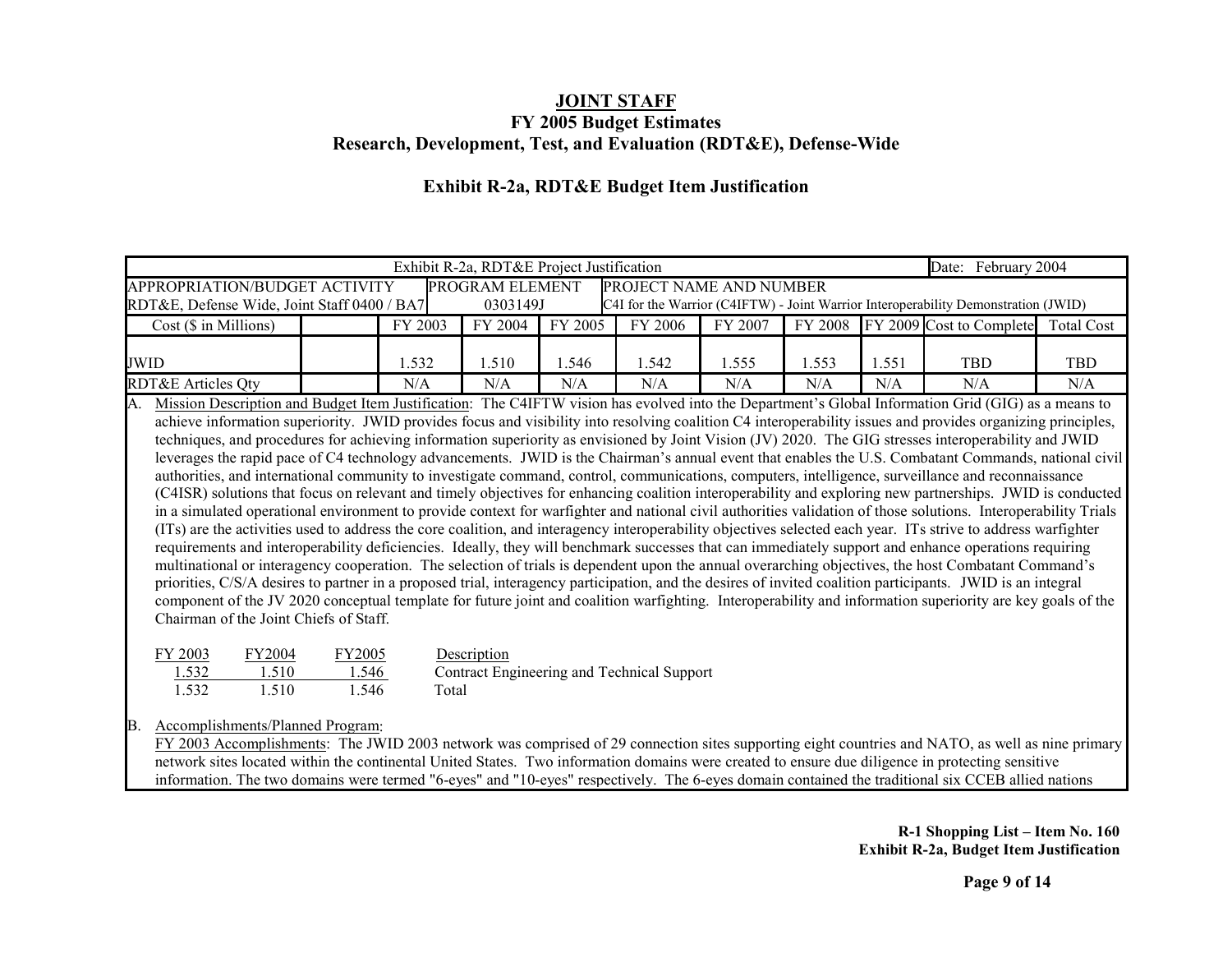### **Exhibit R-2a, RDT&E Budget Item Justification**

|                                                                                                                                                                                                                                                                                                                                                                                                                                                                                                                                                                                                                                                                                                                                                                                                                                                                                                                                                                                   |         | Exhibit R-2a, RDT&E Project Justification |         |                |                         | Date: February 2004                                                                                                                                                                                                                                                                                                                                                                                                                                                                                                                                                                                                   |
|-----------------------------------------------------------------------------------------------------------------------------------------------------------------------------------------------------------------------------------------------------------------------------------------------------------------------------------------------------------------------------------------------------------------------------------------------------------------------------------------------------------------------------------------------------------------------------------------------------------------------------------------------------------------------------------------------------------------------------------------------------------------------------------------------------------------------------------------------------------------------------------------------------------------------------------------------------------------------------------|---------|-------------------------------------------|---------|----------------|-------------------------|-----------------------------------------------------------------------------------------------------------------------------------------------------------------------------------------------------------------------------------------------------------------------------------------------------------------------------------------------------------------------------------------------------------------------------------------------------------------------------------------------------------------------------------------------------------------------------------------------------------------------|
| APPROPRIATION/BUDGET ACTIVITY                                                                                                                                                                                                                                                                                                                                                                                                                                                                                                                                                                                                                                                                                                                                                                                                                                                                                                                                                     |         | PROGRAM ELEMENT                           |         |                | PROJECT NAME AND NUMBER |                                                                                                                                                                                                                                                                                                                                                                                                                                                                                                                                                                                                                       |
| RDT&E, Defense Wide, Joint Staff 0400 / BA7                                                                                                                                                                                                                                                                                                                                                                                                                                                                                                                                                                                                                                                                                                                                                                                                                                                                                                                                       |         | 0303149J                                  |         |                |                         | C4I for the Warrior (C4IFTW) - Joint Warrior Interoperability Demonstration (JWID)                                                                                                                                                                                                                                                                                                                                                                                                                                                                                                                                    |
| Interoperability Trials (CITs) to execute over 1,500 Master Scenario Events List (MSEL) occurrences. Four ITs were judged as top performers and<br>recommended to USJFCOM for expedited fielding.<br>FY 2004 Planned Program: JWID 2004 host Combatant Command will be USNORTHCOM. FY 2004 activity will center on conducting CITs of<br>hardware, software, and procedures for emerging interagency interoperability issues and problems with other U.S. Government departments as well as<br>well as multinational operations. JWID 2004 participation includes the Department of Homeland Security, U.S. Coast Guard, National Guard Bureau,<br>Federal Emergency Management Agency and its Canadian counterpart.<br>as well as continuing ITs with multiple allied nations. With the goal of identifying benchmark successes that can immediately support interagency<br>operations, as well as multinational operations. Department of Justice participation is anticipated. |         |                                           |         |                |                         | while the 10-eyes domain consisted of the six CCEB nations plus the four PACRIM nations. The dual-domain network successfully allowed 42 Coalition<br>continuing CITs with multiple allied nations. With the goal of identifying benchmark successes that can immediately support interagency operations, as<br>FY 2005 Planned Program: JWID 2005 host Combatant Command will be USNORTHCOM. FY 2005 activity will center on conducting Interoperability<br>Trials (ITs) of hardware, software, and procedures for emerging interagency interoperability issues and problems with other U.S. Government departments, |
| Other Program Funding Summary:                                                                                                                                                                                                                                                                                                                                                                                                                                                                                                                                                                                                                                                                                                                                                                                                                                                                                                                                                    | FY 2003 | FY 2004                                   | FY 2005 | To<br>Complete | Total<br>Cost           |                                                                                                                                                                                                                                                                                                                                                                                                                                                                                                                                                                                                                       |
| O&M Defense-Wide                                                                                                                                                                                                                                                                                                                                                                                                                                                                                                                                                                                                                                                                                                                                                                                                                                                                                                                                                                  | 0.743   | 0.722                                     | 0.684   | TBD            | <b>TBD</b>              |                                                                                                                                                                                                                                                                                                                                                                                                                                                                                                                                                                                                                       |
| Procurement Defense-Wide                                                                                                                                                                                                                                                                                                                                                                                                                                                                                                                                                                                                                                                                                                                                                                                                                                                                                                                                                          | 0.264   | 0.263                                     | 0.244   | <b>TBD</b>     | <b>TBD</b>              |                                                                                                                                                                                                                                                                                                                                                                                                                                                                                                                                                                                                                       |
| Acquisition Strategy: N/A<br>$\mathbb{D}_1$                                                                                                                                                                                                                                                                                                                                                                                                                                                                                                                                                                                                                                                                                                                                                                                                                                                                                                                                       |         |                                           |         |                |                         |                                                                                                                                                                                                                                                                                                                                                                                                                                                                                                                                                                                                                       |
| E. Schedule Profile: The RDT&E program will be executed throughout various quarters across the Fiscal Years.                                                                                                                                                                                                                                                                                                                                                                                                                                                                                                                                                                                                                                                                                                                                                                                                                                                                      |         |                                           |         |                |                         |                                                                                                                                                                                                                                                                                                                                                                                                                                                                                                                                                                                                                       |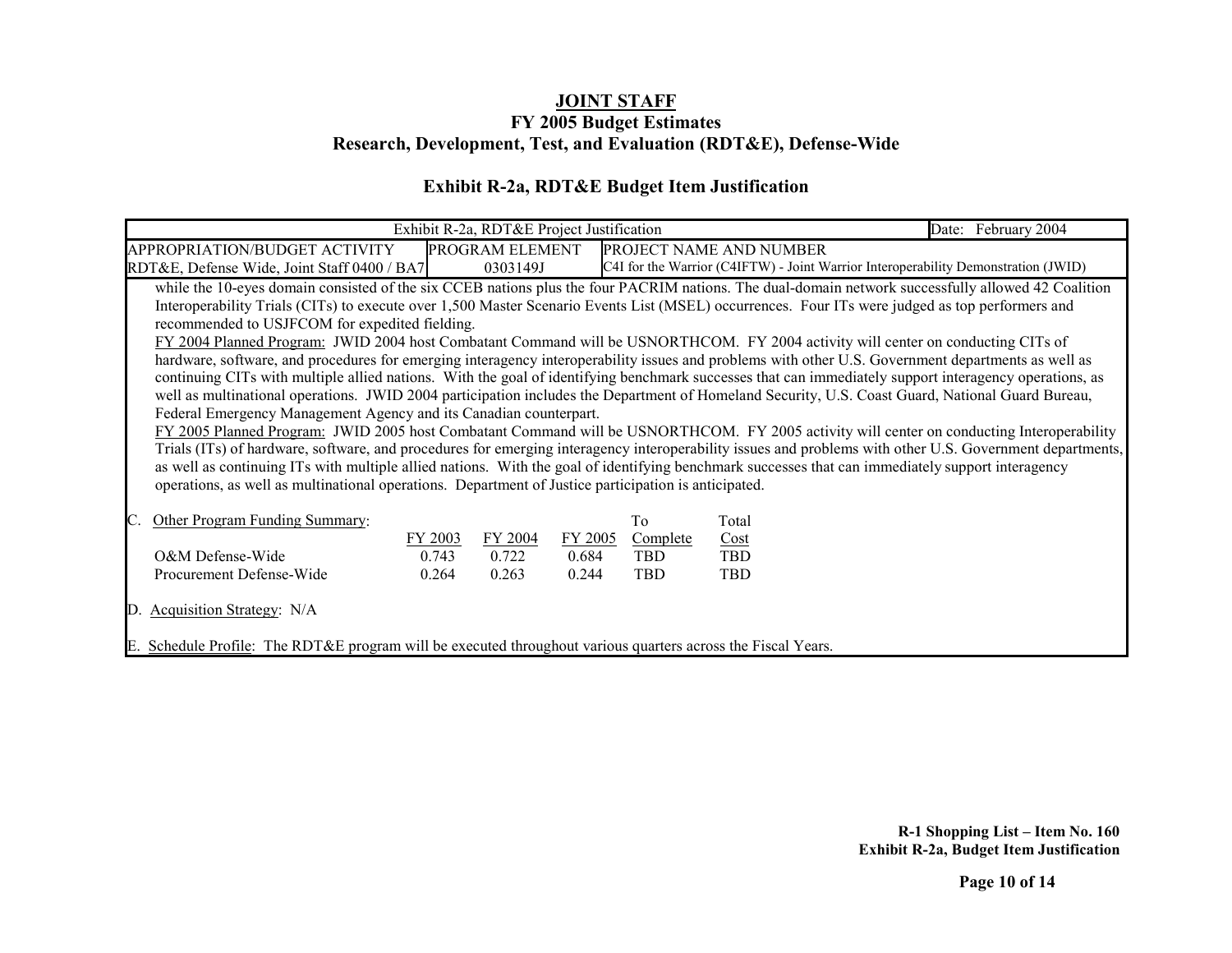### **Exhibit R-3, Project Cost Analysis**

|                                              |          | Date: February 2004 |                      |             |       |       |             |                  |             |                                |            |          |
|----------------------------------------------|----------|---------------------|----------------------|-------------|-------|-------|-------------|------------------|-------------|--------------------------------|------------|----------|
| <b>APPROPRIATION/BUDGET ACTIVITY:</b>        |          |                     | <b>PROJECT NAME:</b> |             |       |       |             |                  |             |                                |            |          |
| RDT&E, Defense Wide, Joint Staff 0400 / BA 7 |          |                     | 0303149J             |             |       |       |             |                  |             | $C4I$ for the Warrior $-$ JWID |            |          |
| <b>Cost Categories</b>                       | Contract | Performing          | Total                |             | FY03  |       | <b>FY04</b> |                  | <b>FY05</b> |                                |            | Target   |
| (Tailor to WBS, or                           | Method   | Activity $\&$       | <b>PYs</b>           | <b>FY03</b> | Award | FY04  | Award       | FY <sub>05</sub> | Award       | Cost To                        | Total      | Value of |
| System/Item Requirements)                    | $&$ Type | Location            | Cost                 | Cost        | Date  | Cost  | Date        | Cost             | Date        | Complete                       | Cost       | Contract |
| Verification & Validation                    |          |                     |                      |             |       |       |             |                  |             |                                |            |          |
|                                              |          |                     |                      |             |       |       |             |                  |             |                                |            |          |
| Subtotal T&E                                 |          |                     |                      |             |       |       |             |                  |             |                                |            |          |
|                                              |          |                     |                      |             |       |       |             |                  |             |                                |            |          |
|                                              |          |                     |                      |             |       |       |             |                  |             |                                |            |          |
| Contract Engineering and                     |          |                     |                      |             |       |       |             |                  |             |                                |            |          |
| <b>Technical Support</b>                     |          | Various             | 1.530                | 1.532       | TBD   | 1.510 | TBD         | .546             | TBD         | TBD                            | <b>TBD</b> |          |
|                                              |          |                     |                      |             |       |       |             |                  |             |                                |            |          |
|                                              |          |                     |                      |             |       |       |             |                  |             |                                |            |          |
|                                              |          |                     |                      |             |       |       |             |                  |             |                                |            |          |
|                                              |          |                     |                      |             |       |       |             |                  |             |                                |            |          |
| Subtotal Management                          |          |                     | .530                 | 1.532       |       | 1.510 |             | 1.546            |             | <b>TBD</b>                     | <b>TBD</b> |          |
| <b>Total Cost</b>                            |          |                     | 1.530                | 1.532       |       | 1.510 |             | 1.546            |             | <b>TBD</b>                     | TBD        |          |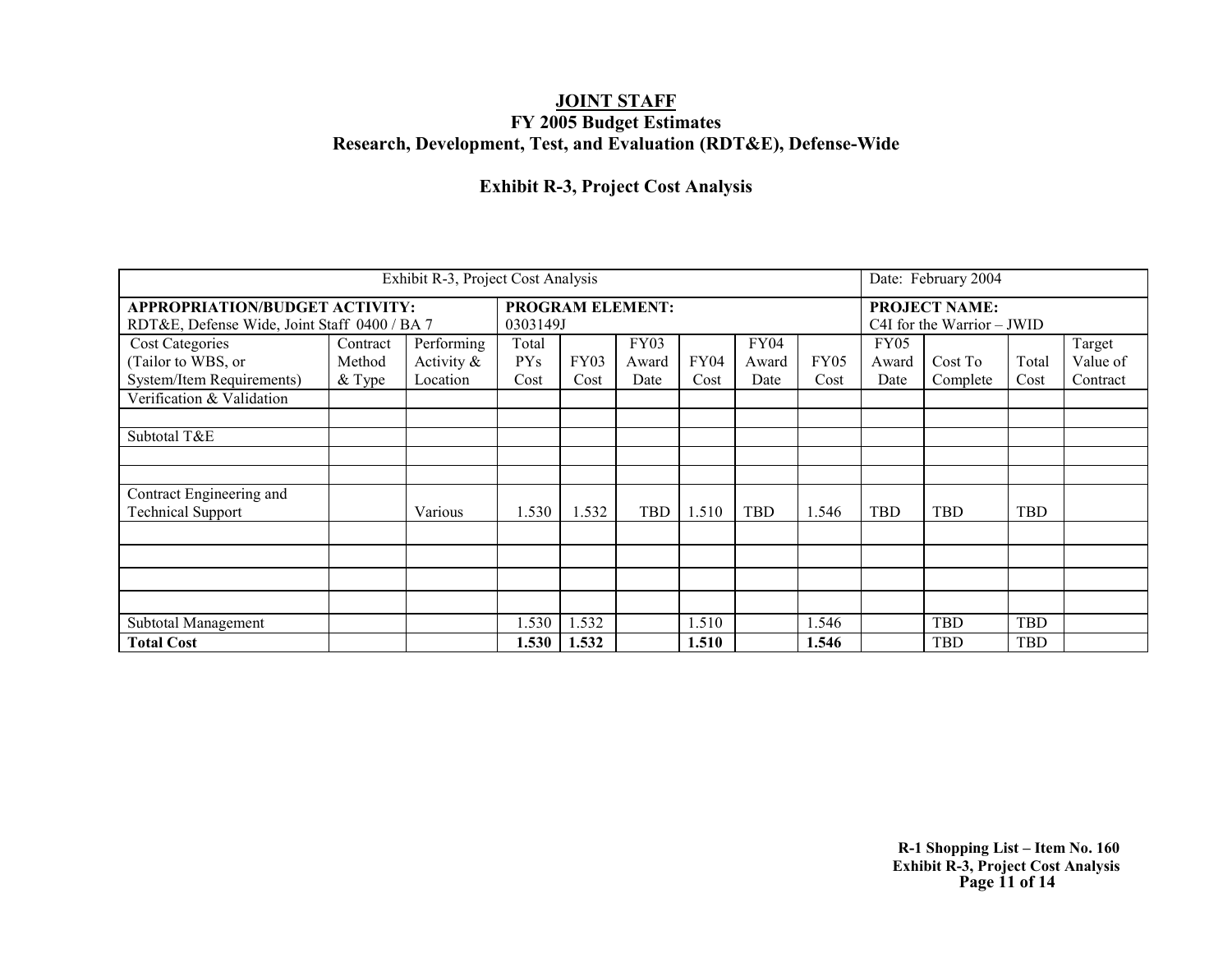|                                             | Exhibit R-2a, RDT&E Project Justification<br>Date: February 2004                   |         |          |         |         |         |       |       |                                                                         |            |
|---------------------------------------------|------------------------------------------------------------------------------------|---------|----------|---------|---------|---------|-------|-------|-------------------------------------------------------------------------|------------|
|                                             | <b>PROGRAM ELEMENT</b><br>PROJECT NAME AND NUMBER<br>APPROPRIATION/BUDGET ACTIVITY |         |          |         |         |         |       |       |                                                                         |            |
| RDT&E, Defense Wide, Joint Staff 0400 / BA7 |                                                                                    |         | 0303149J |         |         |         |       |       | C4 for the Warrior (C4IFTW) - SATCOM Ops Analysis and Integration Tools |            |
| $Cost$ ( $\$\$ in Millions)                 |                                                                                    | FY 2003 | FY 2004  | FY 2005 | FY 2006 | FY 2007 |       |       | FY 2008 FY 2009 Cost to Complete Total Cost                             |            |
| <b>SATCOM Ops Analysis</b>                  |                                                                                    |         |          |         |         |         |       |       |                                                                         |            |
| and Integration Tools                       |                                                                                    | 1.873   | 2.388    | 2.342   | 2.418   | 2.409   | 2.443 | 2.589 | <b>TBD</b>                                                              | <b>TBD</b> |
| RDT&E Articles Qty                          |                                                                                    | N/A     | N/A      | N/A     | N/A     | N/A     | N/A   | N/A   | N/A                                                                     | N/A        |

### **Exhibit R-2a, RDT&E Budget Item Justification**

A. Mission Description and Budget Item Justification: The current focus of the Satellite Communications (SATCOM) operations analysis and integration effort is the development of the Joint Satellite Communications Architecture Planning and Evaluation (J-SCAPE) Tool Set. J-SCAPE is required to provide decision-makers with the means to focus the ongoing modernization of SATCOM assets to transform current systems and choose the best architectural alternative for the 21<sup>st</sup> century SATCOM infrastructure. The J-SCAPE tool set is also required to support the planning and evaluation necessary to maximize all four of the operational concepts of JV 2020-dominant maneuver, precision engagement, focused logistics, and full dimensional protection. Currently, there is no effective, efficient capability to plan and evaluate the ability of current and future SATCOM architectures to meet the Combatant Commands' requirements. The J-SCAPE tool set mission recognizes the importance of information superiority to each of these operational concepts. Specifically, the J-SCAPE toolset will provide the capability to efficiently and accurately evaluate a set of communication requirements - captured in the form of a scenario -- against a set of SATCOM resources. It will quantify supportability in terms of connectivity and capacity, emphasizing SATCOM parameters such as link budgets, including fading because of rain and scintillation, bit error rates, satellite processing, and crosslinks. Other measures of effectiveness include link availability, delay, resistance to jamming, and intercept or signals exploitation. When fully operational, the J-SCAPE toolset will be used by the Joint Staff, Combatant Commands, their components, other joint organizations, satellite systems program offices, and earth terminal program offices. The Services will use this tool set to assess the adequacy of SATCOM systems to support their assigned missions, evaluate operational plans, define SATCOM-related operational requirements, and provide operational input to the acquisition process.

| FY 2003 | FY 2004 | FY 2005 | Description                                          |  |
|---------|---------|---------|------------------------------------------------------|--|
| 0.953   | 1.101   | .050    | Software Development/Software Functionality          |  |
| 0.320   | 0.330   | 0.340   | Program Management                                   |  |
| 0.100   | 0.100   | 0.100   | Verification and Validation                          |  |
| 0.000   | 0.150   | 0.150   | <b>Configuration Management</b>                      |  |
| 0.250   | 0.362   | 0.350   | Contract Engineering & Technical Support (non-FFRDC) |  |
| 0.250   | 0.345   | 0.352   | Contract Engineering & Technical Support (FFRDC)     |  |
| 1.873   | 2.388   | 2.342   | Total                                                |  |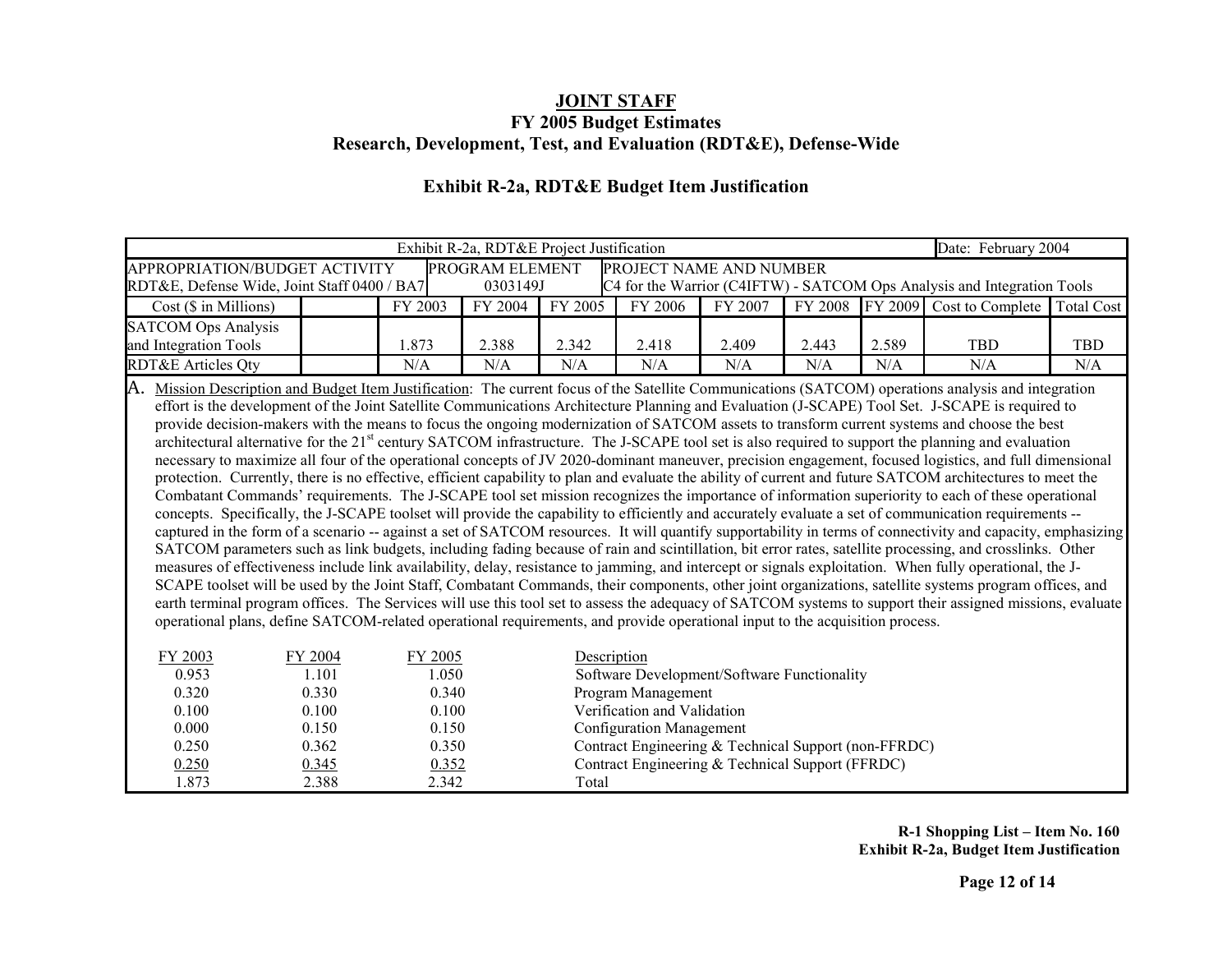### **Exhibit R-2a, RDT&E Budget Item Justification**

|            |                                                                                                                                                                                                                                                                         | Exhibit R-2a, RDT&E Project Justification |                                          | Date: February 2004                                                                                                                                                                                                                                                                                                                                                                                                                                                                                                                                                                                                                                                                                                                                                                                                                                                                                                                                                                                                                                                                                                                                                                                                                                                                                                                                                                                                                                                                                                           |
|------------|-------------------------------------------------------------------------------------------------------------------------------------------------------------------------------------------------------------------------------------------------------------------------|-------------------------------------------|------------------------------------------|-------------------------------------------------------------------------------------------------------------------------------------------------------------------------------------------------------------------------------------------------------------------------------------------------------------------------------------------------------------------------------------------------------------------------------------------------------------------------------------------------------------------------------------------------------------------------------------------------------------------------------------------------------------------------------------------------------------------------------------------------------------------------------------------------------------------------------------------------------------------------------------------------------------------------------------------------------------------------------------------------------------------------------------------------------------------------------------------------------------------------------------------------------------------------------------------------------------------------------------------------------------------------------------------------------------------------------------------------------------------------------------------------------------------------------------------------------------------------------------------------------------------------------|
|            | APPROPRIATION/BUDGET ACTIVITY                                                                                                                                                                                                                                           | PROGRAM ELEMENT                           | PROJECT NAME AND NUMBER                  |                                                                                                                                                                                                                                                                                                                                                                                                                                                                                                                                                                                                                                                                                                                                                                                                                                                                                                                                                                                                                                                                                                                                                                                                                                                                                                                                                                                                                                                                                                                               |
|            | RDT&E, Defense Wide, Joint Staff 0400 / BA7                                                                                                                                                                                                                             | 0303149J                                  |                                          | C4 for the Warrior (C4IFTW) - SATCOM Ops Analysis and Integration Tools                                                                                                                                                                                                                                                                                                                                                                                                                                                                                                                                                                                                                                                                                                                                                                                                                                                                                                                                                                                                                                                                                                                                                                                                                                                                                                                                                                                                                                                       |
| B.         | Accomplishments/Planned Program:<br>Combatant Commanders, Global SATCOM Support Center (GSSC), and Regional SATCOM Support Centers (RSSCs).<br>military exercises and operations to demonstrate capabilities of the J-SCAPE system to the warfighter.<br>RSSC planners. |                                           |                                          | FY 2003 Accomplishments. Built on the FY 2002 prototyping efforts by adding a nodal diagram display/edit capability for network definition, expanding<br>results reporting features, adding validation and format checking, supporting additional external systems interfaces, and expanding usability features to<br>support analysis of additional SATCOM systems. Implemented a J-SCAPE UHF Planning Tool to address the UHF SATCOM planning needs of<br>FY 2004 Planned Program. Expand J-SCAPE to support analysis of additional SATCOM systems including the anticipated Transformational SATCOM<br>(T-SAT) system. This phase also builds upon the FY 2003 J-SCAPE UHF Planning Tool and integrates the tool into an integrated UHF SATCOM mission<br>planning system for use by Combatant Commanders, GSSC, and RSSC planners. Design and implement interfaces to communications planning and<br>management systems to acquire near real-time configuration and status information, and import such information as satellite resource data. Participate in<br>FY 2005 Planned Program. Building on FY 2004 software by adding a Mobile User Objective System (MUOS) analysis capability and refining the T-SAT<br>configuration/model. In addition, this phase implements scenario development tools such as the definition/use of aggregate "force packages" to speed<br>scenario development, and implementation of a web-based commercial SATCOM planning tool suitable for use by Combatant Commanders, GSSC, and |
|            | Other Program Funding Summary: N/A.                                                                                                                                                                                                                                     |                                           |                                          |                                                                                                                                                                                                                                                                                                                                                                                                                                                                                                                                                                                                                                                                                                                                                                                                                                                                                                                                                                                                                                                                                                                                                                                                                                                                                                                                                                                                                                                                                                                               |
| D.         | <b>Acquisition Strategy/ Schedule Profile:</b><br>(Fiscal Qtr)                                                                                                                                                                                                          | <u>FY 2003</u><br>$2 \t3 \t4$             | <u>FY 2004</u><br>$\gamma$<br>$3\quad 4$ | <u>FY 2005</u><br>$\overline{\mathcal{L}}$<br>$\overline{\mathcal{E}}$<br>$\boldsymbol{\varDelta}$                                                                                                                                                                                                                                                                                                                                                                                                                                                                                                                                                                                                                                                                                                                                                                                                                                                                                                                                                                                                                                                                                                                                                                                                                                                                                                                                                                                                                            |
|            | Contract Award * -- Jul 97                                                                                                                                                                                                                                              |                                           |                                          |                                                                                                                                                                                                                                                                                                                                                                                                                                                                                                                                                                                                                                                                                                                                                                                                                                                                                                                                                                                                                                                                                                                                                                                                                                                                                                                                                                                                                                                                                                                               |
| $IOC$ **   |                                                                                                                                                                                                                                                                         |                                           | X                                        |                                                                                                                                                                                                                                                                                                                                                                                                                                                                                                                                                                                                                                                                                                                                                                                                                                                                                                                                                                                                                                                                                                                                                                                                                                                                                                                                                                                                                                                                                                                               |
| <b>FOC</b> | (To be determined)                                                                                                                                                                                                                                                      |                                           |                                          |                                                                                                                                                                                                                                                                                                                                                                                                                                                                                                                                                                                                                                                                                                                                                                                                                                                                                                                                                                                                                                                                                                                                                                                                                                                                                                                                                                                                                                                                                                                               |
|            | fully defined requirement and a mature software design.<br>design and planning on use of commercial off the shelf software tools, as much as feasible.                                                                                                                  |                                           |                                          | * SAIC Inc., under competitively awarded delivery order type support contract awarded January 2003. Aerospace Corporation provides FFRDC support.<br>After program definition, prototyping, risk-reduction phases, and engineering development (just prior to IOC), J-SCAPE will be openly competed based on<br>** J-SCAPE acquisition strategy is to follow a proof-of-concept phase with a series of prototypes to help further define the program, continue to capture and<br>refine requirements and implement risk-reduction measures. IOC will be achieved following a final engineering development phase with formalized software                                                                                                                                                                                                                                                                                                                                                                                                                                                                                                                                                                                                                                                                                                                                                                                                                                                                                     |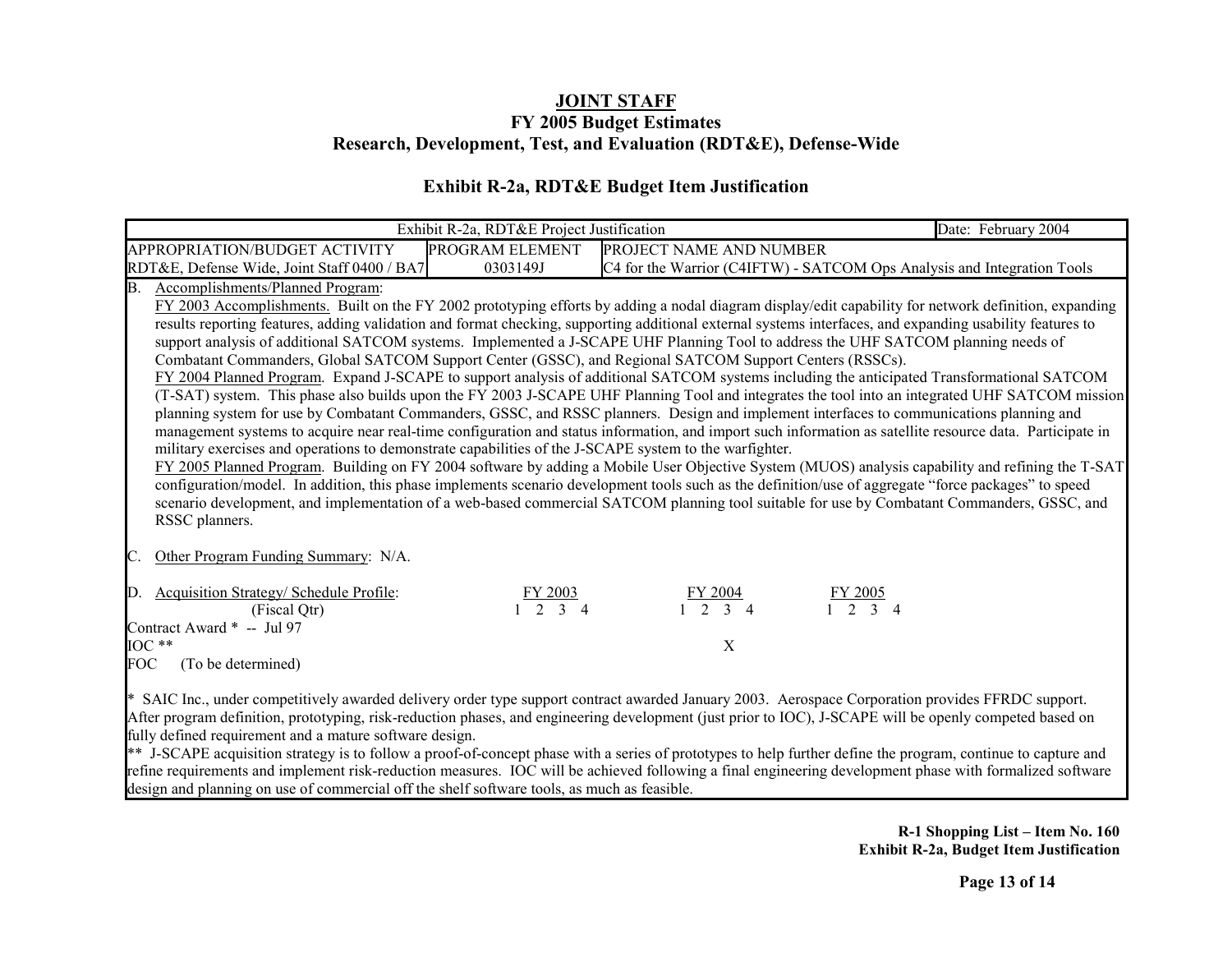|                                                                                                | Exhibit R-3, Project Cost Analysis |             |            |             |                         |                  |             |              |                                  |                      |            |          |
|------------------------------------------------------------------------------------------------|------------------------------------|-------------|------------|-------------|-------------------------|------------------|-------------|--------------|----------------------------------|----------------------|------------|----------|
| <b>APPROPRIATION/BUDGET ACTIVITY:</b>                                                          |                                    |             |            |             | <b>PROGRAM ELEMENT:</b> |                  |             |              |                                  | <b>PROJECT NAME:</b> |            |          |
|                                                                                                |                                    |             |            |             |                         |                  |             |              | C4IFTW - SATCOM Ops Analysis and |                      |            |          |
| RDT&E, Defense Wide, Joint Staff 0400 / BA 7                                                   |                                    |             |            |             |                         | 0303149J         |             |              | <b>Integration Tool</b>          |                      |            |          |
| <b>Cost Categories</b>                                                                         | Contract                           | Performing  | Total      |             | <b>FY03</b>             |                  | <b>FY04</b> |              | <b>FY05</b>                      |                      |            | Target   |
| (Tailor to WBS, or                                                                             | Method                             | Activity &  | <b>PYs</b> | <b>FY03</b> | Award                   | <b>FY04</b>      | Award       | <b>FY05</b>  | Award                            | Cost To              | Total      | Value of |
| System/Item Requirements)                                                                      | & Type                             | Location    | Cost       | Cost        | Date                    | Cost             | Date        | Cost         | Date                             | Complete             | Cost       | Contract |
| Program Definition & Proof of                                                                  |                                    |             |            |             |                         |                  |             |              |                                  |                      |            |          |
| Concept                                                                                        |                                    |             |            |             |                         |                  |             |              |                                  | <b>TBD</b>           | <b>TBD</b> |          |
| Software Prototype                                                                             |                                    | SAIC,       |            |             |                         |                  |             |              |                                  |                      |            |          |
| Development                                                                                    | <b>CPFF</b>                        | Aerospace   |            | .953        |                         | 1.101            | <b>TBD</b>  | 1.081        | <b>TBD</b>                       | <b>TBD</b>           | <b>TBD</b> |          |
| Program Management                                                                             | <b>CPFF</b>                        | <b>SAIC</b> | 1.705      | .320        |                         | .330             | <b>TBD</b>  | .324         | <b>TBD</b>                       | <b>TBD</b>           | <b>TBD</b> |          |
| <b>COTS</b> Hardware and Software                                                              | <b>CPFF</b>                        | <b>SAIC</b> | .300       | $\cdot$     | <b>TBD</b>              | $\overline{0}$ . |             | $\Omega$     |                                  | <b>TBD</b>           | <b>TBD</b> |          |
|                                                                                                |                                    |             |            |             |                         |                  |             |              |                                  |                      |            |          |
| <b>Subtotal</b>                                                                                |                                    |             | 2.005      | 1.273       |                         | 1.431            |             | 1.405        |                                  | <b>TBD</b>           | <b>TBD</b> |          |
| Verification & Validation                                                                      |                                    | <b>DISA</b> | .100       | .100        |                         | .100             |             | .100         |                                  | <b>TBD</b>           | <b>TBD</b> |          |
| <b>Subtotal T&amp;E</b>                                                                        |                                    |             | .100       | .100        |                         | .100             |             | .100         |                                  | <b>TBD</b>           | <b>TBD</b> |          |
|                                                                                                |                                    |             |            |             |                         |                  |             |              |                                  |                      |            |          |
| <b>Independent Cost Estimate</b>                                                               |                                    | Aerospace,  |            |             |                         |                  |             |              |                                  |                      |            |          |
| (ICE) (FFRDC)                                                                                  |                                    | AF Cost     |            |             |                         |                  |             |              |                                  |                      |            |          |
|                                                                                                | <b>CPFF</b>                        | Analysis    | $\theta$   | $\theta$    |                         | $\boldsymbol{0}$ |             | $\mathbf{0}$ |                                  | <b>TBD</b>           | <b>TBD</b> |          |
|                                                                                                |                                    | Agency      |            |             |                         |                  |             |              |                                  |                      |            |          |
| Contract Engineering and                                                                       |                                    |             |            |             |                         |                  |             |              |                                  |                      |            |          |
| <b>Technical Support</b>                                                                       | <b>CPFF</b>                        | <b>SAIC</b> | .361       | .250        | <b>TBD</b>              | .362             | <b>TBD</b>  | .352         | <b>TBD</b>                       | <b>TBD</b>           | <b>TBD</b> |          |
| Contract Eng. & Tech.                                                                          |                                    |             |            |             |                         |                  |             |              |                                  |                      |            |          |
| Support (FFRDC)                                                                                | <b>CPFF</b>                        | Aerospace   | .330       | .250        | <b>TBD</b>              | .345             | <b>TBD</b>  | .335         | <b>TBD</b>                       |                      |            |          |
| Configuration Management                                                                       | <b>CPFF</b>                        |             |            | .150        |                         | .150             | <b>TBD</b>  | .150         | <b>TBD</b>                       |                      |            |          |
| Congressional non                                                                              |                                    |             |            |             |                         |                  |             |              |                                  |                      |            |          |
| programmatic rescission                                                                        |                                    |             |            |             |                         |                  |             |              |                                  |                      |            |          |
| <b>Subtotal Management</b>                                                                     |                                    |             | .691       | .500        |                         | .857             |             | .837         |                                  | <b>TBD</b>           | <b>TBD</b> |          |
|                                                                                                |                                    |             |            |             |                         |                  |             |              |                                  |                      |            |          |
| <b>Total Cost</b>                                                                              |                                    |             | 2.796      | 1.873       |                         | 2.388            |             | 2.342        |                                  | <b>TBD</b>           | <b>TBD</b> |          |
| Remarks: All awards to SAIC under competitively won umbrella support contract, awarded Jul 97. |                                    |             |            |             |                         |                  |             |              |                                  |                      |            |          |

### **Exhibit R-3, Project Cost Analysis**

**R-1 Shopping List – Item No. 160 Exhibit R-3, Project Cost Analysis Page 14 of 14**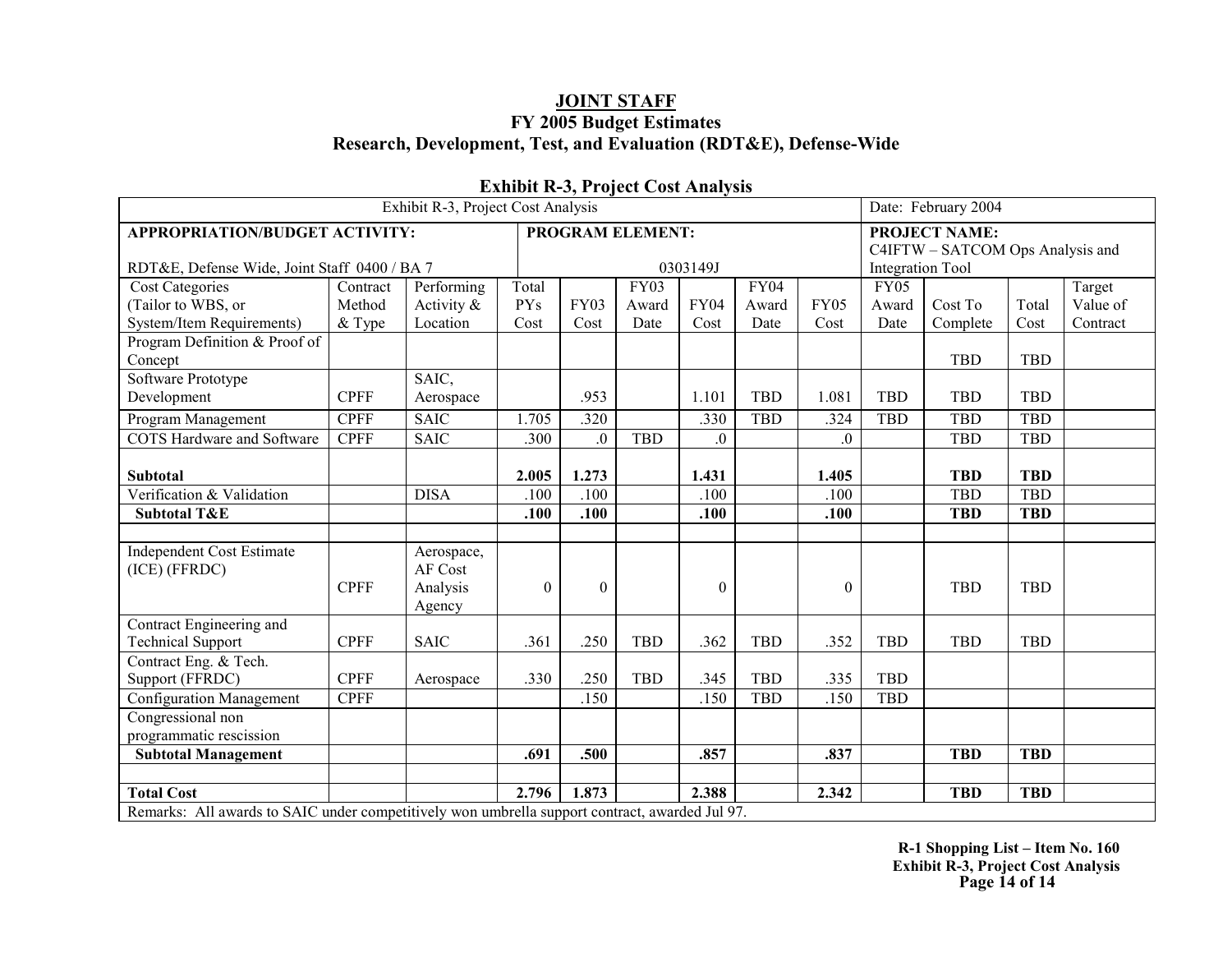|                                                                                      |         | Exhibit R-2, RDT&E Budget Item Justification |         |                                                                                     |         |         |         | Date: February 2004 |                   |
|--------------------------------------------------------------------------------------|---------|----------------------------------------------|---------|-------------------------------------------------------------------------------------|---------|---------|---------|---------------------|-------------------|
| <b>APPROPRIATION/BUDGET ACTIVITY:</b><br>RDT&E, Defense Wide, Joint Staff 0400 / BA7 |         |                                              |         | <b>R-1 ITEM NOMENCLATURE: 194</b><br>PE: 0902298J Management Headquarters – Various |         |         |         |                     |                   |
| $COST$ ( $\$$ in Millions)                                                           | FY 2003 | FY 2004                                      | FY 2005 | FY 2006                                                                             | FY 2007 | FY 2008 | FY 2009 | Cost to<br>Complete | <b>Total Cost</b> |
| <b>Total PE Cost</b>                                                                 | 16.404  | 28.921                                       | 22.421  | 11.599                                                                              | 11.831  | 12.066  | 12.292  |                     |                   |
| Joint Warfighting Capabilities<br>Assessment (JWCA)                                  | 10.282  | 10.398                                       | 9.407   | 9.716                                                                               | 9.888   | 10.085  | 10.274  |                     |                   |
| Joint Operational Concept/<br>Architecture (JOC/JOA)                                 | .291    | 0.000                                        | 0.000   | 0.000                                                                               | 0.000   | 0.000   | 0.000   |                     |                   |
| Joint Staff Information<br>Network (JSIN)                                            | 1.520   | 1.896                                        | 1.829   | 1.883                                                                               | 1.943   | 1.981   | 2.018   |                     |                   |
| Joint Staff Knowledge<br>Management Program<br>(JSKMP)                               | .350    | .318                                         | 0.000   | 0.000                                                                               | 0.000   | 0.000   | 0.000   |                     |                   |
| Collaborative Force-Building<br>Analysis, Sustainment &<br>Transportation (CFAST)    | 3.961   | 16.309                                       | 11.185  | 0.000                                                                               | 0.000   | 0.000   | 0.000   |                     |                   |

### **Exhibit R-2, RDT&E Budget Item Justification**

A. Mission Description and Budget Item Justification: This program element contains five distinct efforts --Functional Capability Board Working Groups (FCBWG), Joint Staff Information Network (JSIN), Joint Staff Knowledge Management Program (JSKMP), Joint Operational Concept/Architecture (JOC/JOA) program and the Collaborative Force-Building Analysis, Sustainment and Transportation (CFAST) tool.

 FCB WGs assess joint warfighting across the following functional areas: Force Application; Protection; Focused Logistics; Battlespace Awareness; Command and Control; and Net Centric. Each FCB WG, operating under the leadership and control of the larger FCB, support the JROC and Chairman's Title X responsibilities. The FCBs are led and directed by a GO/FO and are responsible for the organization, analysis and prioritization of joint warfighting capability needs proposals within assigned functional areas as well as other JROC directed tasks. FCB WG assessments examine key relationships between warfighting capabilities and seek to identify opportunities for improving warfighting effectiveness. The FCB WGs are composed of warfighting and functional experts from the Joint Staff, Combatant Commands, Services, Office of the Secretary of Defense, and other DoD and non-DoD agencies as required. The program growth between FY 2004 and FY 2005 continued the support of CJCS-directed evolution of the Joint Requirements Oversight Council (JROC) required to meet congressional expectations of improving joint integration of force capability development efforts. The recent implementation of the new Joint Capabilities and Integration and Development System (JCIDS) moves the Department from a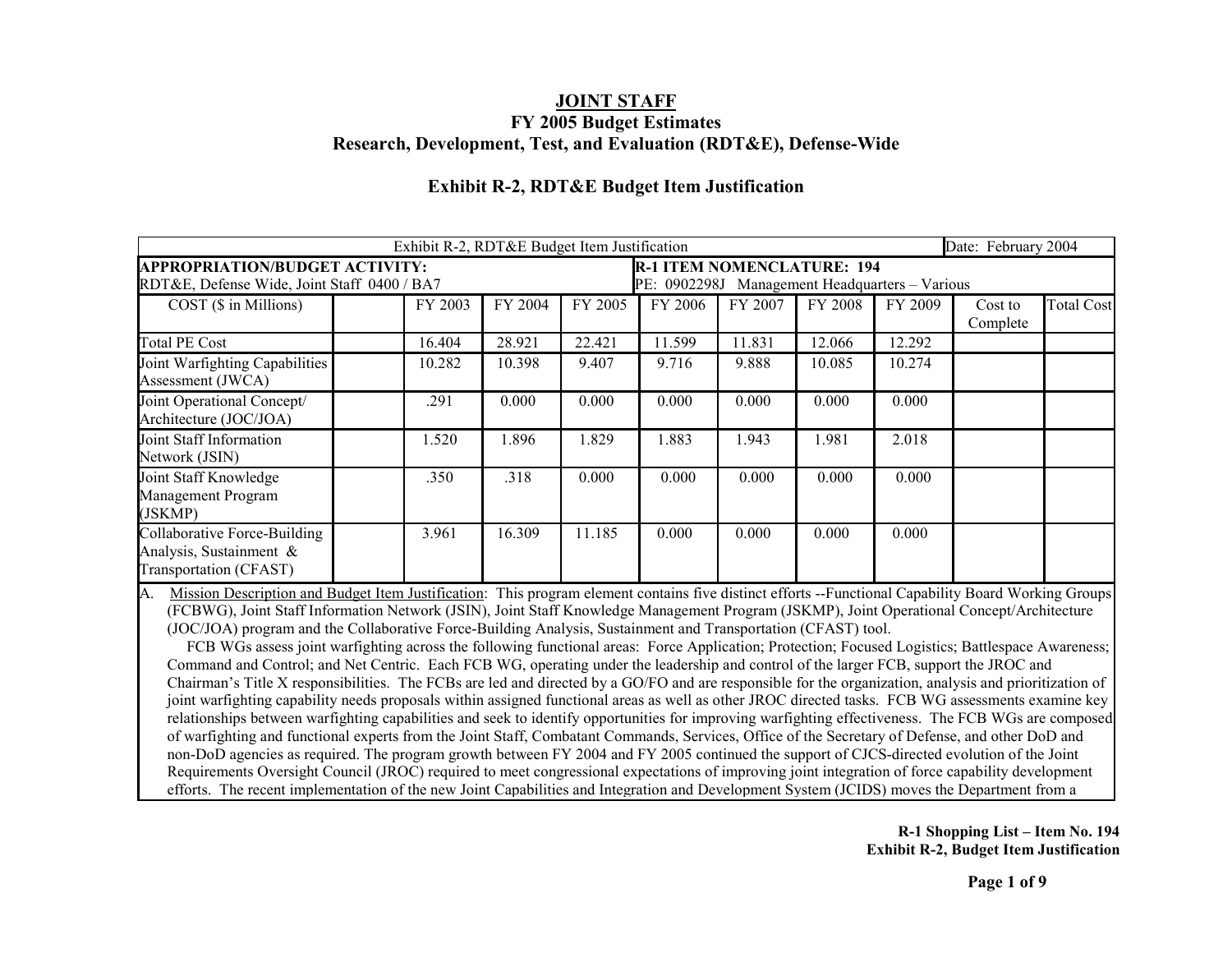#### **Exhibit R-2, RDT&E Budget Item Justification**

| Exhibit R-2. RDT&E Budget Item Justification |                                                | February 2004<br>Date: |
|----------------------------------------------|------------------------------------------------|------------------------|
| <b>APPROPRIATION/BUDGET ACTIVITY:</b>        | <b>R-1 ITEM NOMENCLATURE: 194</b>              |                        |
| RDT&E, Defense Wide, Joint Staff 0400 / BA7  | PE.<br>0902298J<br>Management Headquarters – V | Various                |

system to a capability-based approach to identify improvements to existing capabilities and to develop new warfighting capabilities. The FCB WGs are critical players within JCIDS and are heavily involved in the development of their joint functional concepts and integrated architectures. The increased and sustained funding enables the JROC to continue to execute its Title X responsibilities. In FY 2003, the JROC directed the FCBs to conduct numerous assessments including the development of joint operational, functional and enabling concepts. The FCB WGs are also heavily engaged in the implementation of the new Planning, Programming, Budgeting and Execution process implemented in FY 2003. Their participation has been critical to support the joint warfighting community.

 Joint Staff Information Network (JSIN) is the Joint Staff's primary "weapon system." It consists of a classified and an unclassified local area network. The classified TOP SECRET network has access to DoD-wide SECRET SIPRNET. This interface is controlled via a comprehensive system of security checks and guards. The unclassified network provides access to the NIPRNET and Internet. Both networks host our connection to the Defense Message System (DMS). All networks run the standard Microsoft Office suite of programs. Most day-to-day staff work is conducted on the classified network. Our premier application is a highly customized software program called the Joint Staff Action Processing (JSAP) application. This application was developed by one of our information technology (IT) support contractors (Dyncorp) and codifies our processes for creating, routing, reviewing, approving, and archiving staff packages in electronic form. JSAP has numerous commercial counterparts and is being marketed by Dyncorp to other Combatant Commands and Services. Current direction states any commercially procured software requiring modification must be acquired with RDT&E funds. The Office of the Chief Information Officer (OCIO) envisions enhancing JSAP to keep the application current with IT initiatives including Public Key Infrastructure, collaborative tools, and web-based enhancements. The Joint Staff's core processes and products are knowledge-based.

 The Joint Staff Knowledge Management Program (JSKMP) is relevant across the spectrum of the Joint Staff's missions. The JSKMP must be sufficiently robust to enable execution of the Joint Staff's many processes, and sufficiently flexible to retain utility as re-engineering improves our processes. The JSKMP will enable the staff to collect, analyze, process, and transform information in order to improve staff support to the CJCS, to formulate new joint concepts, doctrine, organizational designs and materiel requirements, and to manage the command's business processes. It will focus on the automation of a major portion of the Joint Staff's work and increase the availability of information created and used by the staff. The information and knowledge contained in the JSKMP must be available in the right format at the right time and place to a wide variety of users across the Joint Community and DoD.

 The CFAST is a candidate system to meet Secretary of Defense guidance to compress operational planning, and make plans more adaptive. CFAST is a collaborative tool for the operational planner that will help shorten the deliberate and crisis action planning timelines. CFAST is a Time-Phased Force Deployment Data building and analysis suite of applications that utilizes the same data as Joint Operation Planning and Execution System applications, but operates and functions independently of JOPES and Global Command and Control System. Guided by Joint Vision 2020 and the 2002 Contingency Planning Guidance, CFAST will enable decision superiority through advanced information sharing and collaboration. CFAST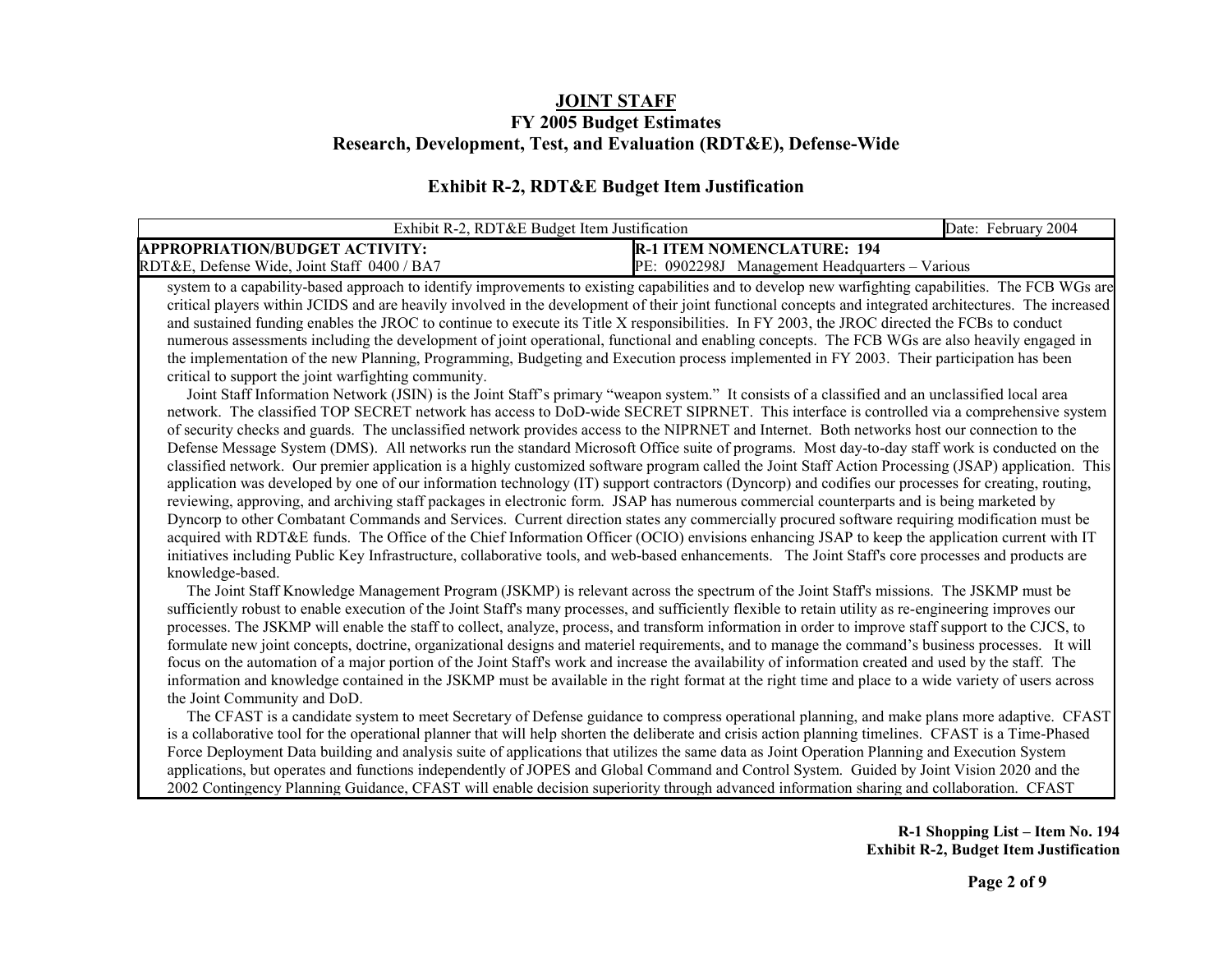### **Exhibit R-2, RDT&E Budget Item Justification**

|                                                                                                                                                                                                                                                                                                                                                                                                                                                                                                                                                                       | Exhibit R-2, RDT&E Budget Item Justification |                                              |                                                | Date: February 2004 |
|-----------------------------------------------------------------------------------------------------------------------------------------------------------------------------------------------------------------------------------------------------------------------------------------------------------------------------------------------------------------------------------------------------------------------------------------------------------------------------------------------------------------------------------------------------------------------|----------------------------------------------|----------------------------------------------|------------------------------------------------|---------------------|
| <b>APPROPRIATION/BUDGET ACTIVITY:</b>                                                                                                                                                                                                                                                                                                                                                                                                                                                                                                                                 |                                              | <b>R-1 ITEM NOMENCLATURE: 194</b>            |                                                |                     |
| RDT&E, Defense Wide, Joint Staff 0400 / BA7                                                                                                                                                                                                                                                                                                                                                                                                                                                                                                                           |                                              |                                              | PE: 0902298J Management Headquarters – Various |                     |
| development and deployment will be transferred from the Joint Staff upon designation of an Executive Agent; selection of the CFAST Executive Agent<br>is planned in the FY 2004-2005 timeframe. Transformation to future warfighting capabilities requires enhanced battlespace awareness, timely<br>information exchange, and network-centric forces to support critical Joint, Allied, and Coalition C2 nodes. These programs are in Budget Activity 7 -<br>Operational Systems Development because it supports currently employed systems and training activities. |                                              |                                              |                                                |                     |
| Program Change Summary:<br>IB.<br>FY 2004 Budget Estimate<br>Internal Reprogramming – CFAST Acceleration<br>Internal Reprogramming<br>FY 2005 Budget Estimate - Total                                                                                                                                                                                                                                                                                                                                                                                                 | FY 2003<br>12.413<br>3.991<br>16.404         | FY 2004<br>18.943<br>9.900<br>.078<br>28.921 | FY 2005<br>17.278<br>5.200<br>(.057)<br>22.421 |                     |
| Other Program Funding Summary: N/A.<br>Acquisition Strategy: JSKMP information included below, JSIN and JWCA information included in individual project justification. Joint Staff Office<br>$\mathbb{D}$ .                                                                                                                                                                                                                                                                                                                                                           |                                              |                                              |                                                |                     |
| of the Chief Information Officer (JS OCIO) will evaluate candidates in conjunction with the staff and our support contractor. Identified enhancements will<br>be integrated into JSIN via contract task orders issued to our support contractor. We envision periodic software upgrades driven by contractor upgrades,                                                                                                                                                                                                                                                |                                              |                                              |                                                |                     |

E. Schedule Profile: JSKMP and JSIN information are included in individual project justification. JSKMP RDT&E funding line was new to this program element in FY 2003. RDT&E will be spent during various quarters of each fiscal year. FY 2003-2005 funding for CFAST supports the development, testing, and integration of several key tools and applications to be used in conjunction with proven tools already in use within the Joint Operation Planning and Execution System (JOPES). CFAST tools to be further developed, tested, and integrated with the existing Joint Flow and Analysis System for Transportation (JFAST) and Sustainment Generator (SUSGEN) include: The Force Builder – a tool to automate the design and building of TPFDD files for deliberate planning. Includes a capability to automatically develop Combat Service Support required to support a deployed operational force; The Plan Balancer – a transportation tool that automatically assigns movement data to TPFDD records based on coordinated understanding of the Defense Transportation System (DTS) requirements for operation; The Personnel Generator – a casualty predictor linked to medical and personal services force generator to include retrograde of casualties and inbound flow of replacements. Funding will also expand the Joint Reception Staging Onward-Movement and Integration (JRSOI), database. This database includes routing capabilities of the Theater Transportation System, Port of Embarkation (POE) capacities, road, rail, and assembly area requirements for reception, latrines, bath, laundry, and billeting.

version releases, and emergency-fix releases to the various COTS applications integrated within the Joint Staff Action Processing (JSAP) application.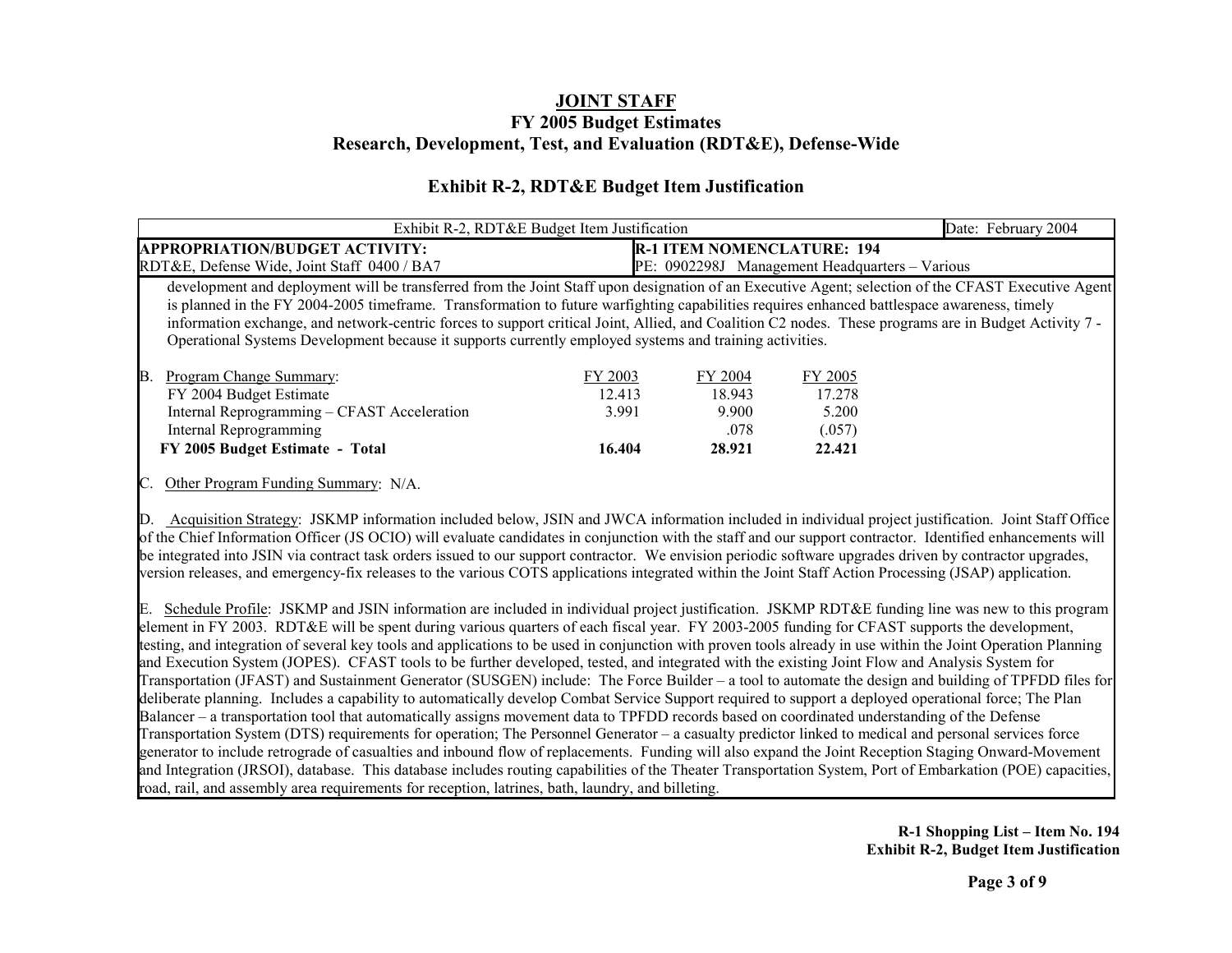### **Exhibit R-2a, RDT&E Budget Item Justification**

|     |                                                                                                                                                                                                                                                                                                                                                                                                                                                                                                                                                                                                                                                                                                                                                                                                                                                                                                                                                                                                                                                                                                                                                                                                                                                                                                                                                                                                                                                                                                                                                                                                                                                                                                                                                                                                                                                                   |         |                                  | Exhibit R-2a, RDT&E Project Justification |          |                                                                                                                      |         |         |         | Date: February 2004                                                 |                   |
|-----|-------------------------------------------------------------------------------------------------------------------------------------------------------------------------------------------------------------------------------------------------------------------------------------------------------------------------------------------------------------------------------------------------------------------------------------------------------------------------------------------------------------------------------------------------------------------------------------------------------------------------------------------------------------------------------------------------------------------------------------------------------------------------------------------------------------------------------------------------------------------------------------------------------------------------------------------------------------------------------------------------------------------------------------------------------------------------------------------------------------------------------------------------------------------------------------------------------------------------------------------------------------------------------------------------------------------------------------------------------------------------------------------------------------------------------------------------------------------------------------------------------------------------------------------------------------------------------------------------------------------------------------------------------------------------------------------------------------------------------------------------------------------------------------------------------------------------------------------------------------------|---------|----------------------------------|-------------------------------------------|----------|----------------------------------------------------------------------------------------------------------------------|---------|---------|---------|---------------------------------------------------------------------|-------------------|
|     | APPROPRIATION/BUDGET ACTIVITY:                                                                                                                                                                                                                                                                                                                                                                                                                                                                                                                                                                                                                                                                                                                                                                                                                                                                                                                                                                                                                                                                                                                                                                                                                                                                                                                                                                                                                                                                                                                                                                                                                                                                                                                                                                                                                                    |         |                                  |                                           |          | PROGRAM ELEMENT PROJECT NAME AND NUMBER:                                                                             |         |         |         |                                                                     |                   |
|     |                                                                                                                                                                                                                                                                                                                                                                                                                                                                                                                                                                                                                                                                                                                                                                                                                                                                                                                                                                                                                                                                                                                                                                                                                                                                                                                                                                                                                                                                                                                                                                                                                                                                                                                                                                                                                                                                   |         |                                  |                                           |          |                                                                                                                      |         |         |         | Management Headquarters - Joint Warfighting Capabilities Assessment |                   |
|     | RDT&E, Defense Wide, Joint Staff 0400 / BA 7                                                                                                                                                                                                                                                                                                                                                                                                                                                                                                                                                                                                                                                                                                                                                                                                                                                                                                                                                                                                                                                                                                                                                                                                                                                                                                                                                                                                                                                                                                                                                                                                                                                                                                                                                                                                                      |         |                                  |                                           | 0902298J | (JWCA)                                                                                                               |         |         |         |                                                                     |                   |
|     | $COST$ ( $$$ in Millions)                                                                                                                                                                                                                                                                                                                                                                                                                                                                                                                                                                                                                                                                                                                                                                                                                                                                                                                                                                                                                                                                                                                                                                                                                                                                                                                                                                                                                                                                                                                                                                                                                                                                                                                                                                                                                                         |         | FY 2003                          | FY 2004                                   | FY 2005  | FY 2006                                                                                                              | FY 2007 | FY 2008 | FY 2009 | Cost to<br>Complete                                                 | <b>Total Cost</b> |
|     |                                                                                                                                                                                                                                                                                                                                                                                                                                                                                                                                                                                                                                                                                                                                                                                                                                                                                                                                                                                                                                                                                                                                                                                                                                                                                                                                                                                                                                                                                                                                                                                                                                                                                                                                                                                                                                                                   |         | 10.282                           | 10.398                                    | 9.407    | 9.716                                                                                                                | 9.888   | 10.085  | 10.274  |                                                                     |                   |
| A.  | Functional Capability Board Working Groups (FCBWG) assess joint warfighting across the following functional areas: Force Application; Protection;<br>Focused Logistics; Battlespace Awareness; Command and Control; and Net Centric. Each FCBWG, operating under the leadership and control of the<br>larger FCB, support the JROC and Chairman's Title X responsibilities. The FCBs are led and directed by a General Officer/Flag Officer (GO/FO) and<br>are responsible for the organization, analysis and prioritization of joint warfighting capability needs proposals within assigned functional areas as well<br>as other JROC directed tasks. FCBWG assessments examine key relationships between warfighting capabilities and seek to identify opportunities for<br>improving warfighting effectiveness. The FCBWGs are composed of warfighting and functional experts from the Joint Staff, Combatant Commands,<br>Services, Office of the Secretary of Defense, and other DoD and non-DoD agencies as required. The program growth between FY 2004 and FY 2005<br>continued the support of CJCS-directed evolution of the Joint Requirements Oversight Council (JROC) required to meet congressional expectations of<br>improving joint integration of force capability development efforts. The recent implementation of the new Joint Capabilities and Integration and<br>Development System (JCIDS) moves the Department from a system to a capability-based approach to identify improvements to existing capabilities<br>and to develop new warfighting capabilities. The FCB WGs are critical players within JCIDS and are heavily involved in the development of their joint<br>functional concepts and integrated architectures. The increased and sustained funding enables the JROC to continue to execute its Title X<br>responsibilities. |         |                                  |                                           |          |                                                                                                                      |         |         |         |                                                                     |                   |
|     | FY 2003<br>FY 2004<br>8.413<br>8.774<br>1.869<br>1.624<br>10.282<br>10.398                                                                                                                                                                                                                                                                                                                                                                                                                                                                                                                                                                                                                                                                                                                                                                                                                                                                                                                                                                                                                                                                                                                                                                                                                                                                                                                                                                                                                                                                                                                                                                                                                                                                                                                                                                                        | FY 2005 | 7.761<br>1.646<br>9.407<br>Total | Description                               |          | Analysis & Advisory Support Contracted Studies (non-FFRDC)<br>Analysis & Advisory Support Contracted Studies (FFRDC) |         |         |         |                                                                     |                   |
| IB. | Accomplishments/Planned Program:<br>FY 2003 Accomplishments. In FY 2003, the JROC directed the FCBs to conduct numerous assessments including the development of joint<br>operational, functional and enabling concepts. The FCBWGs are also heavily engaged in the implementation of the new Planning, Programming,<br>Budgeting and Execution process implemented in FY 2003. Their participation has been critical to support the joint warfighting community. This<br>program is in Budget Activity 7-Operational Systems Development, because it supports currently employed systems and training.                                                                                                                                                                                                                                                                                                                                                                                                                                                                                                                                                                                                                                                                                                                                                                                                                                                                                                                                                                                                                                                                                                                                                                                                                                                           |         |                                  |                                           |          |                                                                                                                      |         |         |         |                                                                     |                   |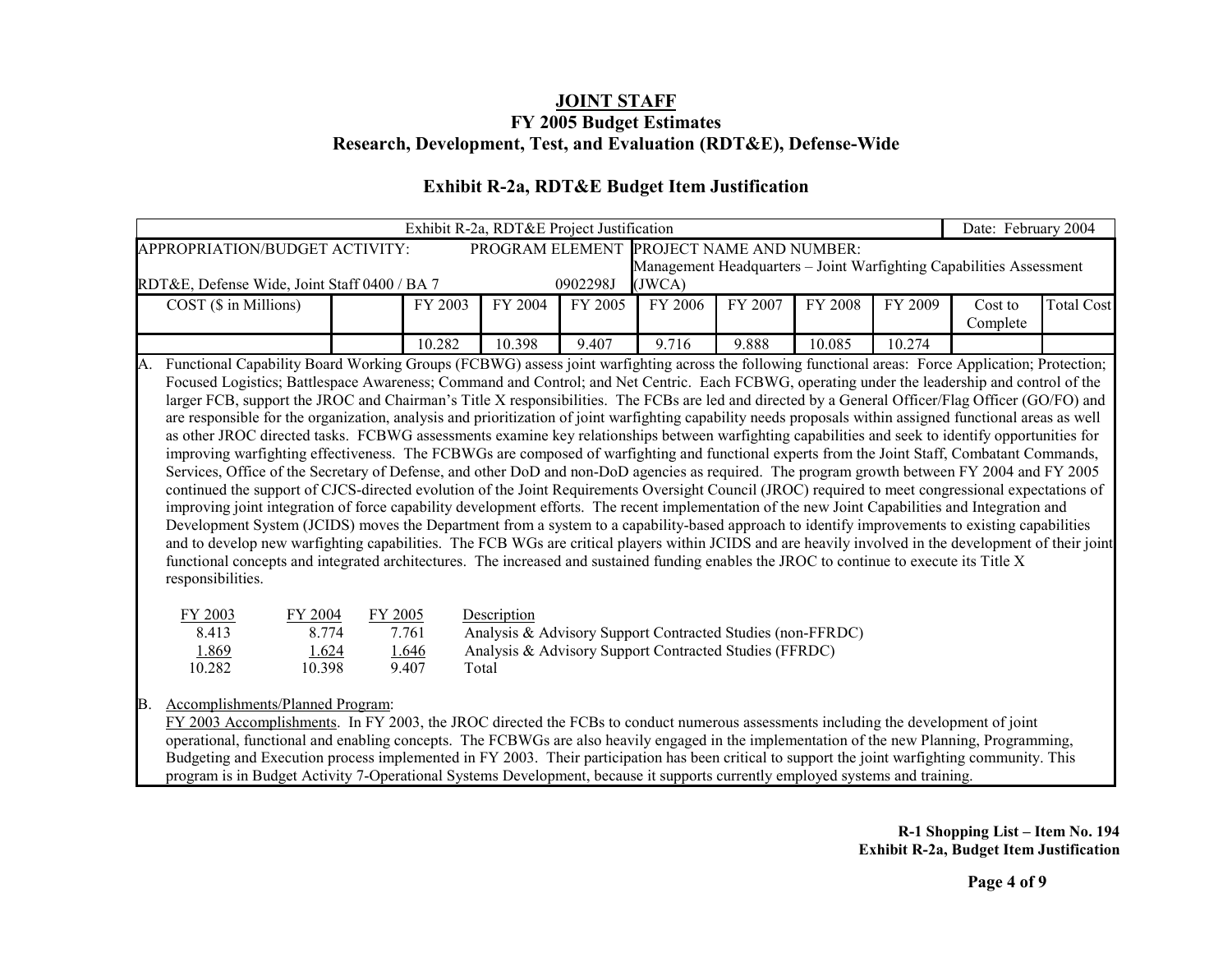### **Exhibit R-2a, RDT&E Budget Item Justification**

| Exhibit R-2a, RDT&E Project Justification                                                                                                                                                                                                                                                                           | Date: February 2004                                                                                                                      |  |  |  |  |  |  |  |  |
|---------------------------------------------------------------------------------------------------------------------------------------------------------------------------------------------------------------------------------------------------------------------------------------------------------------------|------------------------------------------------------------------------------------------------------------------------------------------|--|--|--|--|--|--|--|--|
| PROGRAM ELEMENT PROJECT NAME AND NUMBER:<br>APPROPRIATION/BUDGET ACTIVITY:                                                                                                                                                                                                                                          |                                                                                                                                          |  |  |  |  |  |  |  |  |
| Management Headquarters – Joint Warfighting Capabilities Assessment                                                                                                                                                                                                                                                 |                                                                                                                                          |  |  |  |  |  |  |  |  |
| RDT&E, Defense Wide, Joint Staff 0400 / BA 7<br>0902298J<br>(JWCA)                                                                                                                                                                                                                                                  |                                                                                                                                          |  |  |  |  |  |  |  |  |
|                                                                                                                                                                                                                                                                                                                     | FY 2004/FY2005 Planned Program. The FCB WGs will continue developing their joint functional concepts, any directed enabling concepts and |  |  |  |  |  |  |  |  |
| integrated architectures to support the new capability-based approach. The FCB WGs will support, review and participate in studies for the Strategic                                                                                                                                                                |                                                                                                                                          |  |  |  |  |  |  |  |  |
| Planning Guidance and the Joint Planning Guidance. Concurrently, the FCB WGs will continue to play a key role in enabling the JROC's                                                                                                                                                                                |                                                                                                                                          |  |  |  |  |  |  |  |  |
| transformation and evolution through their analysis, interaction and work with the Combatant Commands priority joint warfighting issues.                                                                                                                                                                            |                                                                                                                                          |  |  |  |  |  |  |  |  |
|                                                                                                                                                                                                                                                                                                                     |                                                                                                                                          |  |  |  |  |  |  |  |  |
| <b>Other Program Funding Summary:</b>                                                                                                                                                                                                                                                                               |                                                                                                                                          |  |  |  |  |  |  |  |  |
| T <sub>0</sub><br>Total                                                                                                                                                                                                                                                                                             |                                                                                                                                          |  |  |  |  |  |  |  |  |
| FY 2003<br>FY 2005<br>FY 2004<br>$\frac{\text{Cost}}{\text{Cost}}$<br>Complete                                                                                                                                                                                                                                      |                                                                                                                                          |  |  |  |  |  |  |  |  |
| O&M Defense-Wide<br>N/A<br>N/A<br>6.514<br>6.843<br>6.461                                                                                                                                                                                                                                                           |                                                                                                                                          |  |  |  |  |  |  |  |  |
|                                                                                                                                                                                                                                                                                                                     |                                                                                                                                          |  |  |  |  |  |  |  |  |
| Acquisition Strategy: This program represents a continuing level of effort supporting a wide range of FCB WG studies to support the JROC process.<br>$\mathbb{D}$ .<br>The deliverables in each study reflect the analysis required to assist decision makers as they examine the relationships between warfighting |                                                                                                                                          |  |  |  |  |  |  |  |  |
| capabilities/interactions and identify opportunities for improving warfighting effectiveness.                                                                                                                                                                                                                       |                                                                                                                                          |  |  |  |  |  |  |  |  |
|                                                                                                                                                                                                                                                                                                                     |                                                                                                                                          |  |  |  |  |  |  |  |  |
| Schedule Profile: N/A.                                                                                                                                                                                                                                                                                              |                                                                                                                                          |  |  |  |  |  |  |  |  |
|                                                                                                                                                                                                                                                                                                                     |                                                                                                                                          |  |  |  |  |  |  |  |  |
|                                                                                                                                                                                                                                                                                                                     |                                                                                                                                          |  |  |  |  |  |  |  |  |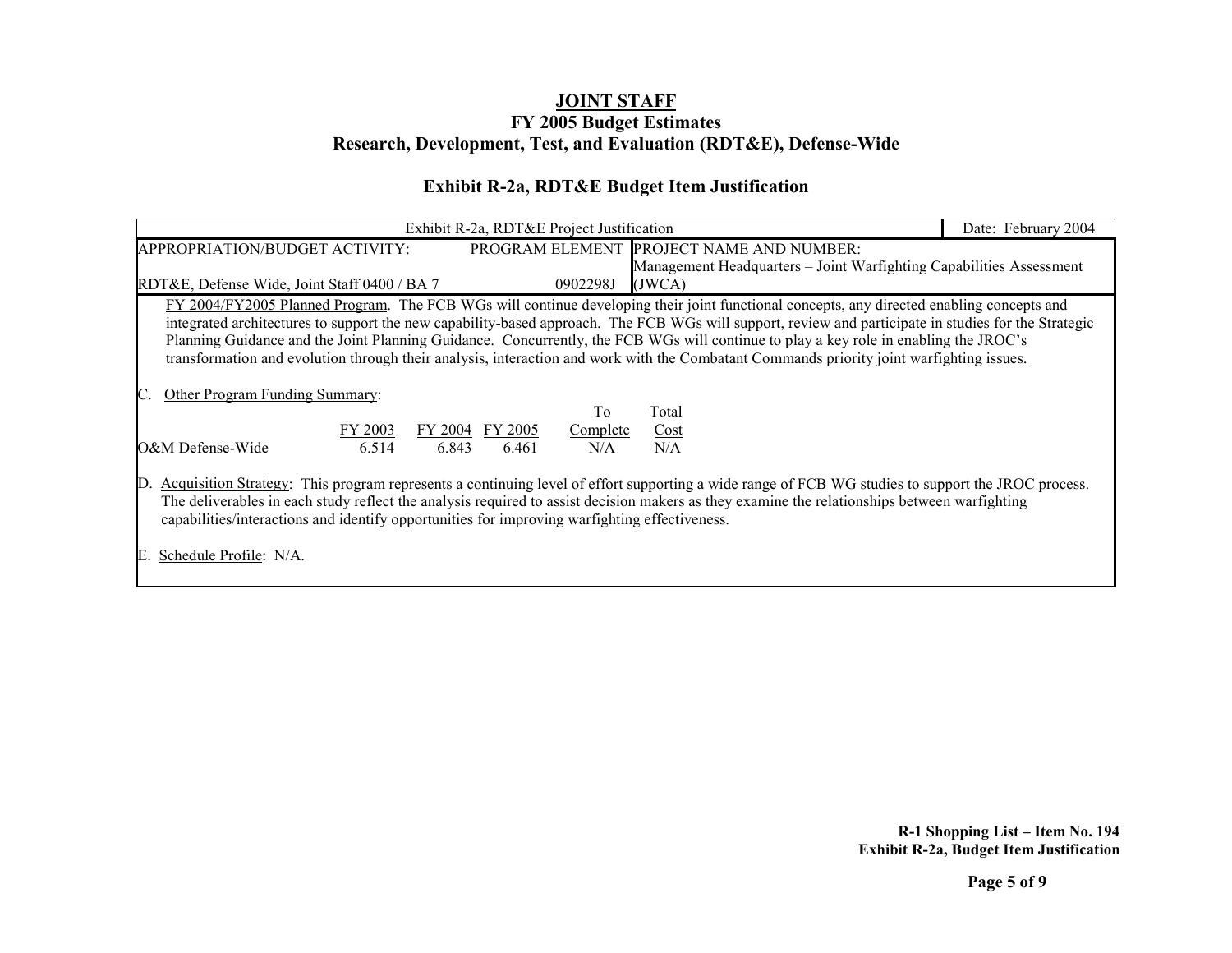### **Exhibit R-3, Project Cost Analysis**

|                                                                                                                                                      | Exhibit R-3, Project Cost Analysis                                                                                                        |               |                                    |        |             |             |             |             | Date: February 2004  |          |            |            |
|------------------------------------------------------------------------------------------------------------------------------------------------------|-------------------------------------------------------------------------------------------------------------------------------------------|---------------|------------------------------------|--------|-------------|-------------|-------------|-------------|----------------------|----------|------------|------------|
| APPROPRIATION/BUDGET ACTIVITY:                                                                                                                       |                                                                                                                                           |               | <b>PROGRAM ELEMENT:</b>            |        |             |             |             |             | <b>PROJECT NAME:</b> |          |            |            |
| RDT&E, Defense Wide, Joint Staff 0400 / BA 7                                                                                                         |                                                                                                                                           |               | 0902298J - Management Headquarters |        |             |             |             |             | <b>JWCA Studies</b>  |          |            |            |
| <b>Cost Categories</b>                                                                                                                               | Contract                                                                                                                                  | Performing    | Total                              |        | <b>FY03</b> |             | <b>FY04</b> |             | <b>FY05</b>          |          |            | Target     |
|                                                                                                                                                      | Method                                                                                                                                    | Activity $\&$ | <b>PYs</b>                         | FY03   | Award       | <b>FY04</b> | Award       | <b>FY05</b> | Award                | Cost To  | Total      | Value of   |
|                                                                                                                                                      | $&$ Type                                                                                                                                  | Location      | Cost                               | Cost   | Date        | Cost        | Date        | Cost        | Date                 | Complete | Cost       | Contract   |
| <b>Contracted Studies</b>                                                                                                                            | C/FP/                                                                                                                                     |               |                                    |        |             |             |             |             |                      |          |            |            |
|                                                                                                                                                      | <b>MIPR</b>                                                                                                                               | <b>TBD</b>    | 8.687                              | 8.413  | Var         | 8.774       | Var         | 7.761       | TBD                  | Cont     | TBD        | <b>TBD</b> |
| <b>Subtotal Support</b>                                                                                                                              |                                                                                                                                           |               | 8.687                              | 8.413  |             | 8.774       |             | 7.761       |                      | Cont     | <b>TBD</b> | <b>TBD</b> |
| Remarks: JWCA studies are not management organizations. The studies support the Joint Staff directorates and Combatant Commands and are executed IAW |                                                                                                                                           |               |                                    |        |             |             |             |             |                      |          |            |            |
| directives received from the JROC. JWCA studies evaluate warfighting and supporting area assessments vice developing deliverable systems.            |                                                                                                                                           |               |                                    |        |             |             |             |             |                      |          |            |            |
| <b>FFRDC</b> Studies                                                                                                                                 | Reqn                                                                                                                                      | <b>TBD</b>    | l.880                              | .869   | Var         | .624        | Var         | .646        | <b>TBD</b>           | Cont     | TBD        | <b>TBD</b> |
| Congressional non-                                                                                                                                   |                                                                                                                                           |               |                                    |        |             |             |             |             |                      |          |            |            |
| programmatic rescission                                                                                                                              |                                                                                                                                           |               |                                    |        |             |             |             |             |                      |          |            |            |
| <b>Subtotal Support</b>                                                                                                                              |                                                                                                                                           |               | 1.880                              | 1.869  |             | 1.624       |             | 1.646       |                      | Cont     | <b>TBD</b> | <b>TBD</b> |
| Remarks: JWCA studies are not management organizations. The studies support the Joint Staff directorates and Combatant Commands and are executed IAW |                                                                                                                                           |               |                                    |        |             |             |             |             |                      |          |            |            |
|                                                                                                                                                      | directives received from the JROC. JWCA studies evaluate warfighting and supporting area assessments vice developing deliverable systems. |               |                                    |        |             |             |             |             |                      |          |            |            |
|                                                                                                                                                      |                                                                                                                                           |               |                                    |        |             |             |             |             |                      |          |            |            |
| <b>Total Cost</b>                                                                                                                                    |                                                                                                                                           |               | 10.567                             | 10.282 |             | 10.398      |             | 9.407       |                      |          |            |            |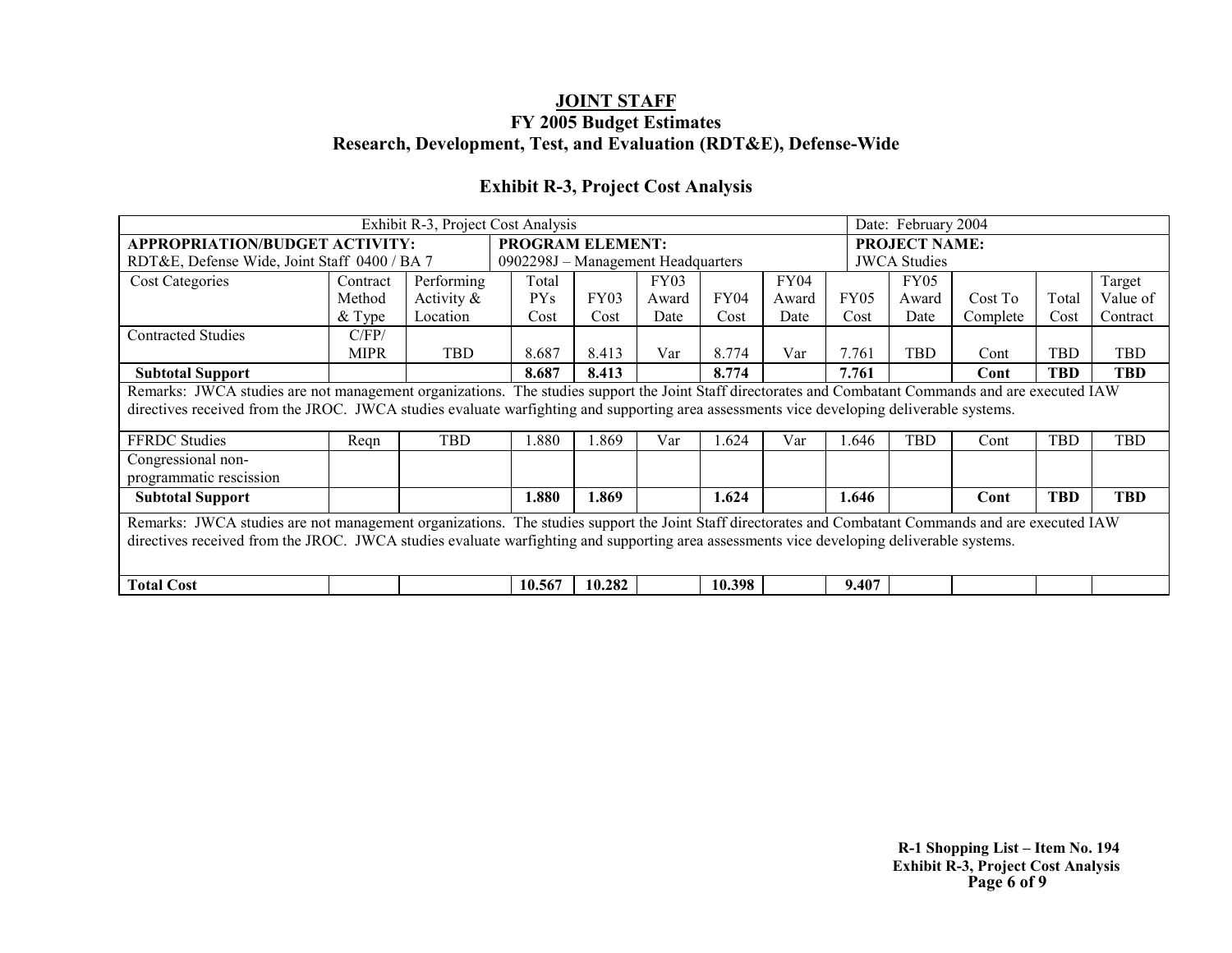### **Exhibit R-2a, RDT&E Budget Item Justification**

|                                              | Exhibit R-2a, RDT&E Project Justification |         |          |                        |         |         |                                | Date: February 2004                    |          |                   |  |
|----------------------------------------------|-------------------------------------------|---------|----------|------------------------|---------|---------|--------------------------------|----------------------------------------|----------|-------------------|--|
| APPROPRIATION/BUDGET ACTIVITY                |                                           |         |          | <b>PROGRAM ELEMENT</b> |         |         | <b>PROJECT NAME AND NUMBER</b> |                                        |          |                   |  |
| RDT&E, Defense Wide, Joint Staff 0400 / BA 7 |                                           |         | 0902298J |                        |         |         |                                | Joint Staff Information Network (JSIN) |          |                   |  |
| $COST$ ( $\$$ in Millions)                   |                                           | FY 2003 | FY 2004  | FY 2005                | FY 2006 | FY 2007 | FY 2008                        | FY 2009                                | Cost to  | <b>Total Cost</b> |  |
|                                              |                                           |         |          |                        |         |         |                                |                                        | Complete |                   |  |
| <b>JSIN</b>                                  |                                           | . .520  | .896     | .829                   | .883    | .943    | .981                           | 2.018                                  |          |                   |  |

A. Mission Description and Budget Item Justification: The Joint Staff Information Network (JSIN) is the Joint Staff's primary "weapon system." It consists of a classified and an unclassified local area network. The classified TOP SECRET network has access to DoD-wide SECRET SIPRNET. This interface is controlled via a comprehensive system of security checks and guards. The unclassified network provides access to the NIPRNET and Internet. Both networks host our connection to the Defense Message System (DMS) currently being implemented as a replacement for the legacy AUTODIN system. All networks run the standard Microsoft Office suite of programs. Most day-to-day staff work on the staff is conducted on the classified network. Our premier application is a highly customized software program called the Joint Staff Action Processing (JSAP) application. This application was developed by one of our information technology (IT) support contractors (Computer Sciences Corporation (CSC)) and codifies our processes for creating, routing, reviewing, approving, and archiving staff packages in electronic form. JSAP has numerous commercial counterparts and is being marketed by CSC to other Combatant Commands and Services. Current direction states any commercially procured software requiring modification must be acquired with RDT&E funds. The Office of the Chief Information Officer (OCIO) envisions enhancing JSAP to keep the application current with IT initiatives including PKI, collaborative tools, and web-based enhancements. FY 2003–2007 JSIN program increase reflects realignment of funding as a result of the change in business practice for the Joint Staff Action Processing (JSAP) application. When funding was originally realigned for JSIN, it was with the intention of replacing JSAP with a modified COTS and upgrading every 4 years. Under the new business strategy, the current JSAP will be retained, but reengineered/enhanced to migrate to promising future capabilities to include collaboration tools, knowledge management, and information portals. This realignment does not represent program growth.

#### B. Accomplishments/Planned Program:

FY 2003 Accomplishments: Continued improving external coordination to the Services, Joint Agencies, and other outside DoD agencies. Migration to Oracle databases as the standard Joint Staff database was completed. JSAP work began on investigating a new Business Intelligence BI Tool to improve knowledge enhancements. Work continued on developing portal methods to improve efficiency for deployed/TDY personnel, but was placed on hold due to lack of funding for required skill set and requirement definition. A COOP action plan was developed. For the Joint Staff to perform under COOP, full bunkering of JSAP Data will be implemented with the DoD Continuity of Operation Information Network (DCIN) in FY 2004. Work was completed on the migration of the Electronic Filing System to the Document Management/Records Management Archive (DM/RMA) server and is now referred to as the JS Archives. A JSAP Business Plan was completed and in addition a JSAP Architecture Study was completed to plan potential future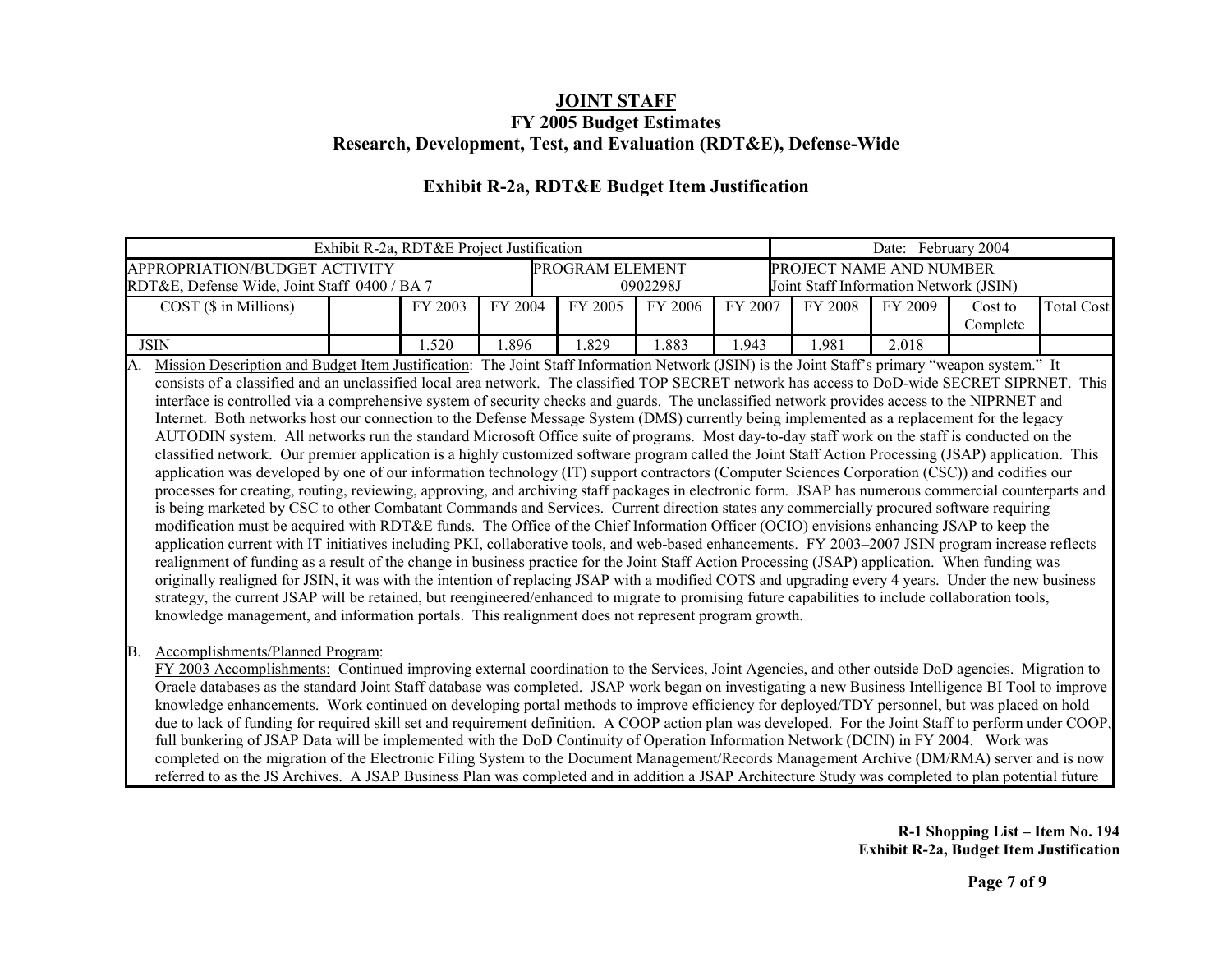### **Exhibit R-2a, RDT&E Budget Item Justification**

| Exhibit R-2a, RDT&E Project Justification                                                                                                             |                    | Date: February 2004                                                                                                                                     |  |  |  |  |  |  |  |  |  |
|-------------------------------------------------------------------------------------------------------------------------------------------------------|--------------------|---------------------------------------------------------------------------------------------------------------------------------------------------------|--|--|--|--|--|--|--|--|--|
| APPROPRIATION/BUDGET ACTIVITY                                                                                                                         | PROGRAM ELEMENT    | PROJECT NAME AND NUMBER                                                                                                                                 |  |  |  |  |  |  |  |  |  |
| RDT&E, Defense Wide, Joint Staff 0400 / BA 7                                                                                                          | 0902298J           | Joint Staff Information Network (JSIN)                                                                                                                  |  |  |  |  |  |  |  |  |  |
| modifications.                                                                                                                                        |                    |                                                                                                                                                         |  |  |  |  |  |  |  |  |  |
|                                                                                                                                                       |                    | FY 2004 Planned Program: Investigation work will begin on web enhanced outlook and web enabled Archive Tracking System of developing a Web              |  |  |  |  |  |  |  |  |  |
|                                                                                                                                                       |                    | Portal for JSAP. In addition, the knowledge management capability of JSAP will be improved to include Ad-Hoc Reporting and generation of new            |  |  |  |  |  |  |  |  |  |
| reports through enhanced Oracle Business Intelligence tool use. The Oracle migration started in FY 2003 lays the groundwork for investigation and     |                    |                                                                                                                                                         |  |  |  |  |  |  |  |  |  |
| completion of a prototype/study for collaboration tools in FY 2004. In FY 2004 JSAP will incorporate investigate use of Public Key Infrastructure and |                    |                                                                                                                                                         |  |  |  |  |  |  |  |  |  |
| Multi-level security capability. Finally, five studies will be completed to map the way ahead for JSAP. These studies will include Document           |                    |                                                                                                                                                         |  |  |  |  |  |  |  |  |  |
|                                                                                                                                                       |                    | Collaboration, Data Warehousing, Knowledge Discovery and Mapping, Distributed Workflow, and Document/Records Management Enhancements.                   |  |  |  |  |  |  |  |  |  |
|                                                                                                                                                       |                    | Work will also begin on the Staff Integrated Document Command and Control System (SIDCCS) interface project being developed by OSD for passing          |  |  |  |  |  |  |  |  |  |
| taskers between OSD and the Joint Staff. The work will require a skill set not currently in the contract. In addition, JSAP will begin planning for   |                    | potential replacement for the current DoccuPACT/iRIMS archiving system as a result of DoccuPACT maintenance support becoming an issue. In               |  |  |  |  |  |  |  |  |  |
|                                                                                                                                                       |                    | addition over 20 identified user requirements/requests to improve efficiency will be incorporated into the two releases. A major enhancement to be      |  |  |  |  |  |  |  |  |  |
|                                                                                                                                                       |                    | incorporated will be to transition from TIF file format for scanning to a PDF format for all scanned products within JSAP. This will enable the Joint   |  |  |  |  |  |  |  |  |  |
| Staff to be in compliance with new standards being developed by the National Archives and Records Administration (NARA).                              |                    |                                                                                                                                                         |  |  |  |  |  |  |  |  |  |
| FY 2005 Planned Program: JSAP will begin work on a new DoccuPACT/iRIMs replacement. JSAP will begin work on investigating more open                   |                    |                                                                                                                                                         |  |  |  |  |  |  |  |  |  |
|                                                                                                                                                       |                    | systems architecture or possibly JSAP replacement of components with Commercial Off-The-Shelf (COTS) products. In addition, the recompete for           |  |  |  |  |  |  |  |  |  |
|                                                                                                                                                       |                    | either a JSAP replacement workflow product will begin or a new support contract statement of work will be developed. A full COOP recovery and           |  |  |  |  |  |  |  |  |  |
|                                                                                                                                                       |                    | failover will be tested after the implementation of DCIN in FY 2004. The JSAP IT Business Plan and Architecture Studies will be updated early FY        |  |  |  |  |  |  |  |  |  |
| 2005 to ensure information is enclosed in the new Statement of Work.                                                                                  |                    |                                                                                                                                                         |  |  |  |  |  |  |  |  |  |
| C.<br>Other Program Funding Summary:<br>FY 2003                                                                                                       | FY 2004<br>FY 2005 |                                                                                                                                                         |  |  |  |  |  |  |  |  |  |
| O&M, Defense-Wide<br>0.729                                                                                                                            | 0.755<br>0.782     |                                                                                                                                                         |  |  |  |  |  |  |  |  |  |
| Procurement, Defense-Wide<br>0.200                                                                                                                    | 0.350<br>0.550     |                                                                                                                                                         |  |  |  |  |  |  |  |  |  |
|                                                                                                                                                       |                    |                                                                                                                                                         |  |  |  |  |  |  |  |  |  |
| $\mathbb{D}$ .                                                                                                                                        |                    | Acquisition Strategy: JSAP will continue to be upgraded with required enhancements. JS OCIO will evaluate candidates in conjunction with the staff      |  |  |  |  |  |  |  |  |  |
|                                                                                                                                                       |                    | and our support contractor. Identified enhancements will be integrated into JSIN via contract task orders issued to our support contractor. We envision |  |  |  |  |  |  |  |  |  |
|                                                                                                                                                       |                    | periodic software upgrades driven by contractor upgrades, version releases, and emergency-fix releases to the various COTS applications integrated      |  |  |  |  |  |  |  |  |  |
| within JSAP.<br>E.                                                                                                                                    |                    |                                                                                                                                                         |  |  |  |  |  |  |  |  |  |
| Schedule Profile: RDT&E will be spent throughout various quarters of each fiscal year.                                                                |                    |                                                                                                                                                         |  |  |  |  |  |  |  |  |  |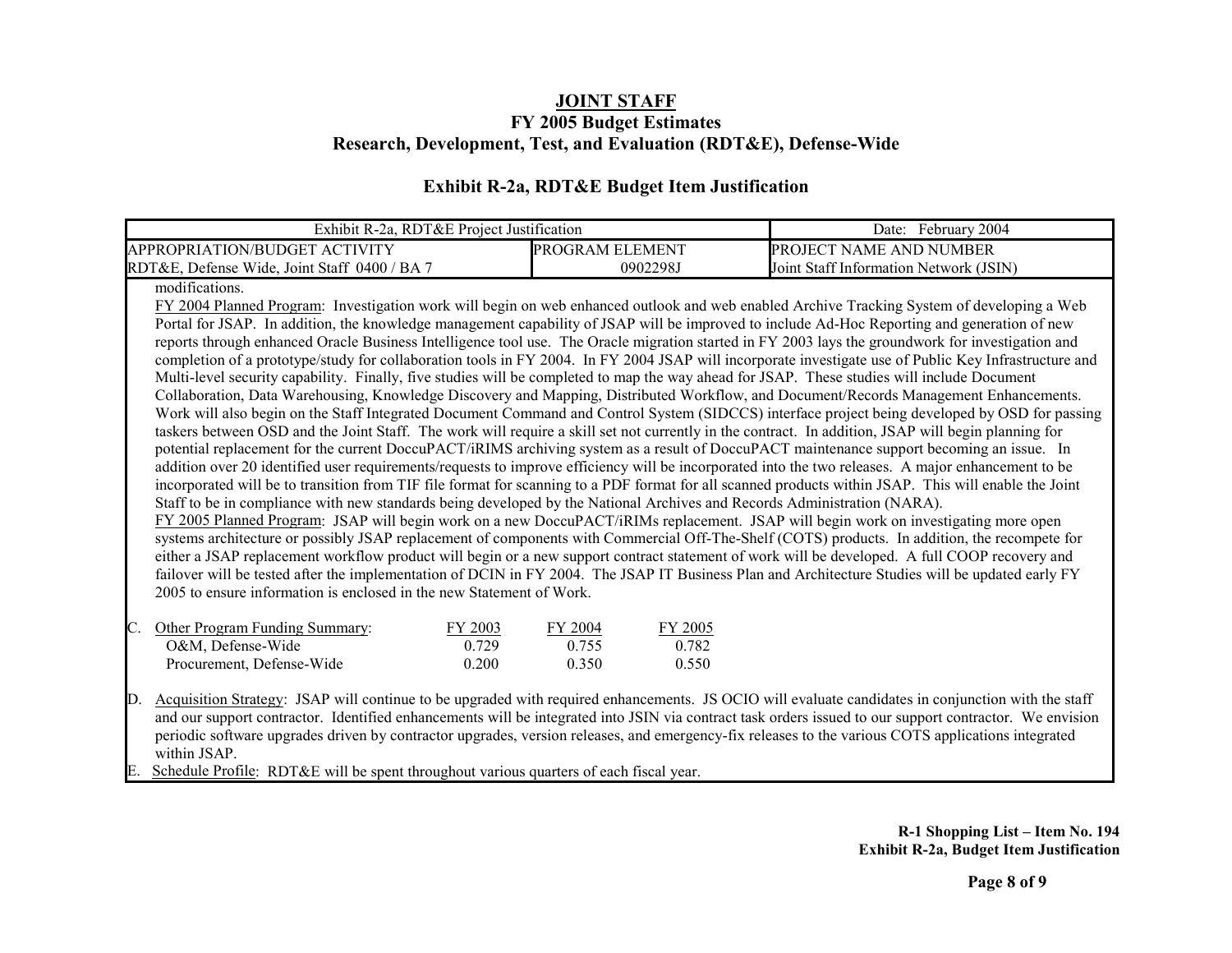### **Exhibit R-3, Project Cost Analysis**

|                                                                                                                                                                  | Exhibit R-3, Project Cost Analysis |               |                                    |             |             |             |             |             |                                        |            |            |            |
|------------------------------------------------------------------------------------------------------------------------------------------------------------------|------------------------------------|---------------|------------------------------------|-------------|-------------|-------------|-------------|-------------|----------------------------------------|------------|------------|------------|
| <b>APPROPRIATION/BUDGET ACTIVITY:</b>                                                                                                                            |                                    |               | <b>PROGRAM ELEMENT:</b>            |             |             |             |             |             | <b>PROJECT NAME:</b>                   |            |            |            |
| RDT&E, Defense Wide, Joint Staff 0400 / BA 7                                                                                                                     |                                    |               | 0902298J - Management Headquarters |             |             |             |             |             | Joint Staff Information Network (JSIN) |            |            |            |
| <b>Cost Categories</b>                                                                                                                                           | Contract                           | Performing    | Total                              |             | <b>FY03</b> |             | <b>FY04</b> |             | <b>FY05</b>                            |            |            | Target     |
|                                                                                                                                                                  | Method                             | Activity $\&$ | <b>PYs</b>                         | <b>FY03</b> | Award       | <b>FY04</b> | Award       | <b>FY05</b> | Award                                  | Cost To    | Total      | Value of   |
|                                                                                                                                                                  | & Type                             | Location      | Cost                               | Cost        | Date        | Cost        | Date        | Cost        | Date                                   | Complete   | Cost       | Contract   |
| COTS S/W Mod, Integrate,                                                                                                                                         |                                    | Computer      |                                    |             |             |             |             |             |                                        |            |            |            |
| Engineer, & Test                                                                                                                                                 | T&M                                | Sciences      | 1.503                              | 1.554       | 10/1/02     | 1.572       | 09/03       | 1.634       | 09/04                                  | <b>TBD</b> | <b>TBD</b> | TBD        |
|                                                                                                                                                                  |                                    | Corporation   |                                    |             |             |             |             |             |                                        |            |            |            |
|                                                                                                                                                                  |                                    | $(CSC)$ ,     |                                    |             |             |             |             |             |                                        |            |            |            |
|                                                                                                                                                                  |                                    | Chantilly, VA |                                    |             |             |             |             |             |                                        |            |            |            |
| Internal transfers                                                                                                                                               |                                    |               |                                    |             |             |             |             |             |                                        |            |            |            |
| Internal reprogramming                                                                                                                                           |                                    |               |                                    |             |             |             |             |             |                                        |            |            |            |
| <b>Subtotal Product</b>                                                                                                                                          |                                    |               |                                    |             |             |             |             |             |                                        |            |            |            |
| Development                                                                                                                                                      |                                    |               | 1.503                              | 1.554       |             | 1.572       |             | 1.634       |                                        | <b>TBD</b> | <b>TBD</b> | <b>TBD</b> |
| Remarks: JSIN realigned Operations and Maintenance funding to Research and Development funding as a result of Information Technology budgeting policy            |                                    |               |                                    |             |             |             |             |             |                                        |            |            |            |
| clarification and to comply with House Appropriations Committee guidance (Report 106-244). FY 2003 and beyond RDT&E reprogramming are the result of the          |                                    |               |                                    |             |             |             |             |             |                                        |            |            |            |
| change in business strategy for the Joint Staff Action Processing (JSAP) application. The original strategy was to replace JSAP with a modified COTS and upgrade |                                    |               |                                    |             |             |             |             |             |                                        |            |            |            |
| every 4 years. Under the new business strategy, the current JSAP will be retained, but reengineered and enhanced to migrate to promising future capabilities to  |                                    |               |                                    |             |             |             |             |             |                                        |            |            |            |
| include collaboration tools, knowledge management, and information portals.                                                                                      |                                    |               |                                    |             |             |             |             |             |                                        |            |            |            |
| Congressional non-                                                                                                                                               |                                    |               |                                    |             |             |             |             |             |                                        |            |            |            |
| programmatic rescission                                                                                                                                          |                                    |               |                                    | (.034)      |             | (.026)      |             | (.005)      |                                        |            |            |            |
| <b>Subtotal Support</b>                                                                                                                                          |                                    |               | 1.503                              | 1.520       |             | 1.520       |             | 1.629       |                                        |            |            |            |
| Remarks:                                                                                                                                                         |                                    |               |                                    |             |             |             |             |             |                                        |            |            |            |
|                                                                                                                                                                  |                                    |               |                                    |             |             |             |             |             |                                        |            |            |            |
|                                                                                                                                                                  |                                    |               |                                    |             |             |             |             |             |                                        |            |            |            |
| <b>Total Cost</b>                                                                                                                                                |                                    |               | 1.503                              | 1.520       |             | 1.546       |             | 1.629       |                                        |            |            |            |